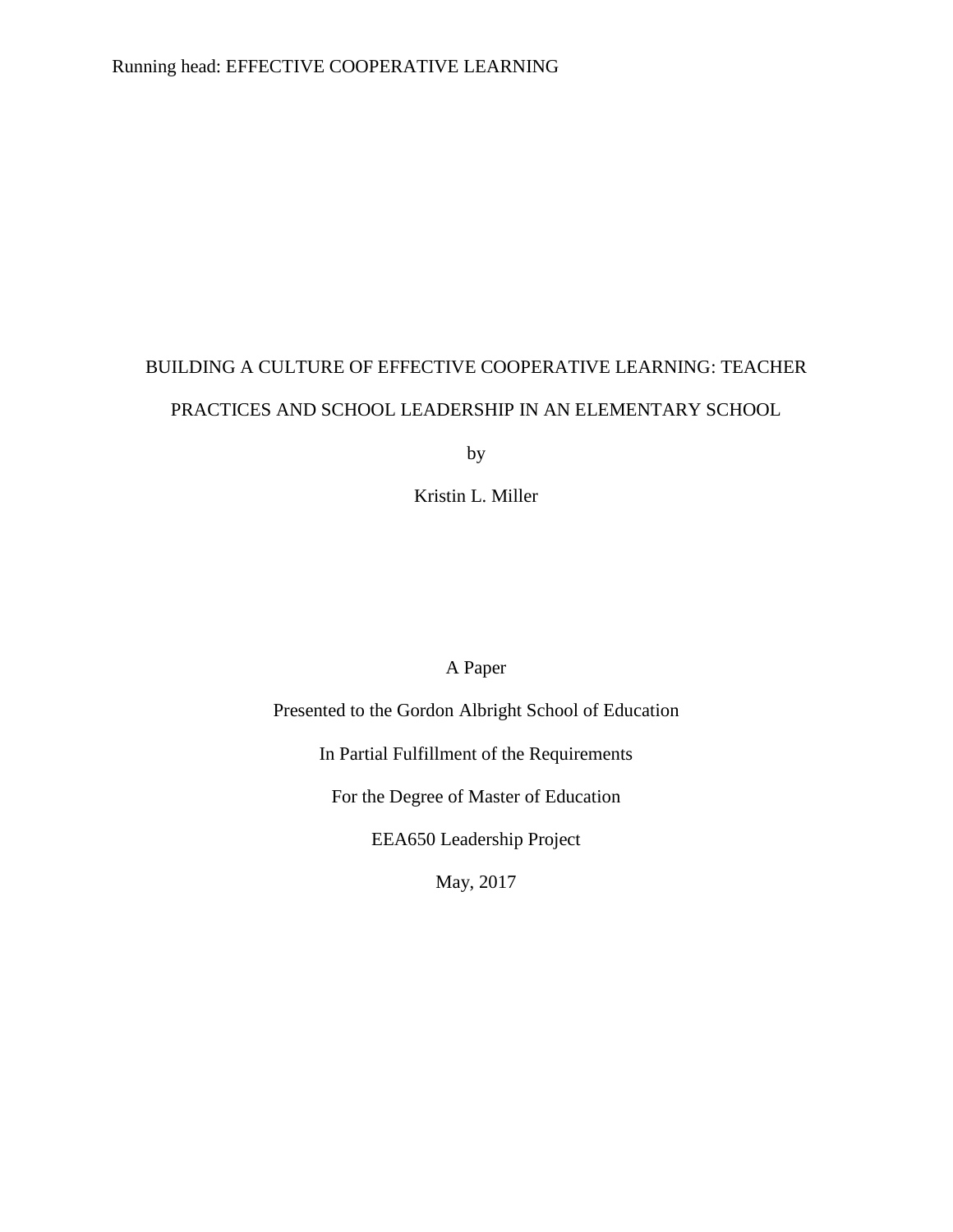Building a Culture of Effective Cooperative Learning: Teacher Practices and School

Leadership in an Elementary School

 $\mathcal{A}^{\bullet}$ 

APPROVED:

(Dr. David Khatib: Faculty Advisor)

(Ms. Heather Henderson: Program Director)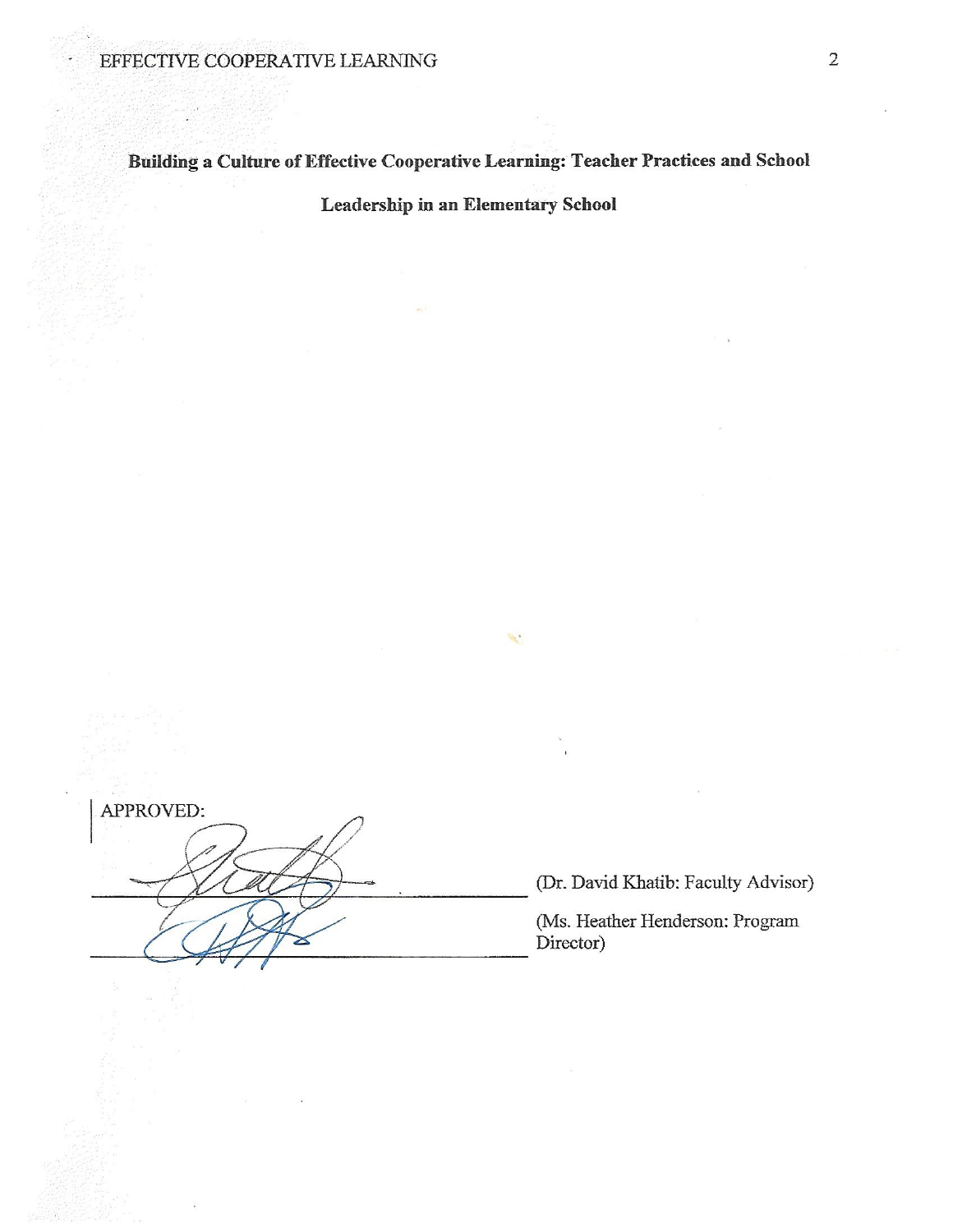#### **Acknowledgements**

<span id="page-2-0"></span>The journey of earning a Master's Degree in Educational Leadership and completing a capstone has been rewarding. God has guided me through this journey that I embarked on, and I am forever thankful for His presence in my life. The Lord does work in mysterious ways.

In addition, I would like to thank my beautiful grandmother, Lillian Bertrand. Thank you for supporting me by providing me with endless love, prayers, and encouragement. This capstone is dedicated to her.

I thank my husband, John Miller, for supporting me in this endeavor. Thank you for understanding and supporting the many challenges of balancing our life during this graduate journey.

Furthermore, to my role models that I continue to look up to: Dr. David Khatib, Dr. Pamela Toulouse, and William Baker. You have all had a profound impact on my spiritual and educational journey. Thank you for inspiring me, sharing your passion for life-long learning and helping me to recognize my gifts from God.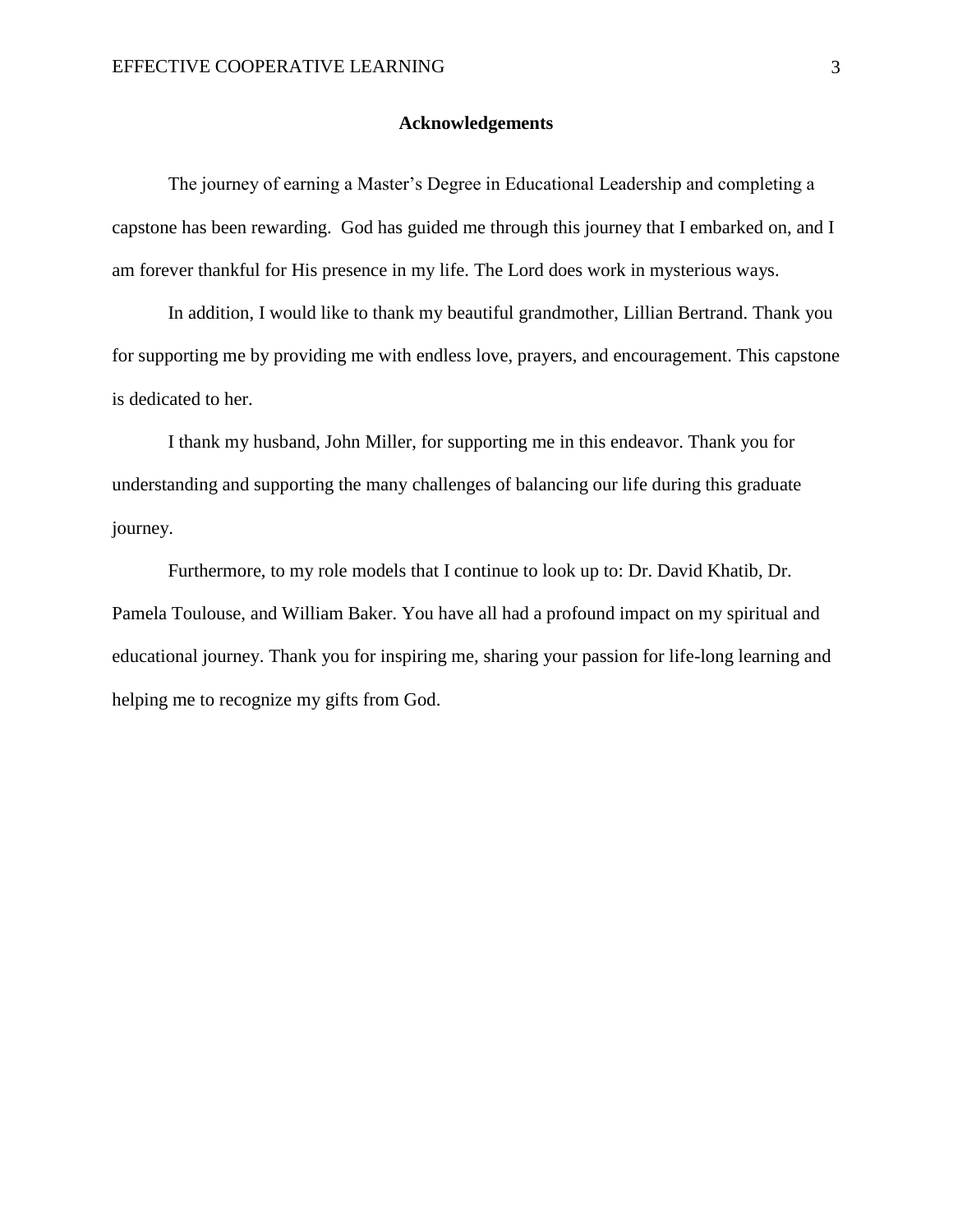#### **Abstract**

<span id="page-3-0"></span>Alberta Education's (2010) Inspiring Education framework, a Ministerial Order on Student Learning (Alberta Education, 2013), continues to be challenged by a diversity of learners and learning needs. With the need for cross-curricular competencies and 21<sup>st</sup> century skills, Alberta students are required to develop and demonstrate good communications skills and the ability to work cooperatively with others (Alberta Education, 2010; Alberta Education, 2013). This capstone explored common research that has demonstrated that students, regardless of their differing backgrounds and needs, learn more effectively through cooperative learning opportunities. Research has shown that cooperative learning has positive effects on student success. This capstone noted how elementary teachers can build a culture of effective cooperative learning into their teaching practices. In addition, a literature review illustrated how school leaders can build a culture of systemic cooperative learning through effective leadership, which is needed for quality learning and for school improvement.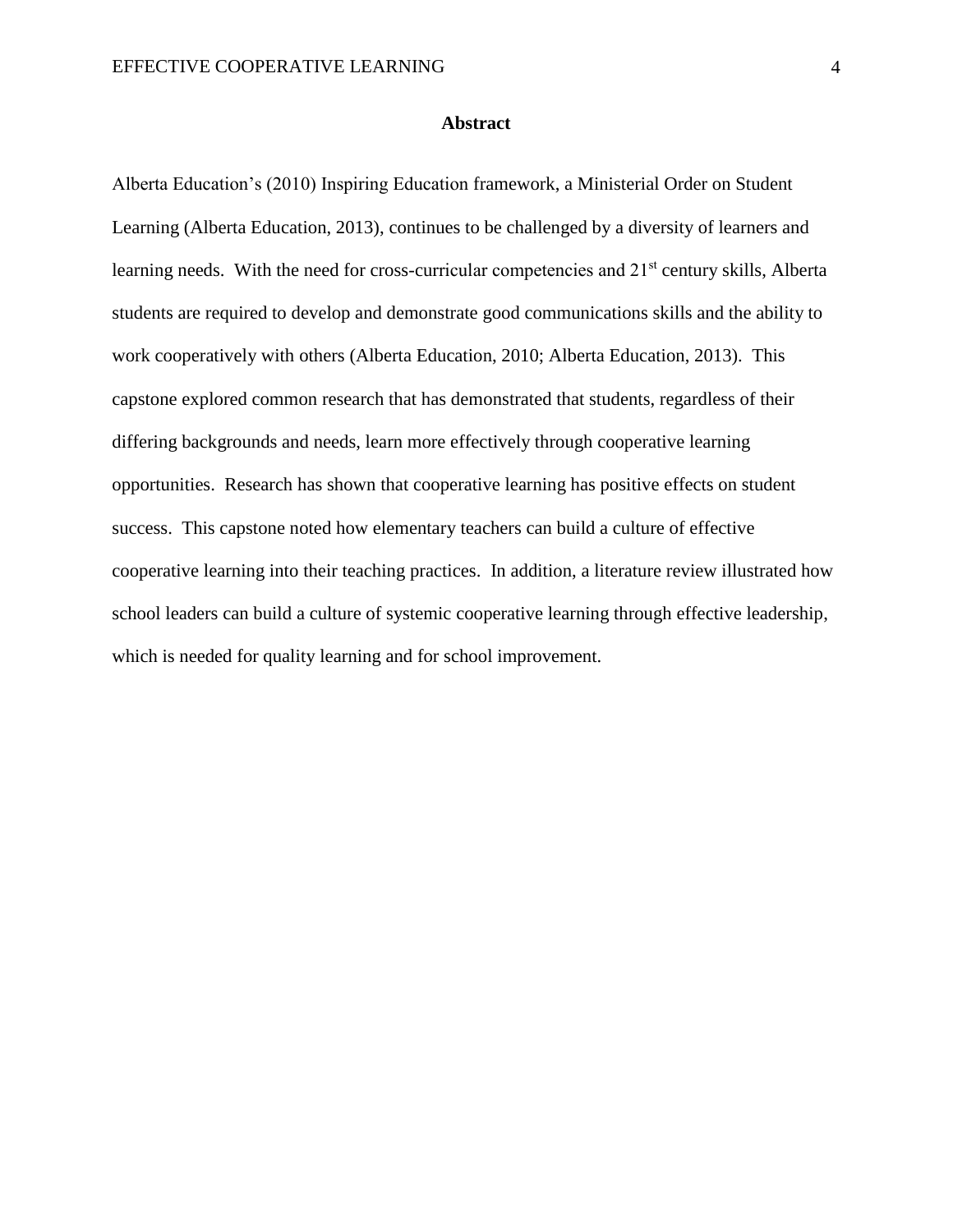|  | <b>Table of Contents</b> |
|--|--------------------------|
|--|--------------------------|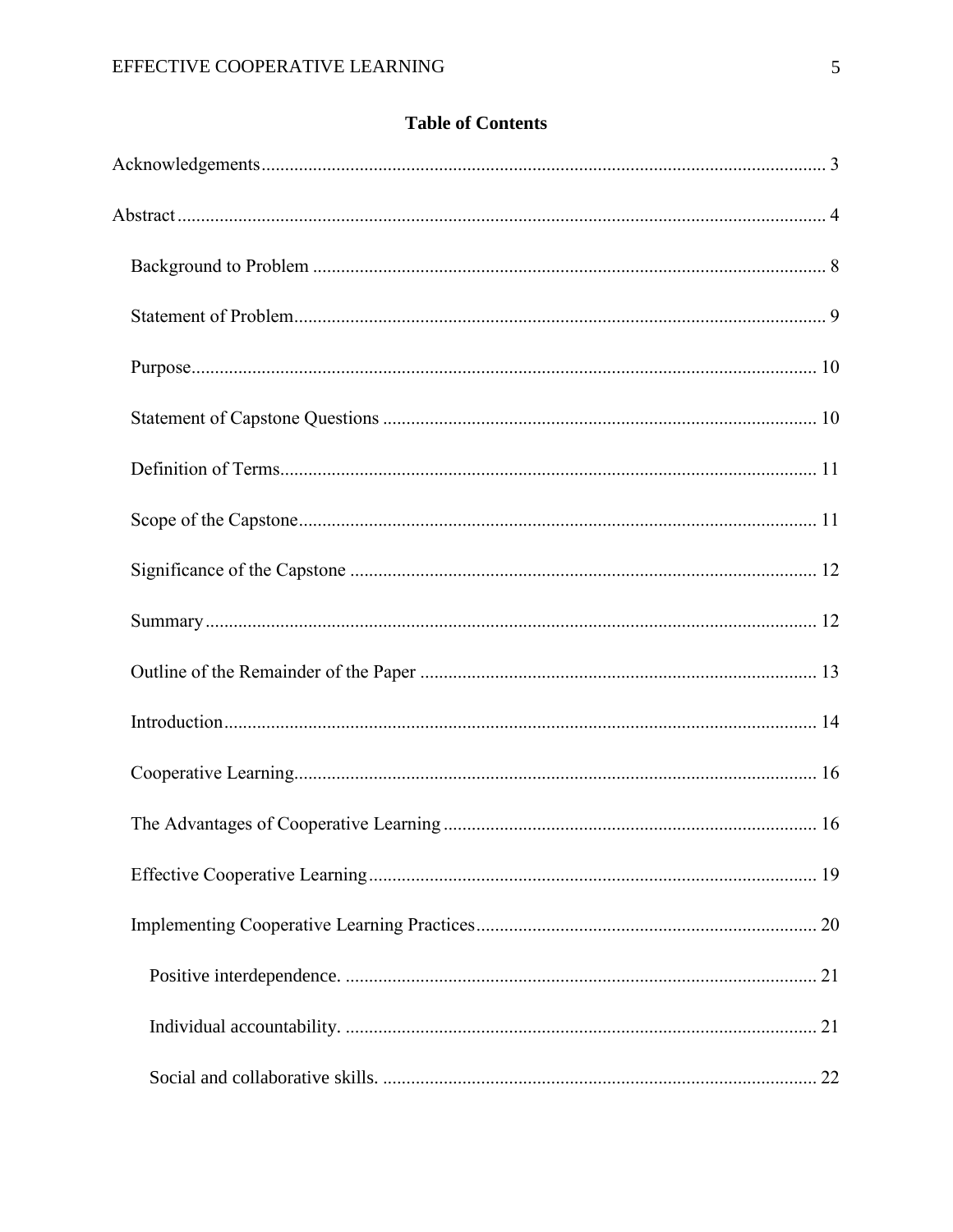## EFFECTIVE COOPERATIVE LEARNING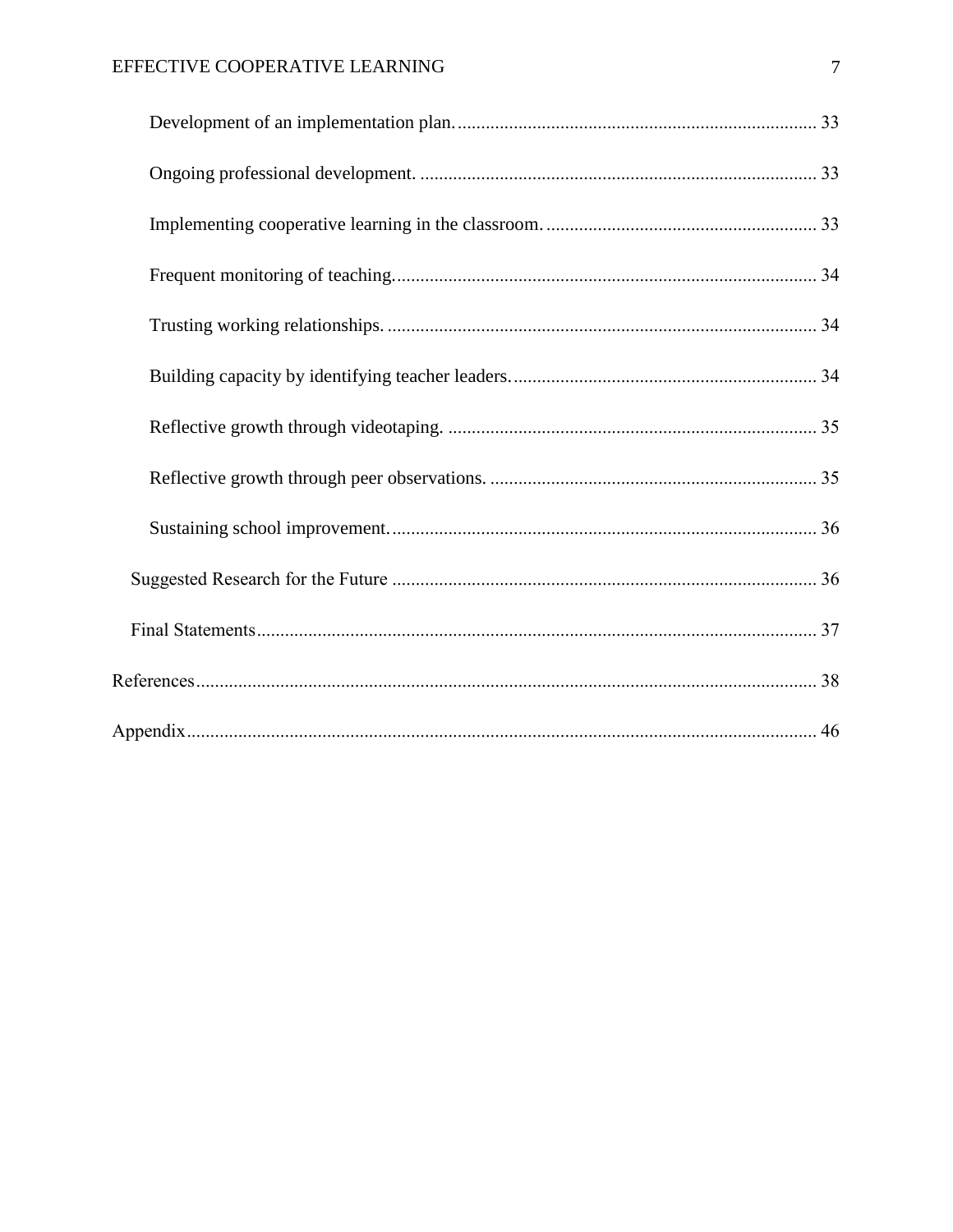## **Building a Culture of Effective Cooperative Learning: Teacher Practices and School Leadership in an Elementary School**

#### **Chapter 1: Introduction**

#### <span id="page-7-0"></span>**Background to Problem**

Student populations in Alberta schools have become increasingly diverse in the past decade and continue to rise based on the augmentation by the province's economy, increase in immigration rates and urbanization (Alberta Commission on Learning, 2003). The Alberta Government, through the Teaching Quality Standard (1997), required teachers to base their instructional practices on the belief that all students are capable of learning and can achieve success. In order to engage all students, teachers must utilize multiple paths for learning and understand that students learn at individual rates and in individual ways (Alberta Education, 1997).

In response to increasing diversity in Alberta's classrooms, educators must keep up with current best practices to ensure that all students receive a quality education (Alberta Education, 2010b). In order for teachers to implement effective instructional strategies and differentiated instruction, educational practices need to be flexible and responsive to the needs of all students (Alberta Education, 2010b). This creates an inclusive learning environment where all students can be successful (Alberta Education, 2010b).

The Government of Alberta, through Inspiring Education framework (2010a), emphasized the need for students to demonstrate effective communication skills along with the ability to work cooperatively with others. The ability to meet these expectations accounts for organizing students to experience shared opportunities with cooperative learning (Alberta Education, 2010b). This definition of cooperative learning refers to a teacher-facilitated strategy in which students work in small groups to achieve a goal (Li and Lam, 2013). Students in each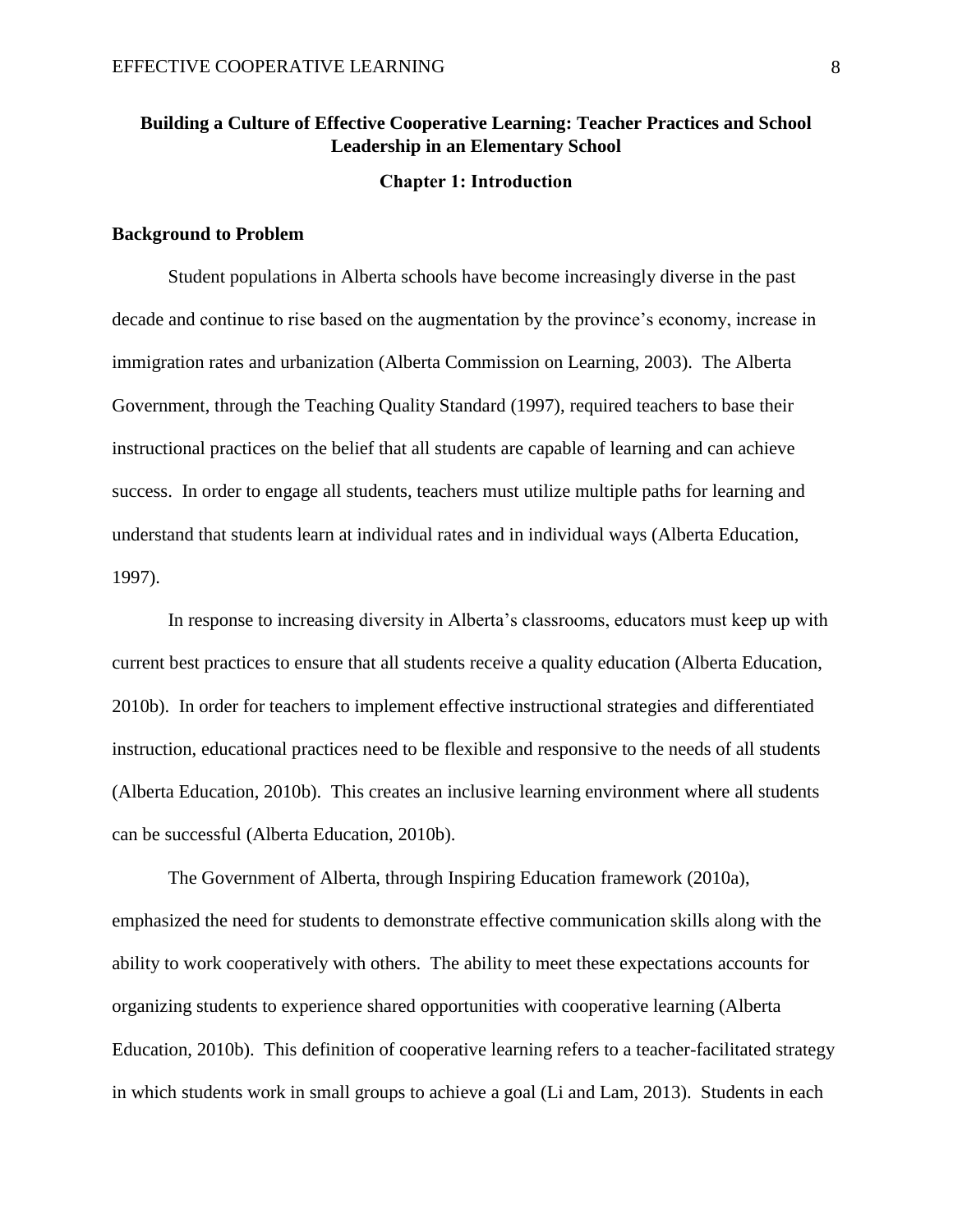group are responsible for their own learning and the learning of their group members (Li and Lam, 2013). Marzano and Brown (2009) emphasized that cooperative structures are the building blocks for students, providing essential opportunities to interact simultaneously with content and other learners.

#### <span id="page-8-0"></span>**Statement of Problem**

Researchers have demonstrated that students learn more effectively in cooperative structures than by individualistic, teacher-centered, and competitive approaches (Gibbs, 2001). Johnson and Johnson (1999) concluded that individuals need to learn how to balance working competitively, individualistically, and cooperatively as all three structures are fundamental. In a recent article, Killian (2015) reported that Marzano (2001) and Hattie (2009) agreed that effective cooperative learning can occur only when students are explicitly taught how to work in small, strategically structured groups. The degree to which the teacher understands effective cooperative practices and can implement these practices with students will determine the level of productive cooperative learning in the classroom (Killian, 2015).

Utilizing cooperative learning in a classroom is one way to meet the needs of not only all learners but also the Teaching Quality Standards as set out by Alberta Education (1997). Implementing cooperative learning lays the foundation for student success (Johnson & Johnson, 2009). However, Antil, Jenkins and Wayne (1998) demonstrated that cooperative learning is one of the most misinterpreted practices in classrooms. The use of small group structures can be very complex (Antil et al., 1998). It requires fundamental changes to classroom structures by not only classroom organization but ways of learning (Antil et al., 1998). Students need to be able to effectively communicate with others, ask questions, reflect, and offer constructive criticism (Kramarski & Mevarech, 2003).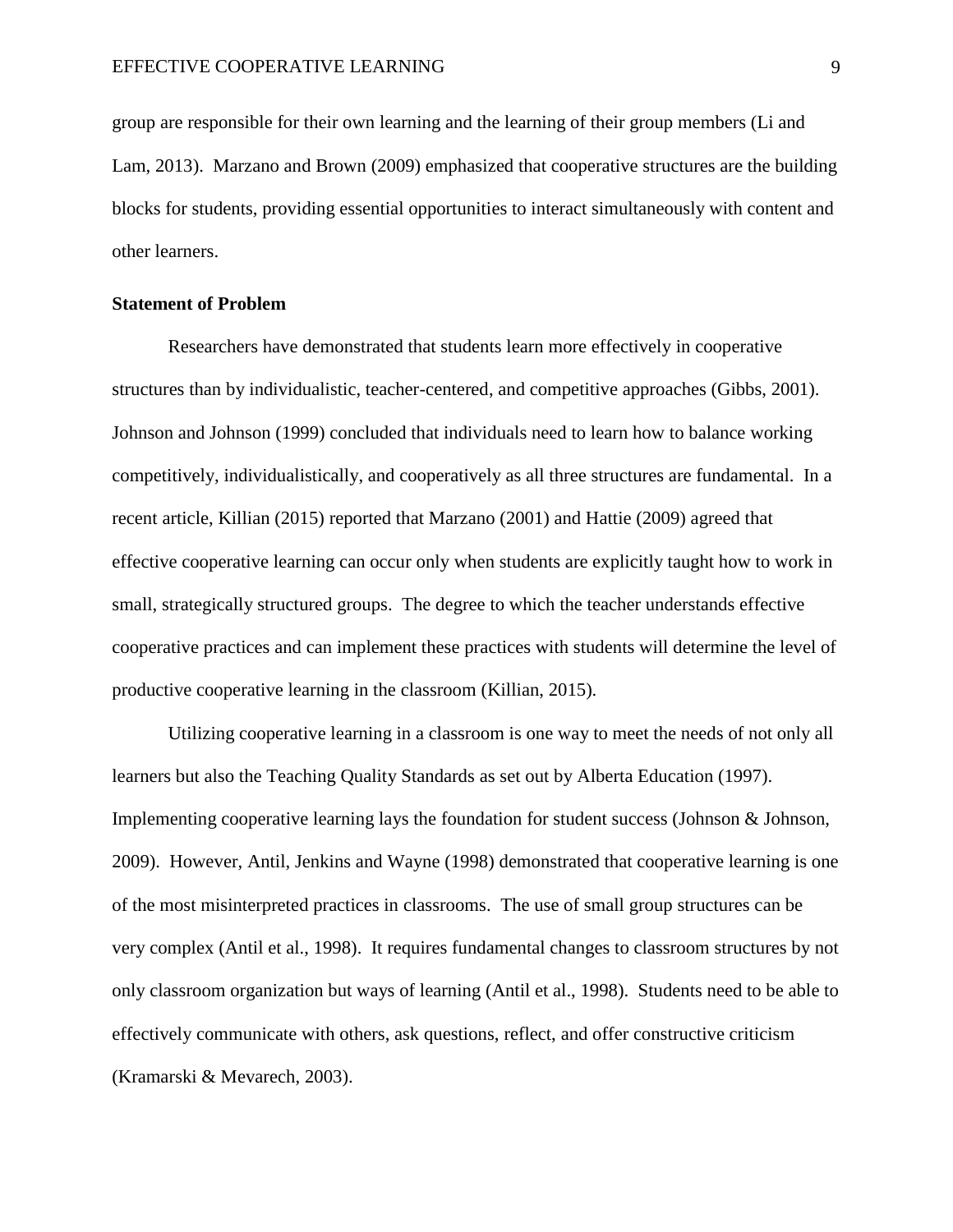#### <span id="page-9-0"></span>**Purpose**

Cooperative learning has been demonstrated to have a positive effect on student academic success, increasing active participation in learning, and providing opportunities for social learning (Antil, et al., 2003). The understanding how to effectively implement and integrate small group cooperative learning structures increases student engagement (Bennett & Rolheiser, 2008). Kagan (2000) demonstrated positive effects on all students regardless of their abilities and learning styles. The use of cooperative learning contributes to student learning and is an instructional strategy that proves to be highly effective (Kagan, 2000).

For the purpose of this capstone, the emphasis is on teachers, students and school leaders. This is not intended to reduce the importance of other stakeholders but to intentionally focus on the responsibility of teachers and school leaders (Balka, Hull & Miles, 2010). The desired outcome for this capstone is for elementary teachers at an elementary school in Central Alberta to utilize effective cooperative learning, emphasizing academic learning and the development of the whole child. To foster the development of the whole child is to consider that child's social skills and overall well-being in an effort to ensure that the child feels safe, engaged, supported, challenged and motivated in his or her learning environment. This produces accountability and promotes positive peer interdependence where students work together to enhance each other's learning (Johnson, Johnson, & Smith, 1991).

#### <span id="page-9-1"></span>**Statement of Capstone Questions**

Although cooperative learning is supported by educational research, the most important and relevant research questions for this capstone are:

1. How can a culture of effective cooperative learning be implemented within elementary classrooms?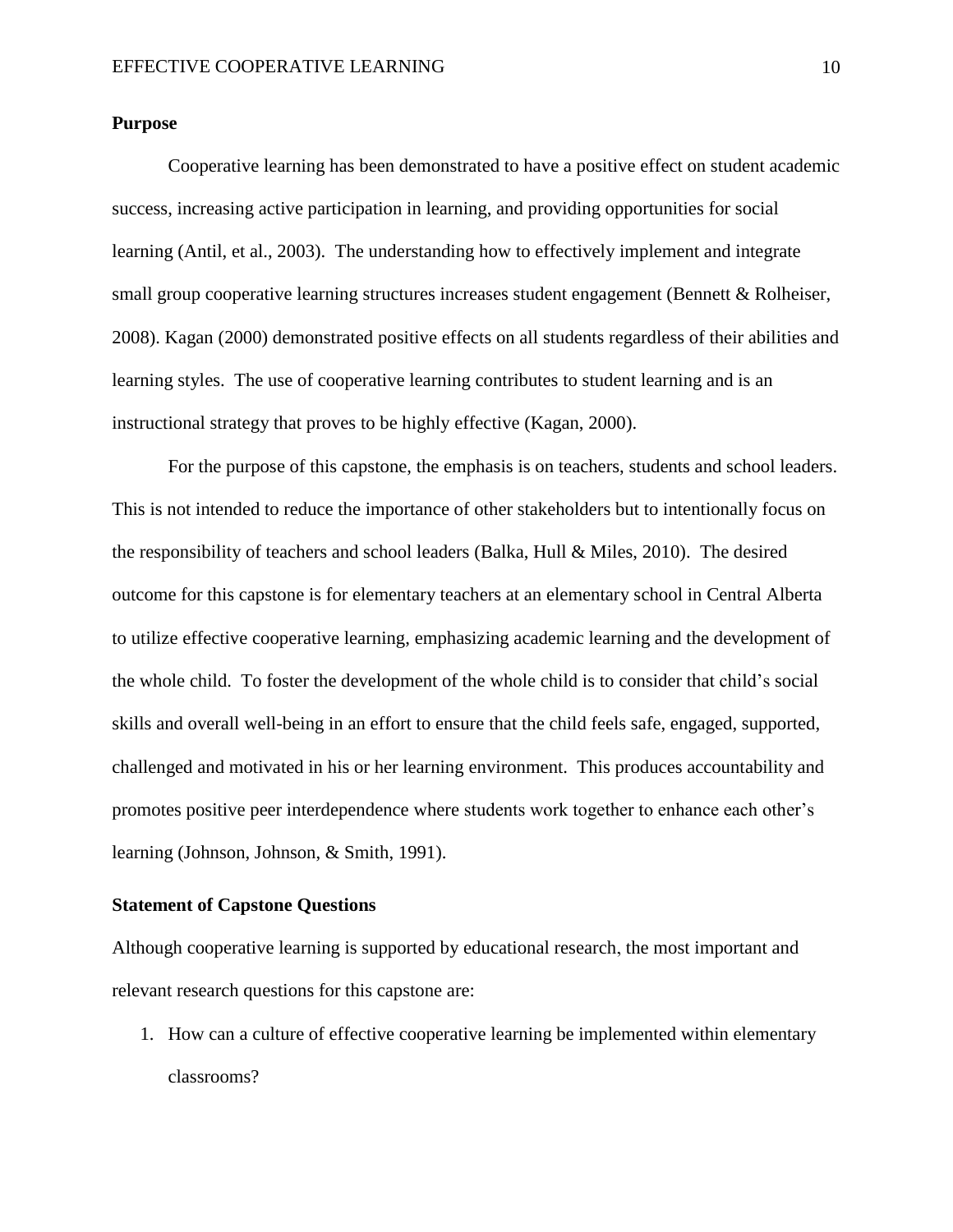2. Based on the concepts of cooperative learning, how do school leaders build a successful culture of systemic cooperative learning through effective leadership?

### <span id="page-10-0"></span>**Definition of Terms**

Educator: A certified teacher who provides education to students. This includes teachers, administrators, principals, and vice-principals.

Facilitator: A teacher as a proactive partner in learning with students.

Inclusive learning: Learning environments that are created for the success of all students regardless of their background, need, and skill level.

Pedagogy: The method and practice of teaching.

Professional Learning Communities: Purposefully created collaborative opportunities for educators to share learning and act on what they learn. Educators share, support, reflect, and improve teaching practices to benefit all students.

School leader: An accomplished certified teacher who has been assigned to a school from the school board and practices quality leadership to ensure that students have access to quality education. This includes principals, administrators, and vice-principals.

Stakeholders: Anyone who is invested in the success of all students and of a school. This includes school leaders, teachers, staff members, students, parents, school authorities, policy makers, and teacher training institutions.

Student-centered: Students take ownership of their own learning. The teacher facilitates and provides supports. The needs of students come first when making decisions.

## <span id="page-10-1"></span>**Scope of the Capstone**

This capstone includes the examination of a culture of effective cooperative learning in all subject areas in elementary classrooms in a central Alberta school. This study does not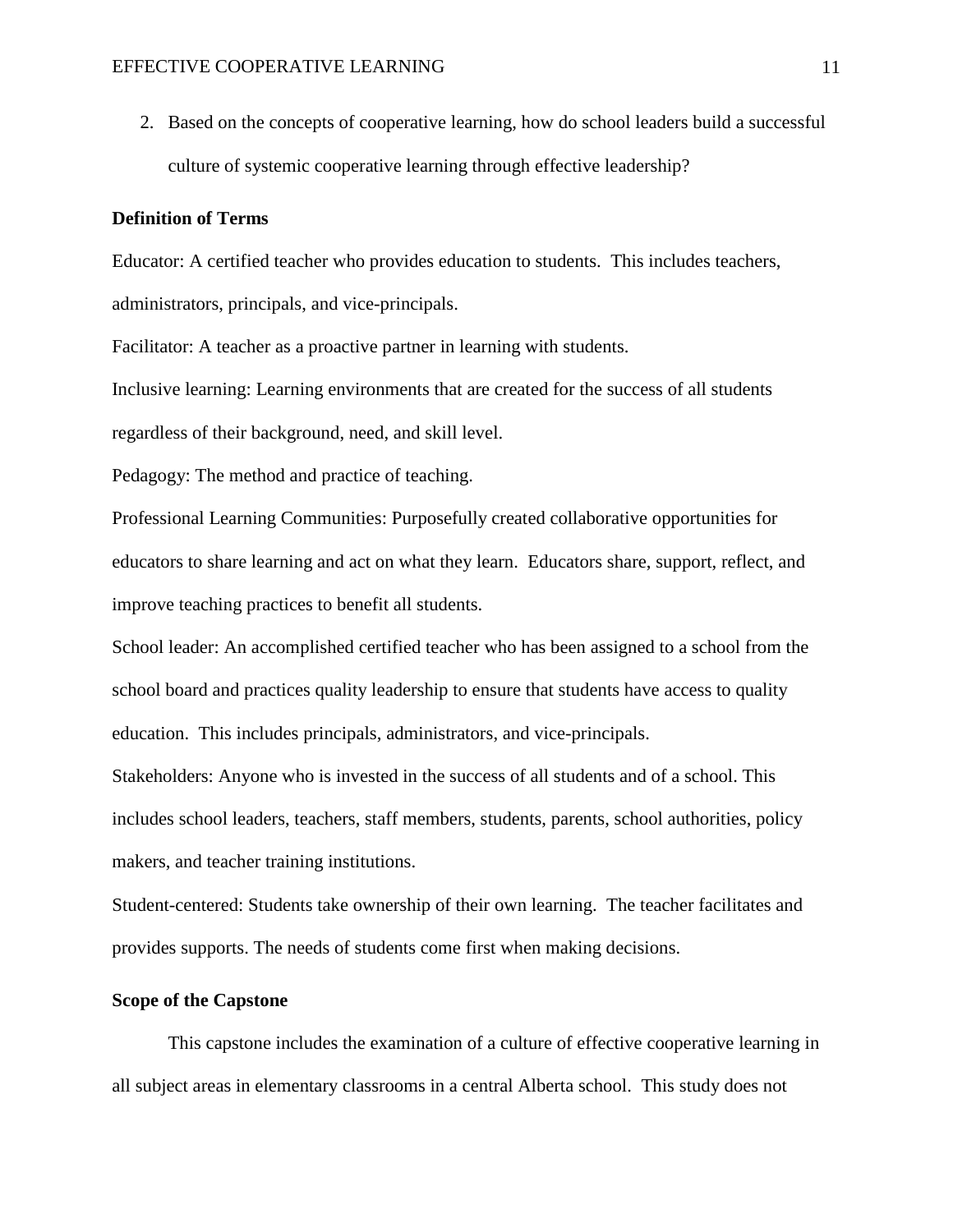consider the application of cooperative learning in a middle school and high school setting. In keeping with the research question statement, the focus is on teachers, students, and school leaders and not other central stakeholders.

#### <span id="page-11-0"></span>**Significance of the Capstone**

Alberta Education (2013), through the Ministerial Order on Student Learning, mandated teachers to ensure that students are able to work cooperatively with others. In preparing students to work cooperatively, teachers are able to better meet the needs of all students. As reported by Alberta Education through Inspiring Education (2010b), "Albertans see the teacher as the single most important contributor to learner success" (p. 27). Teachers are obligated to ensure that all students reach their full potential by providing all learners with optimal learning while fostering an inclusive learning environment (Alberta Education, 2013).

Marzano, Pickering and Pollock (2001) found that cooperative learning environments are complex by nature. Placing an emphasis on supporting teachers with gaining an understanding of productive group work and refining their practices is a solution. Teachers are considered the most important factor in student achievement. To improve education is to improve teachers. Effective teachers are those that have a positive outcome on students of all achievement levels regardless of the students' diverse needs and backgrounds (Marzano et al., 2001).

#### <span id="page-11-1"></span>**Summary**

Alberta's economy and schools are becoming increasingly diverse (Alberta Education, 2010b). As mandated by the Alberta Government and the Alberta Teacher Quality Standard (1997), educators must ensure that all students receive a quality education. The Alberta Ministerial Order on Student Learning (2013) requires students to demonstrate good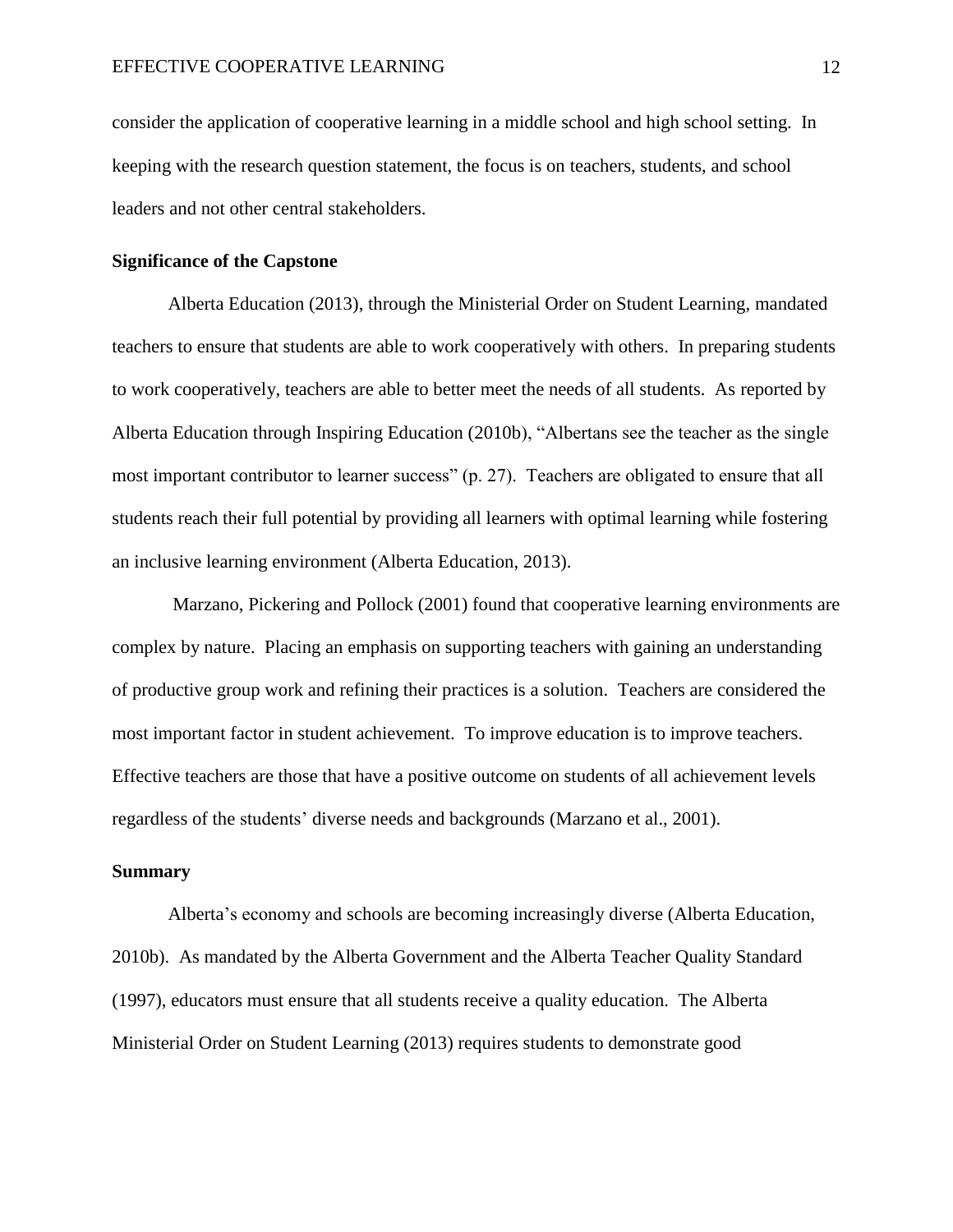communication skills and the ability to work cooperatively with others while working towards the ultimate goal of becoming successful, contributing members of society.

Applying cooperative learning structures in a classroom setting is one way to meet the needs of all learners as well as the demands of Alberta Education (2013). As a classroom teacher and school leader, I explored cooperative learning as an instructional approach that is complex and more effective when strategically implemented. Research has indicated that when students work together in cooperative learning groups, they achieve better results (Marzano et al., 2001; Johnson & Johnson, 1981; Slavin, 1991). All stakeholders share the responsibility of being a partner in education (Alberta Education, 2013). This capstone, however, places emphasis on teachers, students, and school leaders solely for the desired outcome of creating a culture of effective cooperative learning environments.

#### <span id="page-12-0"></span>**Outline of the Remainder of the Paper**

Chapter 1 addresses cooperative learning as a complex research-based instructional strategy that is challenging to educators. The educator needs to understand the process in order to effectively put it into practice. Increasing the understanding and refinement of practices will lead to stronger learning for students. Chapter 2 is a review of relevant literature of why and how teachers can effectively implement cooperative learning in elementary learning environments. As well, Chapter 2 highlights effective school leadership that is needed to build a successful culture of systemic cooperative learning. Chapter 3 is a summary of the research about the methodology used to execute effective cooperative learning in an elementary school setting.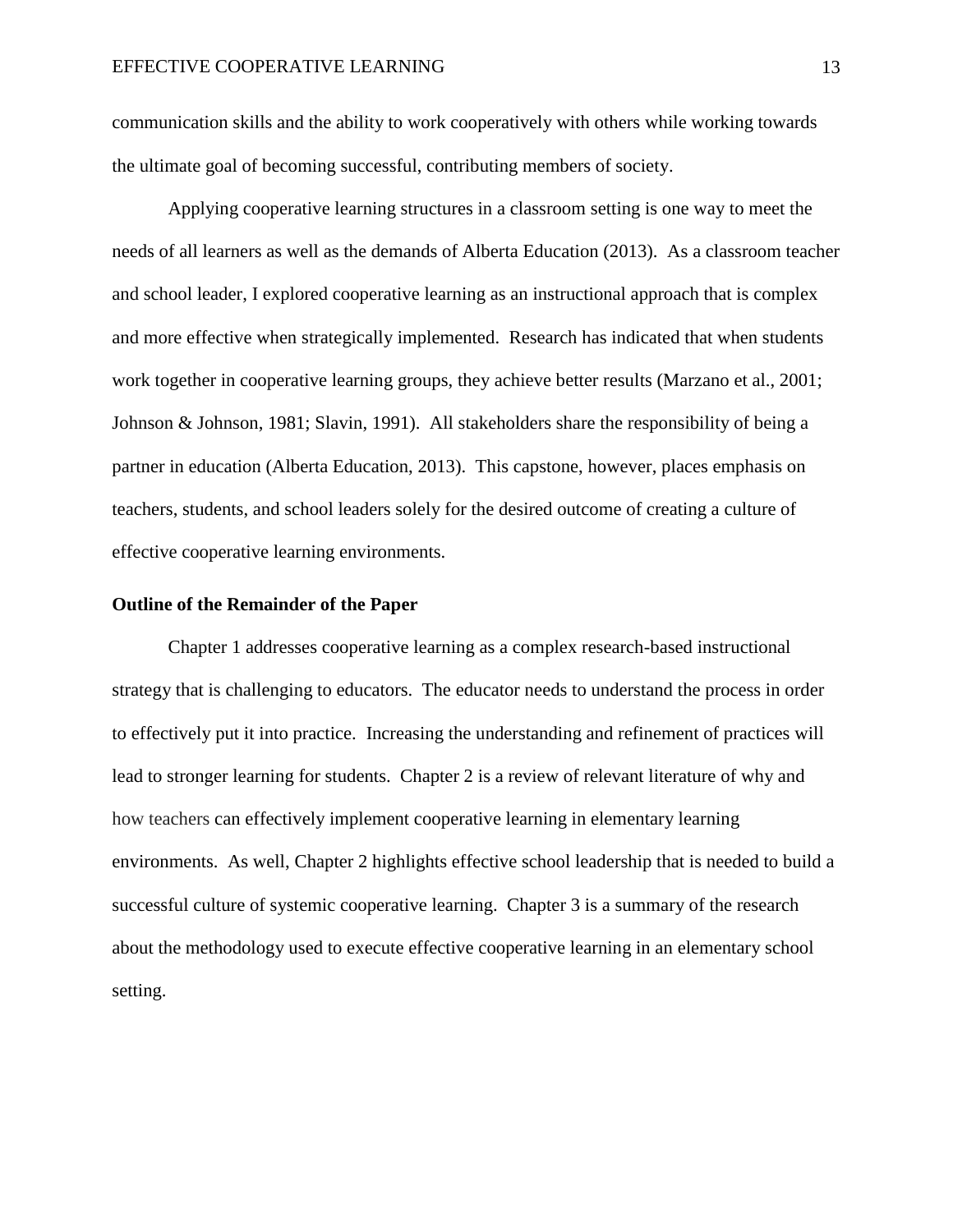#### **Chapter 2: Literature Review**

#### <span id="page-13-0"></span>**Introduction**

The United Nations 2030 Sustainable Development Goals (2016) stated that quality education focuses on the whole child and is needed for individuals, communities, and societies to prosper. In a joint statement, Education International (EI) and the Association for Supervision and Curriculum Development (ASCD), supported these goals in emphasizing that quality education is inclusive and promotes lifelong learning for all learners. ASCD and EI (2016) also said that quality education involves excellent teaching, access to effective learning tools, and supportive learning environments. In preparing students to meet the needs of the  $21<sup>st</sup>$  century, global advocates for quality education and equal opportunities must promote and support the development of the whole child (ASCD, 2016).

Classrooms in the early part of the  $21<sup>st</sup>$  century struggled in coping with diversity. These complex classrooms were not only increasing culturally but educators were authorized by Alberta Education (2013), through the Ministerial Order on Student Learning, to enable all students to achieve mandated outcomes. The Ministerial Order on Student Learning mandated that Alberta Education's (2013) ultimate goal was for students to develop as engaged thinkers and ethical citizens and develop an entrepreneurial spirit, all of which would lead them to become contributing members of society. Likewise, valuing fairness, diversity and excellence was foundational for Alberta Education (Alberta Education, 2013).

To reinforce the aspects of the Ministerial Order, Alberta Education (2009), through the Principal Quality Practice Guideline, mandated that school leaders should promote an inclusive school culture that respected and honored diversity. As school leaders, they had the responsibility to build a positive school environment. Likewise, the Alberta Teaching Quality Standard (1997) required teachers to promote and sustain classroom learning environments that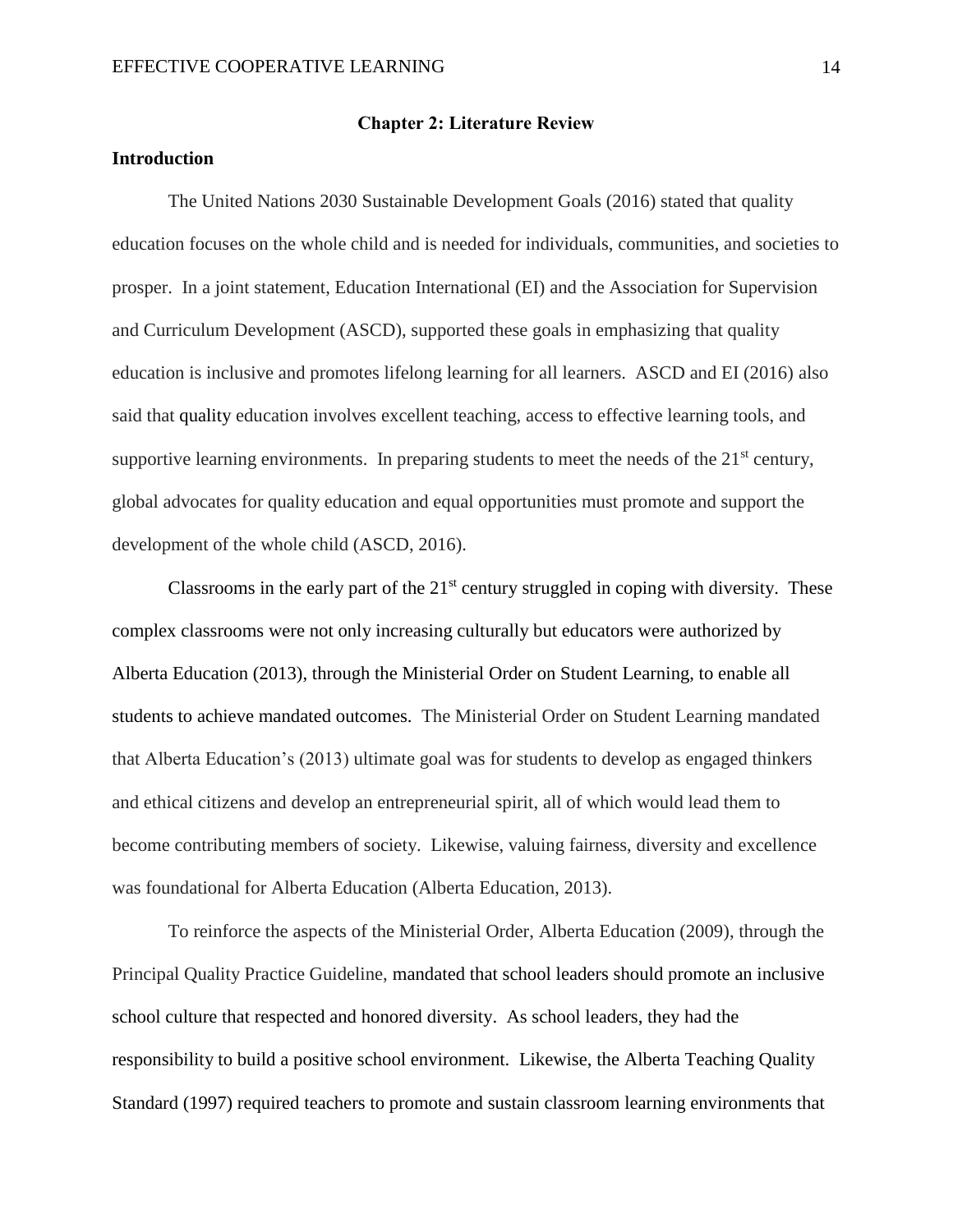were inclusive and embraced diversity. These inclusive learning environments promoted equality, acceptance, and respect for the whole child, classrooms where students felt safe and cared for (Alberta Education, 2013).

Focused on Cross-Curricular Competencies and 21<sup>st</sup> century learning, Alberta Education (2013) required school boards to ensure that students developed effective communication skills and the ability to work cooperatively with others. Providing students with the opportunity to develop communication and social skills was essential in preparing them for future workplace demands (Conway, 2011). Barron and Darling-Hammond (2008) agreed that students need to learn to work cooperatively in preparation to eventually join the workforce. Marzano et al. (2001) found that teachers who used cooperative learning techniques better prepared their students for a world of collaboration and cooperation. Frey, Fisher, and Everlove (2009) reported a similar finding; however, they added that teachers can easily underestimate the necessary components that students must develop to work together successfully.

An article by Killian (2015) reported that Marzano (2001) and Hattie (2009) agreed that there are benefits to students working together. All authors agreed that cooperative learning should not replace whole-class instruction or individual learning. Hattie (2009) found that teachers need to teach the facts and skills required for students to successfully contribute to group work. According to both Hattie (2009) and Marzano (2001) the challenges with implementing effective cooperative learning in classrooms include developing and implementing norms and structures for individuals to work together in groups, developing management strategies in group discussions to ensure that content-rich learning takes place, and developing tasks that support effective cooperative learning (as cited in Killian, 2015). Antil et al. (1998) found that cooperative learning is a misunderstood practice. Slavin (1991) argued that "it is not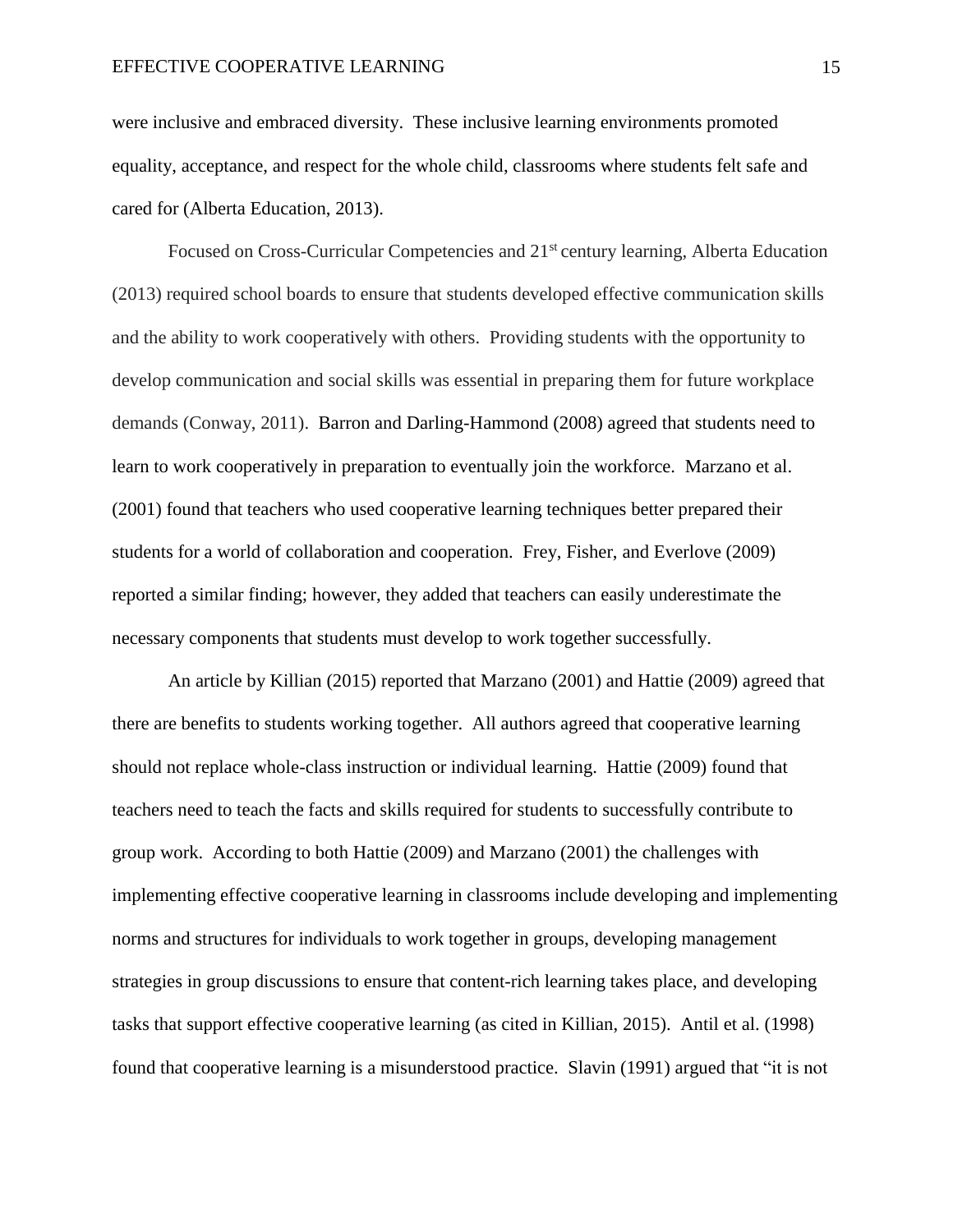enough to simply tell students to work together" (p.73). Hence, effective cooperative learning requires educators to have an understanding of how to properly implement it within a classroom setting.

#### <span id="page-15-0"></span>**Cooperative Learning**

High achieving learning occurs in classrooms that provide significant amounts of time for students to actively discuss their learning (Allington and Johnson, 2001). The same point is made by Gardener (1997) and Goleman (1995), who found that social interactions have a positive effect on the development of intelligence (as cited in Bennett, 2001). Cooperative learning allows students to develop a shared understanding of outcomes and opportunities to interact with peers, reflect on new knowledge, process learning through discussion, and listen with peers (Marzano et al., 2001). Therefore, teachers must create learning environments where students work in small groups and are engaged in deep learning through discussions in those groups (Marzano et al., 2001).

Cooperative learning provides a framework where all students learn from one another. It is student-centered and the role of the teacher is to be a facilitator (Marzano, 2004). Small group structures are established with each student engaged in improving his or her understanding of content (Marzano, 2004). Every individual is responsible for not only his or her own learning but that of the other students in the group (Marzano, 2004). This results in a learning environment of academic achievement (Johnson, 2005).

#### <span id="page-15-1"></span>**The Advantages of Cooperative Learning**

Research has shown that cooperative learning has positive effects on student learning (Cohen, Kulik, & Kulik, 1982; Johnson, Maruyama, Nelson, & Skon, 1981; Rohrbect, Ginsburg-Block, Fantuzzo, & Miller, 2003).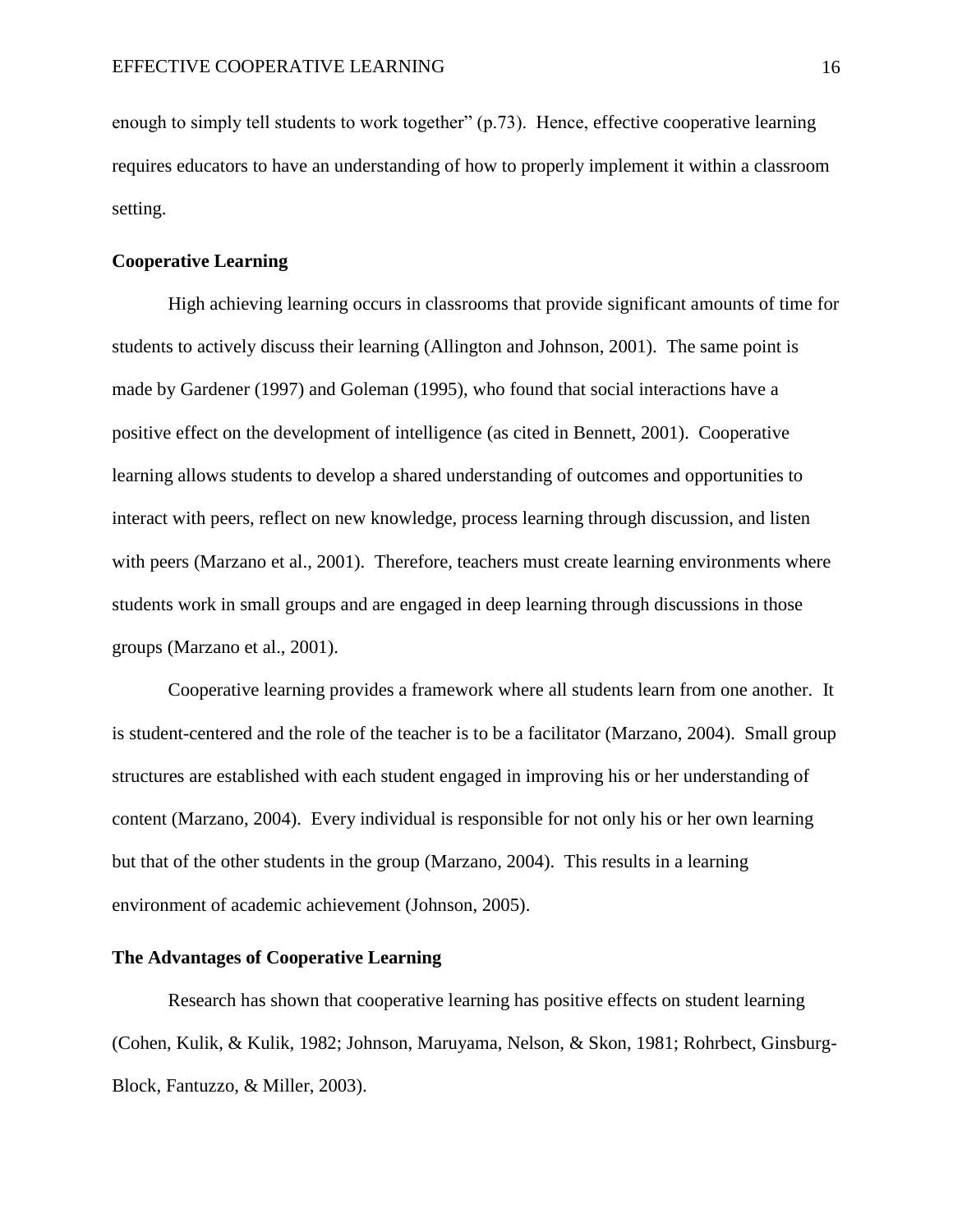As stated by Alberta Education (2005, p. 1), cooperative learning contributes to:

- higher self-esteem
- higher achievement
- increased retention of information
- greater social support
- more on-task behaviour
- greater collaborative skills
- greater intrinsic motivation
- increased ability to see other points of view
- better attitudes toward school and teachers
- greater use of high-level reasoning
- more positive psychological adjustment.

Likewise, it was found amongst 67 studies, of the benefits of cooperative learning on student learning, 61% of these studies resulted in students having greater achievement in comparison to traditional teaching control groups. The positive effects on students have been evident in elementary, middle, and high school settings and across numerous disciplines (Frey et al., 2009).

Ofodu and Lawal (2011) studied students with high, average, and low performance levels. They found a significant increase in reading comprehension when cooperative learning was employed with all three groups. Sumarsih and Sanjaya (2013) obtained the same results in a study that looked at using cooperative learning to improve descriptive writing. Johnson and Johnson's results (1999) support this finding; they determined that cooperative learning leads to high achievement, most significantly with low performance students.

Okebukola (1984; 1986) found that cooperative learning environments enhanced student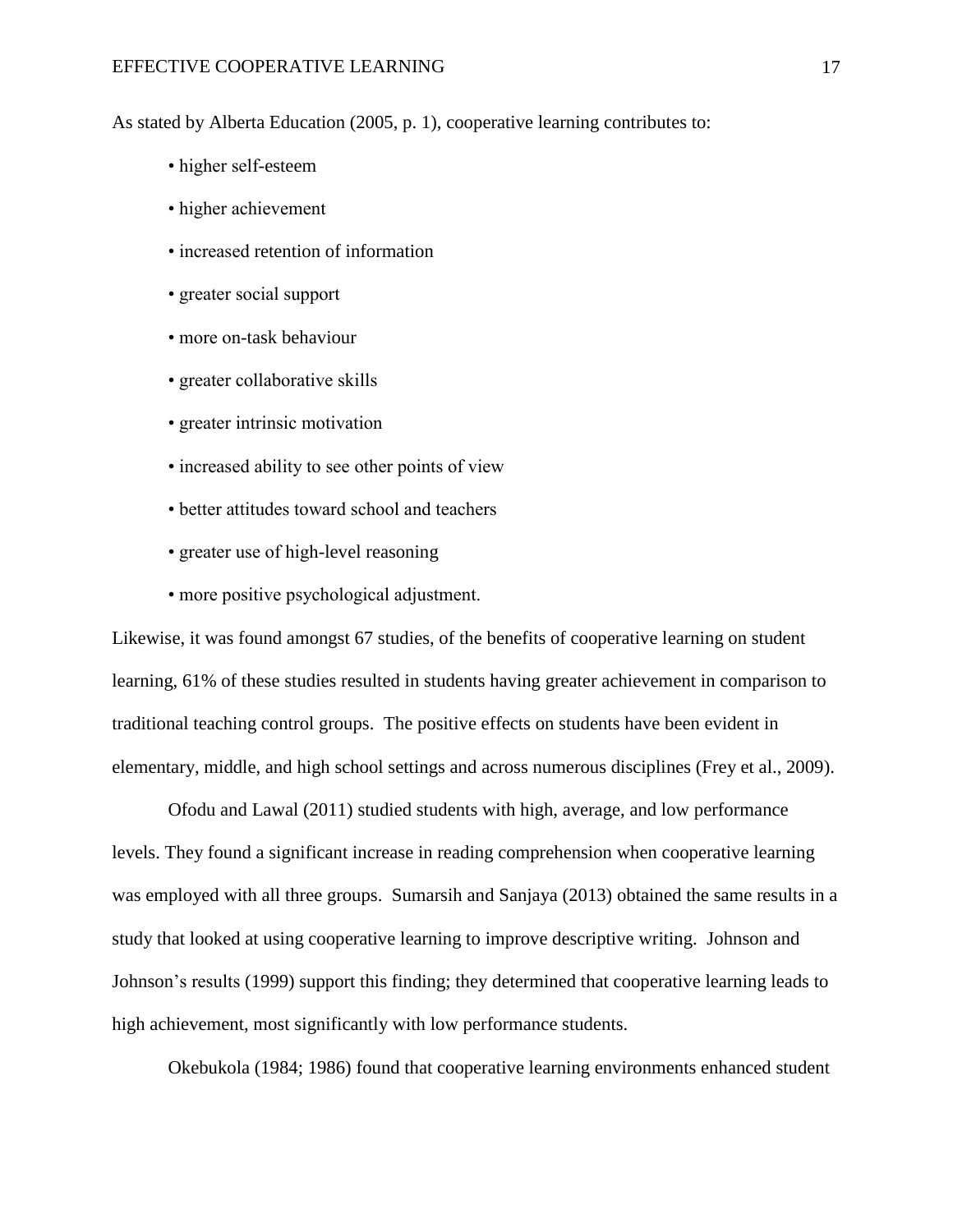#### EFFECTIVE COOPERATIVE LEARNING 18

communication, collaboration, critical thinking skills, and problem solving skills. Similar results were obtained from Caposey and Heider (2003), showing that when students are placed in cooperative groups, they retain more information due to the opportunity to discuss, question, and summarize information with their group members. Research has shown that cooperative learning has positive effects on all learners, including those from diverse backgrounds.

Cooperative learning links into diverse cultural values within an inclusive learning environment. A study conducted by Suwantarathip and Wichadee (2010) showed that when a teacher used cooperative learning with English Language Learners, those students had reduced anxiety levels and higher language proficiency scores. The students reported feeling that they belonged to a supportive community of learning. Cooperative learning benefits all learners regardless of their language, backgrounds, culture, and values.

Effective cooperative learning has been shown to have a positive effect on self-esteem, feelings towards peers, social relationships, and social skills (Frey et al., 2009). Mueller and Fleming (2001) reported that Grade 6 and 7 students preferred working in a cooperative group rather then individually. The same has been demonstrated with elementary school students. Battistich, Solomon, and Delucchi (1993) showed that student motivation levels increased and students had a positive attitude towards school when cooperative leaning was utilized effectively as an instructional strategy.

To substantiate the research on cooperative learning, intelligent behavior is enhanced when humans communicate with others (Bennett & Rolheiser, 2008). Researchers have showed that cooperative learning opportunities help students to develop interpersonal communication skills more readily in comparison to other classroom settings where students are not discussing majority of the time (Li & Lam, 2013). The learner benefits as communication helps to deepen,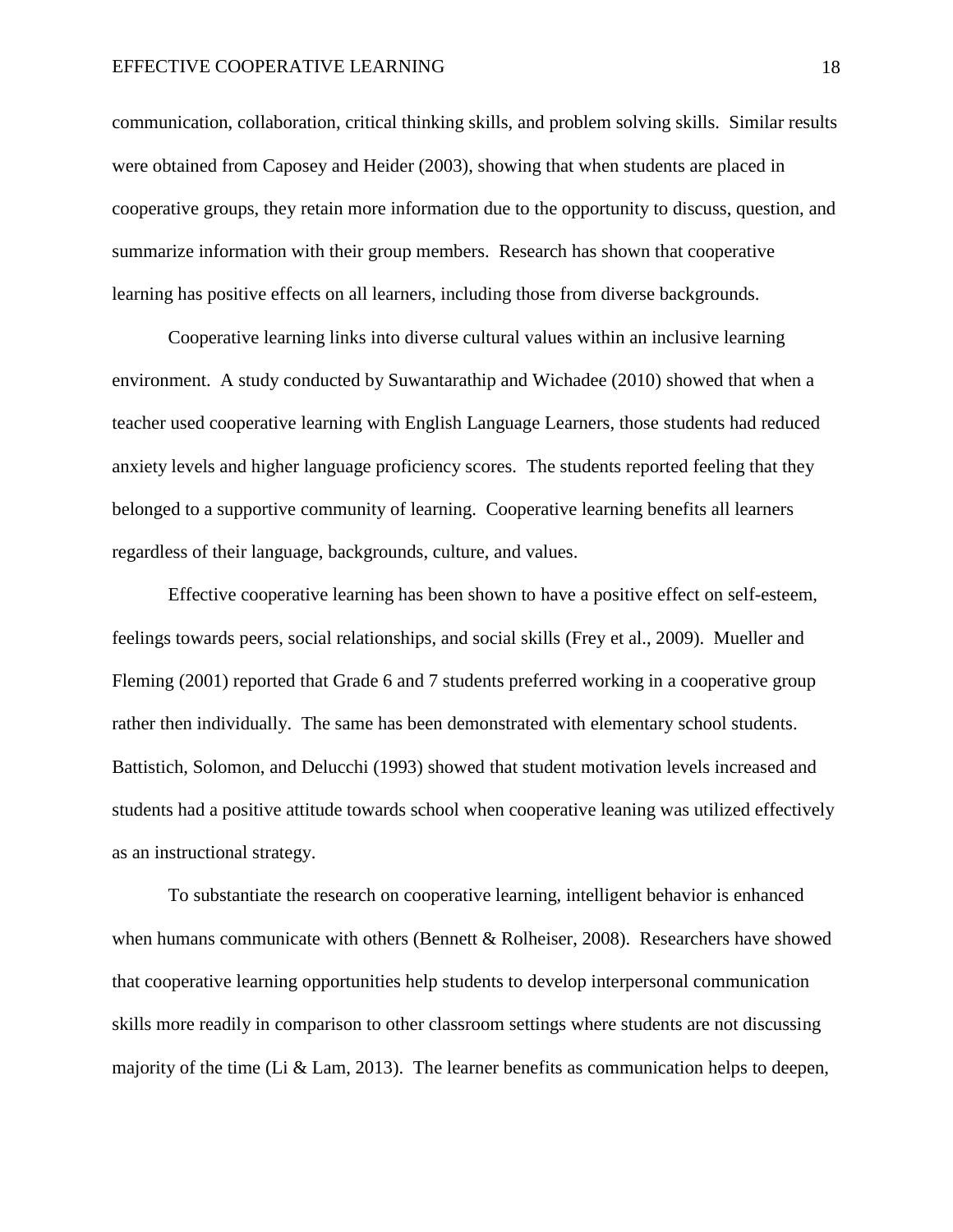solidify and extend thinking (Ontario Education, 2006). Research has found that cooperative learning contributes to numerous benefits for student learning.

#### <span id="page-18-0"></span>**Effective Cooperative Learning**

Johnson and Johnson (1999) identified elements that teachers need to carry out effective cooperative learning. They identified these five elements of cooperative learning as: positive interdependence, individual accountability, structures that promote face-to-face interaction, social skills, and group processing. With advancements in technology, Johnson and Johnson (1996) linked the element of face-to-face interaction with promotive interaction. Teachers should explicitly integrate these elements into cooperative learning opportunities (Johnson  $\&$ Johnson, 1999). Johnson and Johnson argued that not applying these elements in practice has inhibited learning processes.

1. Positive interdependence

Individuals working together towards a common goal in supportive and caring ways as each member's effort is required for group success.

2. Individual accountability

Each student in a group is responsible for his or her own learning as well as the learning of others in the group (Ontario Education, 2006).

- 3. Promotive interaction (also known as face-to-face interaction) Individuals encourage and facilitate each other's efforts to reach the group's goals.
- 4. Social/collaborative skills

The social communication and critical thinking skills that individuals in a group use in order to effectively work together.

5. Group processing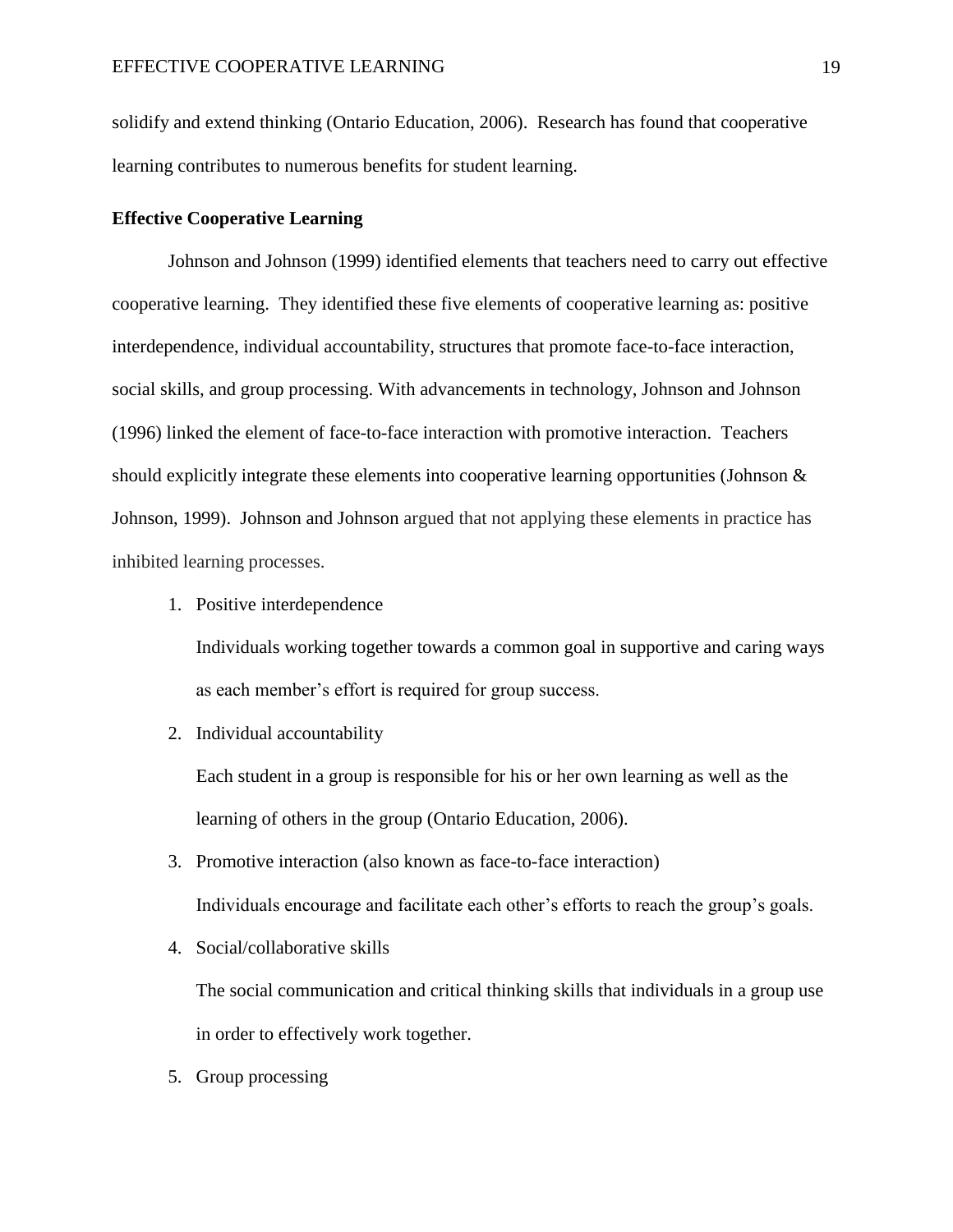The action of group members reflecting on and discussing their efforts as they assess how well they are achieving their goals and working with one another.

Frey et al. (2009) added a sixth element: meaningful task. They emphasized that effective group work involves a meaningful task that is challenging; when the task at hand is challenging, students rely on one another and must cooperatively work together to solve it. Marzano et al. (2001) stated that the two most essential elements needed to be considered a cooperative learning activity are: positive interdependence and individual accountability.

Kagan and Kagan (2009) acknowledged seven key concepts that summarize effective cooperative learning: cooperative learning structures, learning teams, management strategies, class-building, team-building, social skills, and basic principles (see Appendix). Basic components include positive interdependence, individual accountability, equal participation and simultaneous interactions where students are frequently participating. Kagan and Kagan said that not every key concept is necessary all the time for effective cooperative learning to take place. They (2009) noted that when teachers master the seven concepts, student learning will increase, discipline problems will be reduced, and the curriculum will be rich with social skills and thinking skills.

#### <span id="page-19-0"></span>**Implementing Cooperative Learning Practices**

Alberta Education (2005) indicated the following guidelines for teachers implementing cooperative learning in classrooms (pg. 3):

•Establish and maintain a climate of trust and respect within the classroom

- Plan ongoing team-building activities that allow students to communicate freely with one another about topics of personal importance (e.g., interests, experiences, talents)
- Adopt the role of facilitator rather than leader during cooperative learning activities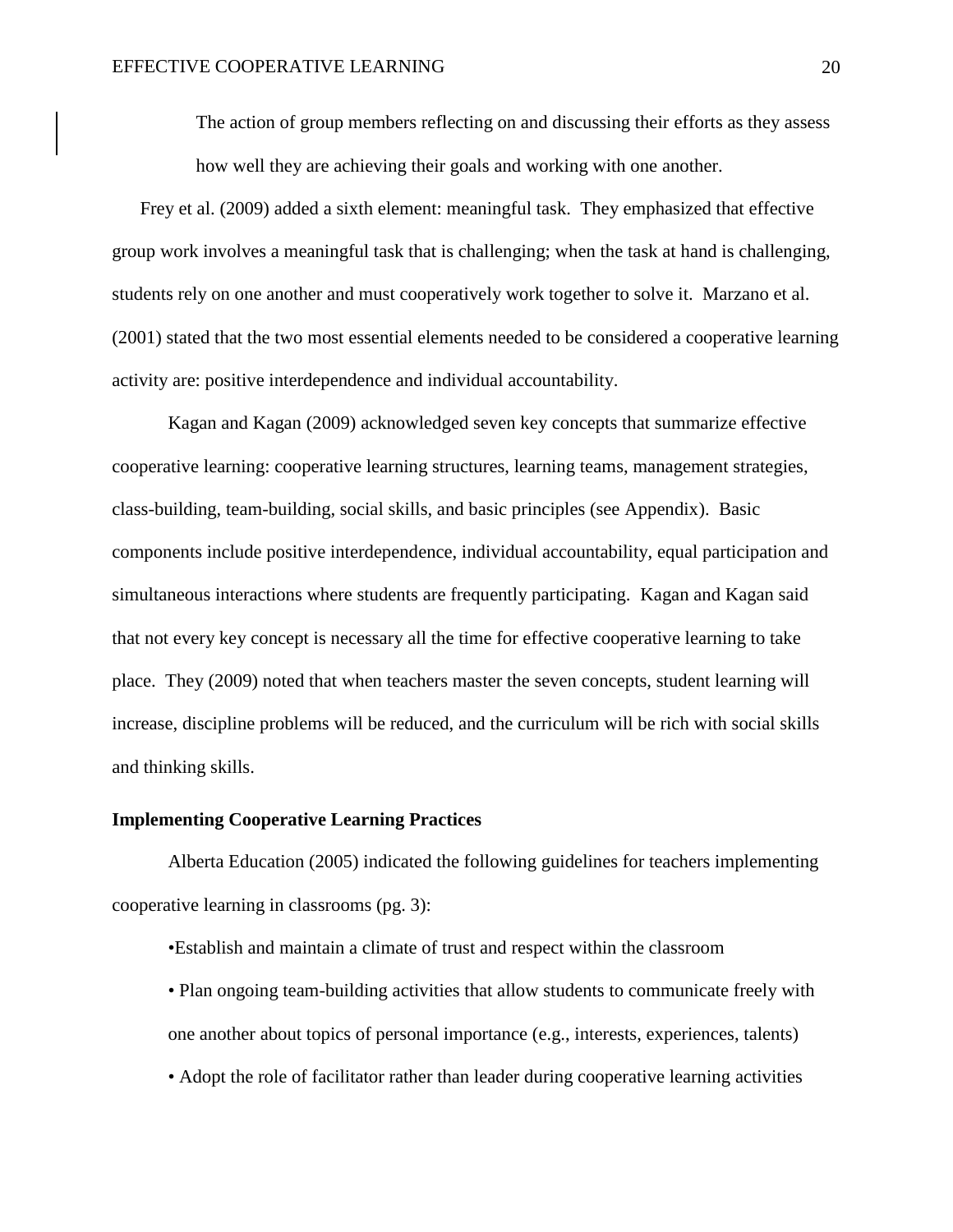• Identify academic and social objectives for the cooperative learning activity

• Determine appropriate grouping of students, room arrangements, and materials

• Before students begin the task, determine how group connection and individual accountability will be established, and the goals and criteria for success

• Ensure that students are familiar in advance with the attributes of specific social skills (e.g., active listening) and the procedures for cooperative structures (e.g., Jigsaw)

• Inform students in advance of the expectations of the group process and the criteria for success

• Monitor behaviour and understanding as students work together, using checklists, anecdotal notes or other methods, and intervene if necessary

- Assess both the product and the process of group work
- Use follow-up activities to encourage students to reflect on learning.

<span id="page-20-0"></span>**Positive interdependence.** To implement the element of positive interdependence, Marzano et al. (2001) said that goals need to be structured because whole-group success depends on each individual's success. The element of positive interdependence does not always occur naturally (Bennett & Rolheiser, 2008). Goals and directions need to be visually presented to meet the needs of different learners. Each student in a group needs to understand his or her role. The teacher must be strategic when selecting and using roles (Bennett & Rolheiser, 2008).

<span id="page-20-1"></span>**Individual accountability.** Two levels of accountability need to be in place in order to have effective cooperative learning groups: individual accountability and group accountability (Frey et al., 2009). Students must understand the expectations for their own learning and the groups' learning (Frey et al., 2009). Individual accountability makes each student in the group responsible for his or her own learning while encouraging students to motivate and support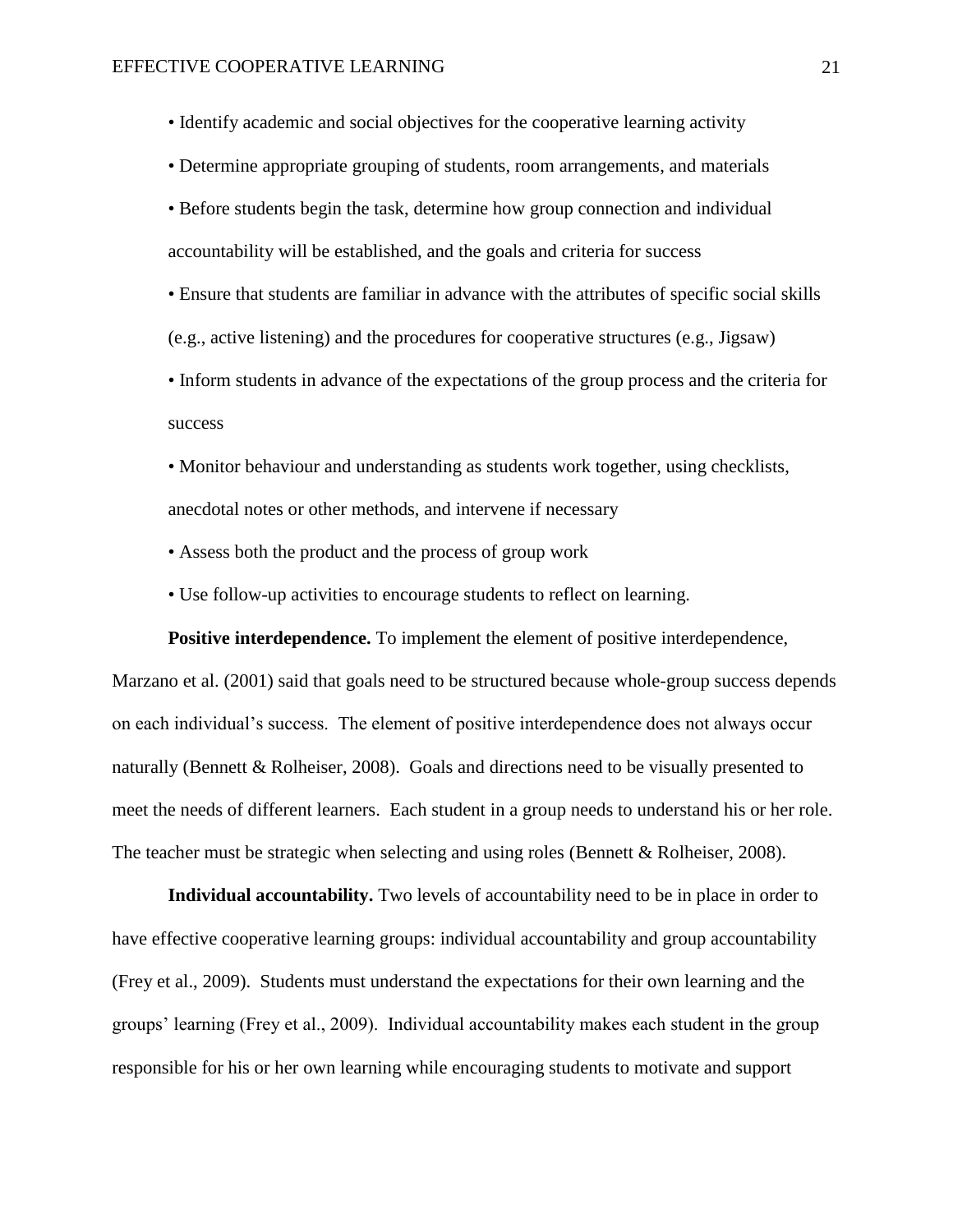others in the group (Bennett & Rolheiser, 2008). A teacher including individual assessment, supports students in understanding that each individual in the group needs to contribute for overall success (Marzano et al., 2001).

<span id="page-21-0"></span>**Social and collaborative skills.** The element of social and collaborative skills ensures that all students have a clear understanding of what the norms and expectations are in small group structures (Marzano et al., 2001). Students need to understand how to use social skills when working in a structured group (Marzano et al., 2001). Bennett and Rolheiser (2008) add that collaborative skills not only include social skills but also encompass communication skills and critical thinking skills. Boaler (2016) stated that it is important at the beginning of the school year for teachers to spend time instructing students how to work well in groups. She writes that group norms can be developed by having students discuss the positives and negatives of working in groups. Alberta Education (2016), through the Learning through the Competencies Guide, also recommended norms for working together. These include active listening, equity of voice, and respecting points of view.

<span id="page-21-1"></span>**Group processing.** Group processing allows students to reflect on both academics and group interactions. This is crucial so that groups can develop effectively (Bennett & Rolheiser, 2008). Teachers need to dedicate time for students to engage in reflecting on their individual growth and group effectiveness (Bennett & Rolheiser, 2008). After reflecting, students set new goals for future cooperative learning opportunities to promote continued improvement (Ontario, 2001). The teacher must provide students with corrective feedback about group skills and expectations (Marzano et al., 2001).

<span id="page-21-2"></span>**Promotive interaction.** Promotive interaction allows students to encourage one another and activate each individual's efforts to support learning (Marzano et al., 2001). Johnson,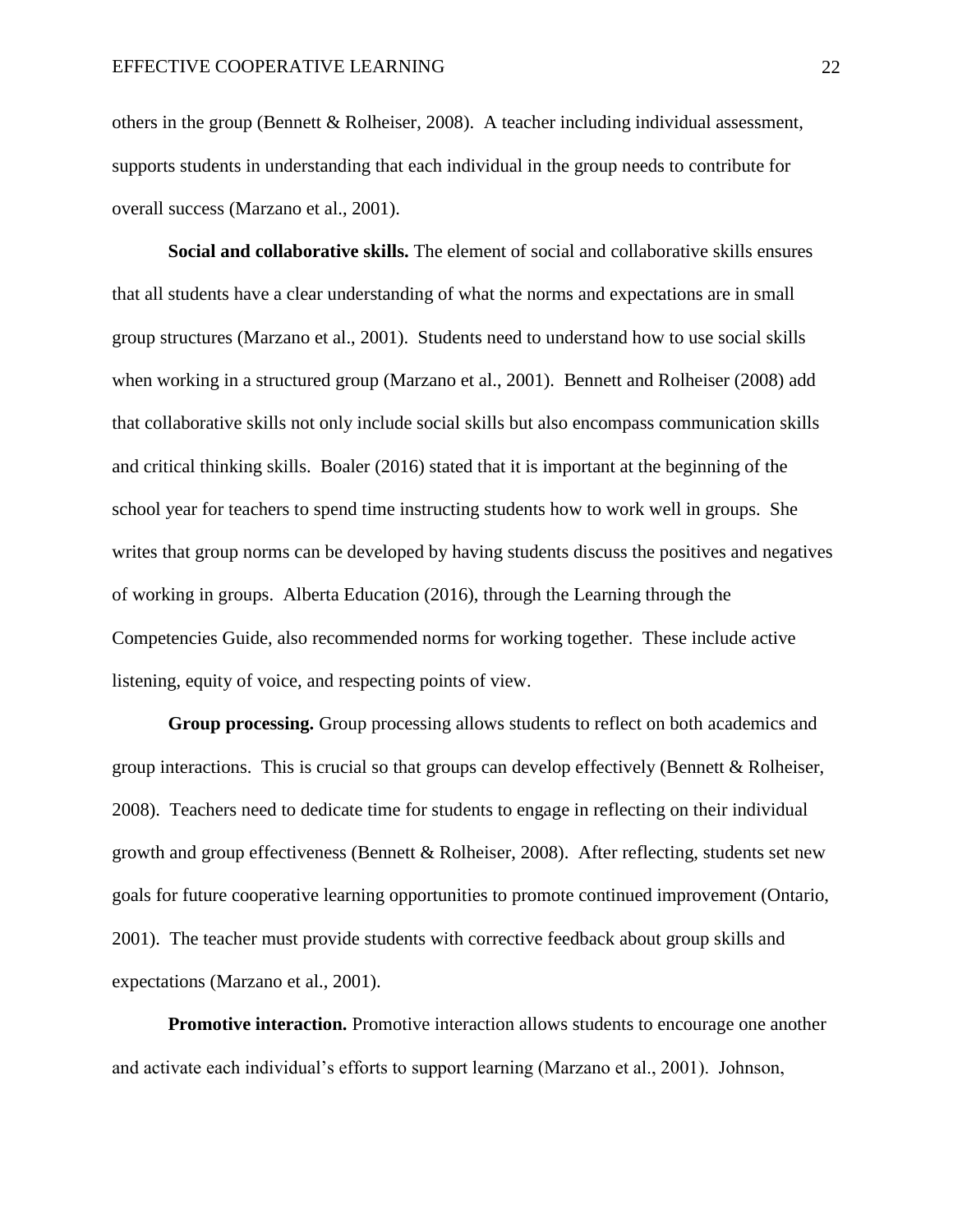Johnson, and Smith (1998) noted that during these interactions, students support one another as they are required to explain and challenge each other's ideas, and discuss learning. Bennett and Rolheiser (2008) wrote that promotive interaction involves the teacher setting up the physical environment so that students can successfully speak with one another in discussion. Using classroom space, for example grouped tables, ensures that the physical set-up is effectively structured and that students can hear each of their group members (Bennett & Rolheiser, 2008).

<span id="page-22-0"></span>**Teacher modelling.** Marzano et al. (2001) suggested that teachers need to model what is expected of students who are working in small group structures. The Alberta Government, through the Alberta Education Competencies Overview Learning Guide (2016), said the same thing. The Guide proposed techniques for the students to respectfully work together. As a structured method of teaching pedagogy, the gradual-release-of-responsibility model begins with the teacher modelling the desired learning (Frey et al., 2009). This model of scaffolding instruction has been recognized as a successful approach to moving instruction towards studentcentered collaboration and independent practice (Levy, 2007). Students need sufficient opportunities to practice the skills and processes of cooperative learning on their own (Marzano et al., 2001). Structures must have clear goals for learning and each group member must have a role and responsibility that is held by accountability (Marzano et al., 2001).

#### <span id="page-22-1"></span>**Formation of Grouping Students**

Marzano et al. (2001) wrote that engaging students in cooperative learning is not just a matter of placing them in groups. These researchers acknowledged the importance of strategic and intentional planning by teachers. They suggested that teachers consider the elements of cooperative learning and group size, and the development of collaboration skills. Marzano (2001) and Hattie (2009) agreed that cooperative learning is only effective when teachers keep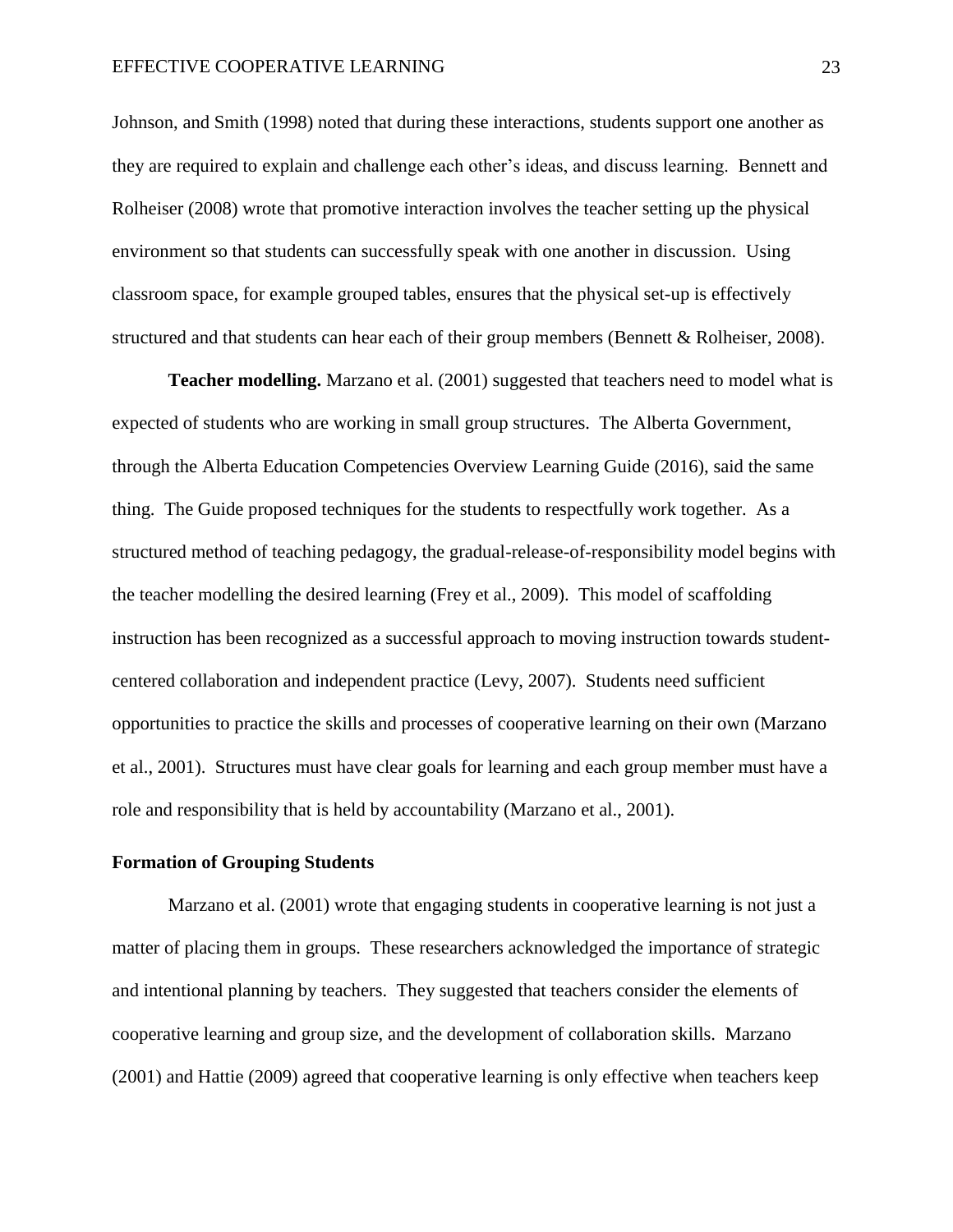#### EFFECTIVE COOPERATIVE LEARNING 24

the groups small, structure the process carefully, and instruct students on how to work in groups (as cited by Killian, 2009). Groups with more than five individuals are less effective than groups that are smaller (Marzano et al., 2001). Larger sizes may result in the loss of positive interdependence as students are more likely to feel socially pressured and less motivated, which can potentially have a negative effect on individual accountability (Marzano et al., 2001).

Teachers should form groups based on assessments of each student's strengths, areas of growth, ability levels, needs, interests, and backgrounds (Ontario Education, 2006). Bennett and Rolheiser (2008) found that there are three different ways to group students: by friendships, randomly, and teacher-structured. They pointed out that all three groups should be used. However, they stated that teacher-structured is the most powerful in terms of learning. Using Johnson and Johnson's research (1999), Ontario Education (2006) identified three types of learning groups:

- 1. Informal groups: These are groups are utilized for on-the-spot activities or a few minutes during class time. An example of this type of grouping is when teachers use the think-pair-share cooperative learning structure.
- 2. Formal groups: These groups are designed for a longer duration in which the teacher uses Johnson and Johnson's five basic elements of cooperative learning (1999).
- 3. Base groups: Groups created to provide students with long-term support. Students stay together for a full term or full school year (Marzano et al., 2001). The Tribes Learning Communities (Gibbs, 2001) is an example of a base group. Base groups support creating a safe and inclusive community of learners (Gibbs, 2001).

#### <span id="page-23-0"></span>**Cooperative Learning Structures**

According to Bennett and Rolheiser (2008), cooperative learning structures can range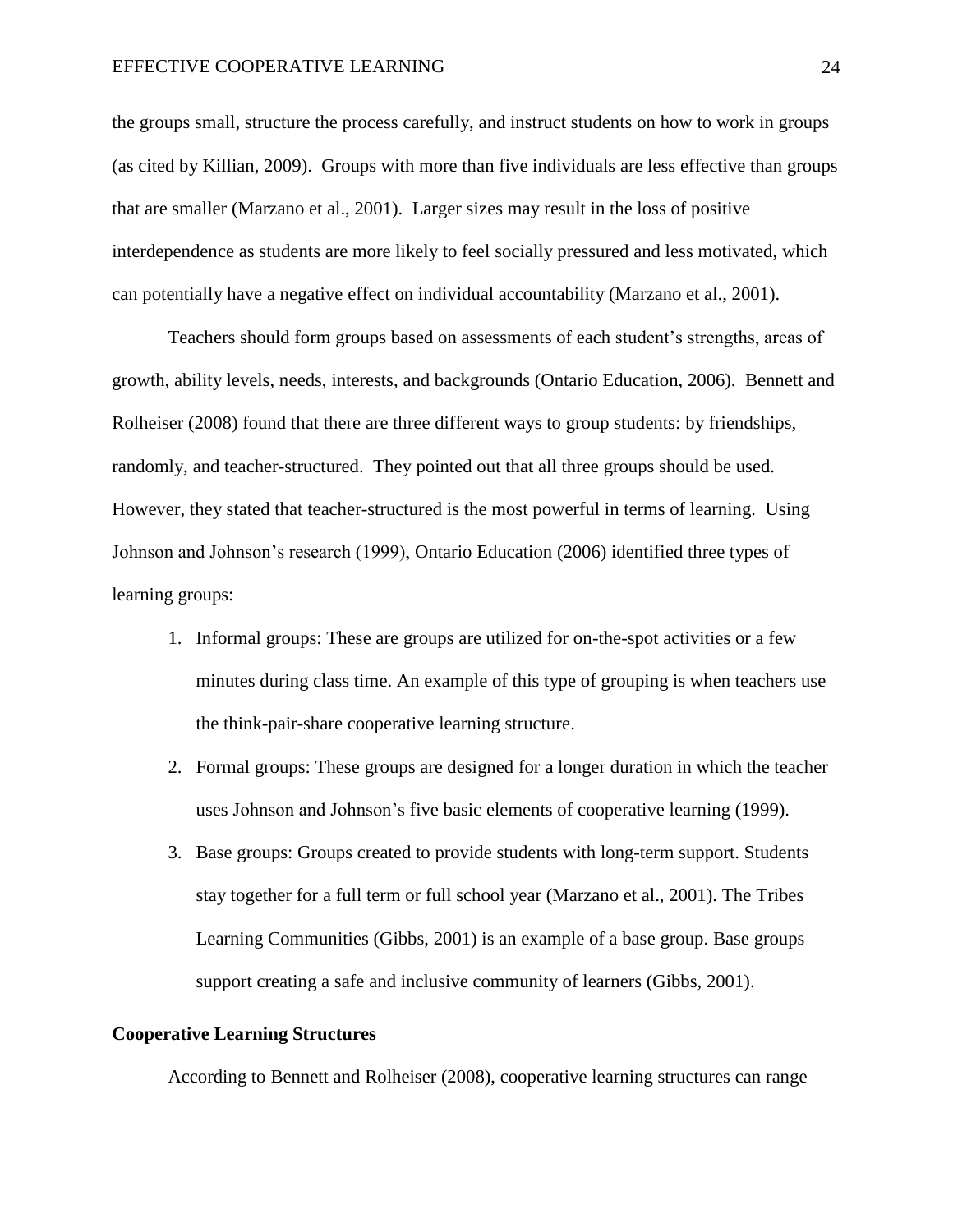from simple structures (which are less effective) to complex structures (which have more significant effects on student learning). An example of a simple structure is a think-pair-share, in which a teacher poses a question or statement and individual students first think silently to themselves. Students then share their thinking with a partner, then the partners share their ideas with the whole class (Alberta Education, 2010). An example of a complex structure is a jigsaw strategy where students are organized into groups of four or five. Each student in the group is assigned material to learn and then teach to the other group members. Students who are learning about the same material work together as an expert group to determine the important key points of the material and how to teach it to their group members. The original groups re-form and students teach each other about their material (Alberta Education, 2010). Of particular note, is the concept of stacking as developed by Bennett and Rolheiser (2008). Stacking is when teachers integrate cooperative learning structures with other instructional strategies to push students to use higher order thinking. Marzano et al. (2001) has also concluded that understanding can be deepened if a teacher designs cooperative learning tasks that embed other instructional strategies.

#### <span id="page-24-0"></span>**School Leadership**

For change to occur within a school, effective instructional and school leadership is required (Shannon & Bylsma, 2007). Effective school leaders nurture an instructional program and school culture that supports learning and professional growth (Shannon & Bylsma, 2007). Two essential objectives that are critical to any organization's effectiveness are supporting set directions and influencing members to move forward in those directions (Leithwood, Seashore, Anderson & Wahlstrom, 2004). Elmore (2000) reported that school improvement must come from leaders who are responsible for instruction. Based on the concepts of cooperative learning,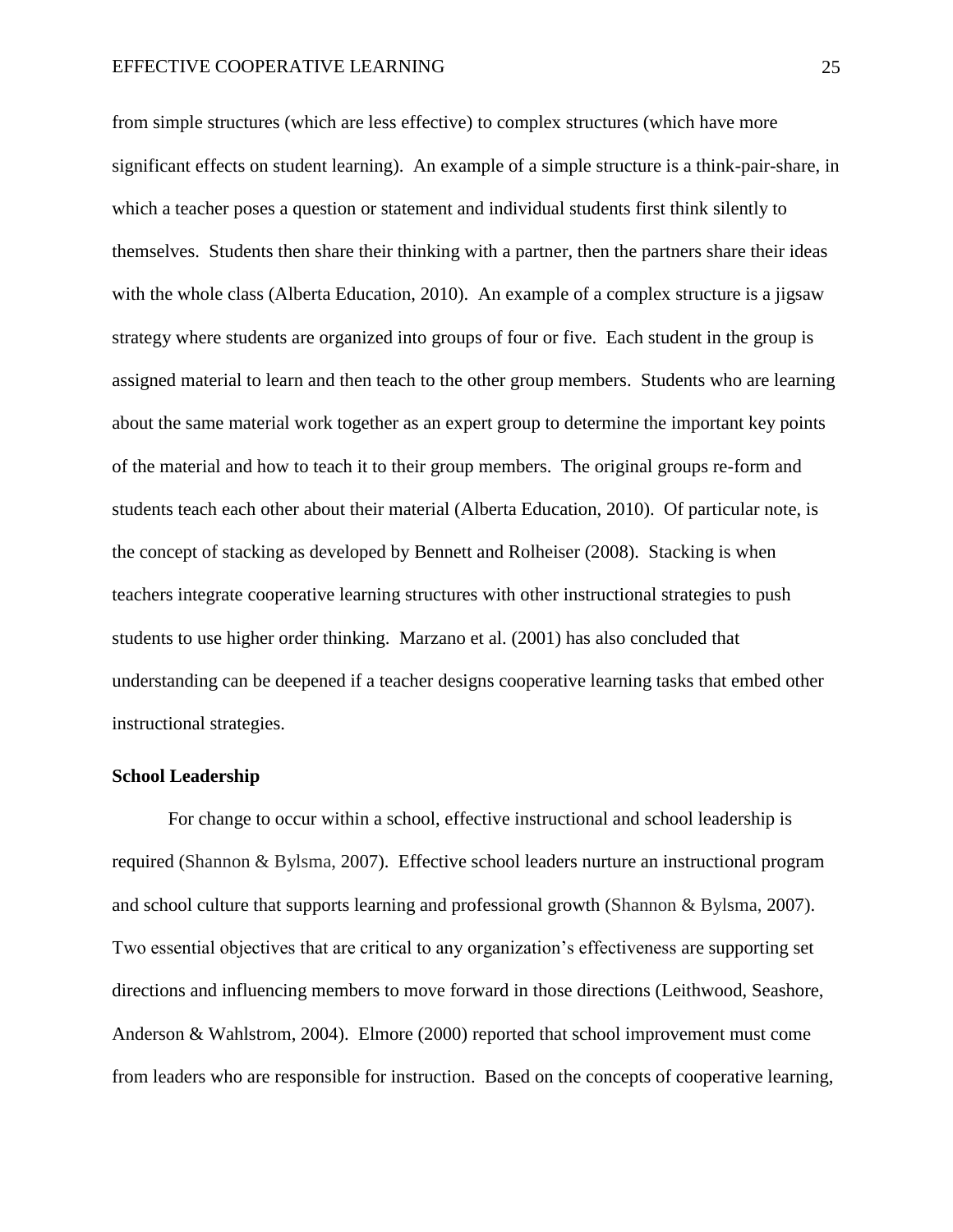the following section highlights the role that school leaders play in building a successful culture through effective leadership.

<span id="page-25-0"></span>**Building trusting relationships.** Leadership depends on the relationships between leaders and followers (Shannon & Bylsma, 2007). Leadership is effective only if it is based on trust, integrity, and strengthening peer relations (Fullan, 2005). School leaders whose goal is to produce a positive school culture understand the foundational importance of building authentic relationships with stakeholders, as relational trust is an essential resource for school improvement (Shannon & Bylsma, 2007). Effective leaders understand that it takes time to create and strengthen trusting relationships, which is why they devote time and energy to fostering relationships (Hall & Simeral, 2008). To foster effective trusting relationships, a leader must act with fairness, dignity and integrity (Alberta Education, 2009).

<span id="page-25-1"></span>**Creating a vision.** To build a culture of systemic cooperative learning, a clear and shared vision is important, but leaders must have well-grounded beliefs before carrying out a shared vision within an organization (Whitaker, 2008). It is the role of the leader to involve the school community in creating a vision where stakeholders understand and are committed to that vision (Alberta Education, 2010). High performing schools succeed in establishing shared goals that resonate with stakeholders (Shannon & Bylsma, 2007). These shared goals provide direction and purpose for teachers with the focus on learning and professional growth, an important step for improving schools (Shannon & Bylsma, 2007).

<span id="page-25-2"></span>**Professional development.** To support leaders and teachers, professional development has been recognized as the best hope for improving student learning and teacher practices (Shannon & Bylsma, 2007). Effective professional development emphasizes the why and the how of teaching and relies on internal expertise (Shannon & Bylsma, 2007). Ledford and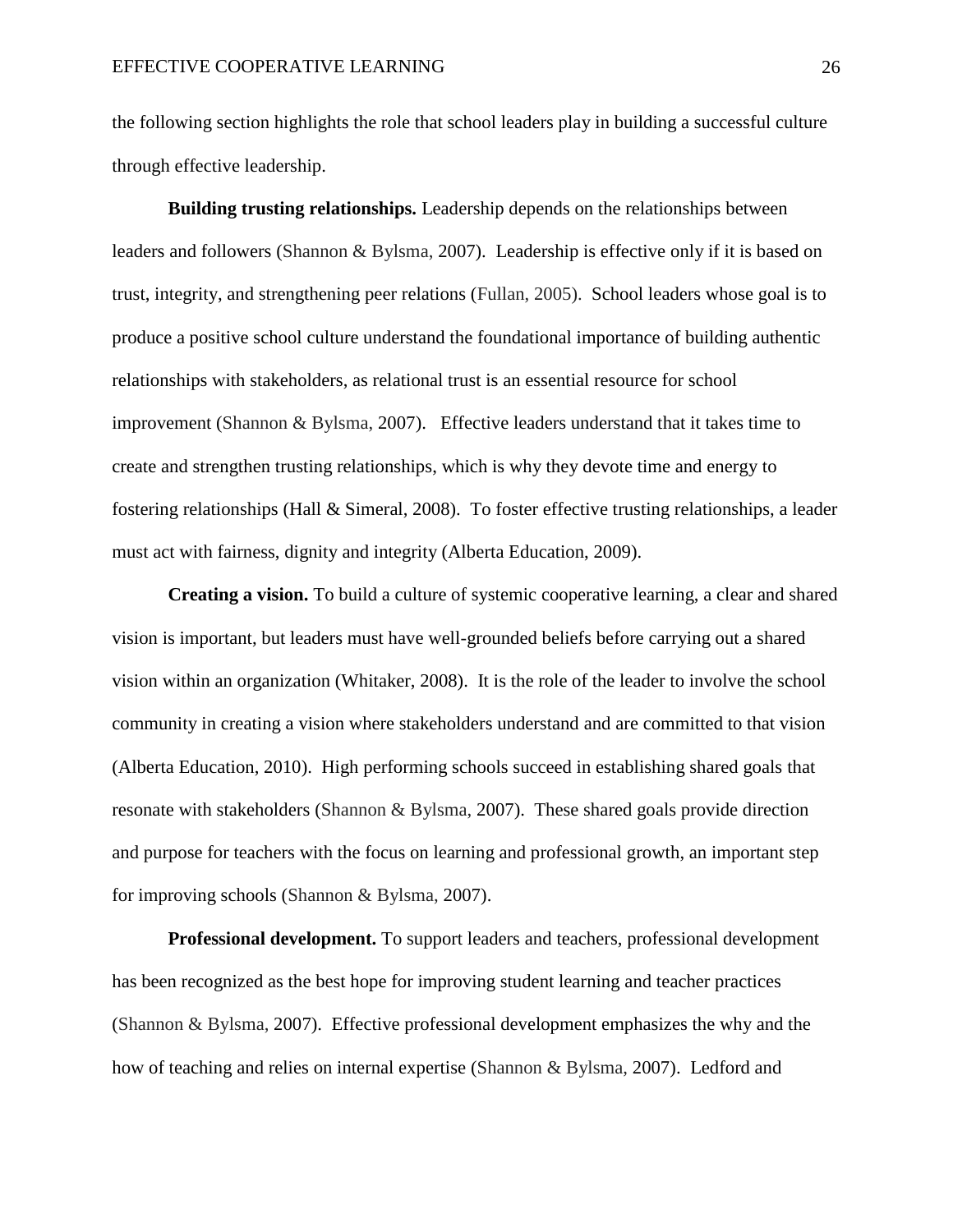Warren (1997) investigated the perceptions of teachers on cooperative learning. These authors concluded that to improve teacher understanding of cooperative learning, professional development is a key component. The same point has been made by Johnson and Johnson (1999), that teachers need training and practice of the elements of cooperative learning to develop teacher expertise.

<span id="page-26-0"></span>**Professional learning communities.** Professional learning communities promote collaboration and communication, both of which have a positive effect on student achievement and teacher efficacy (Rozenholtz, 1989). This collaboration provides a chance for teachers to examine critical data, deepen learning, solve problems, and participate in intellectual conversations (Fullan, 2005). Johnson and Johnson (1993) added that teachers and school leaders have to support and encourage their colleagues. The single most important factor for moving schools forward is for school leaders to also be learners (Knight, 2011). Opportunities to collaborate with one another must be frequent, continuous, and structured (Shannon & Bylsma, 2007).

<span id="page-26-1"></span>**Visible school leaders.** A characteristic of effective school leaders that is extremely important in the life of a school is that of being visible (Whitaker, Whitaker & Lumpa, 2009). Effective leaders are those who are seen in the classrooms every day, not always for evaluation purposes but for professional support (Fink and Resnick, 2001). Through classroom walkthroughs, leaders monitor teaching practices in order to promote teacher support, make suggestions and model reflective practices for staff development (Shannon & Bylsma, 2007).

<span id="page-26-2"></span>**Building capacity.** Leadership is not about leading others as much as it is about building capacity within others. This involves developing new knowledge and skills and working together for effective change (Fullan, 2005). It requires skills and competencies and a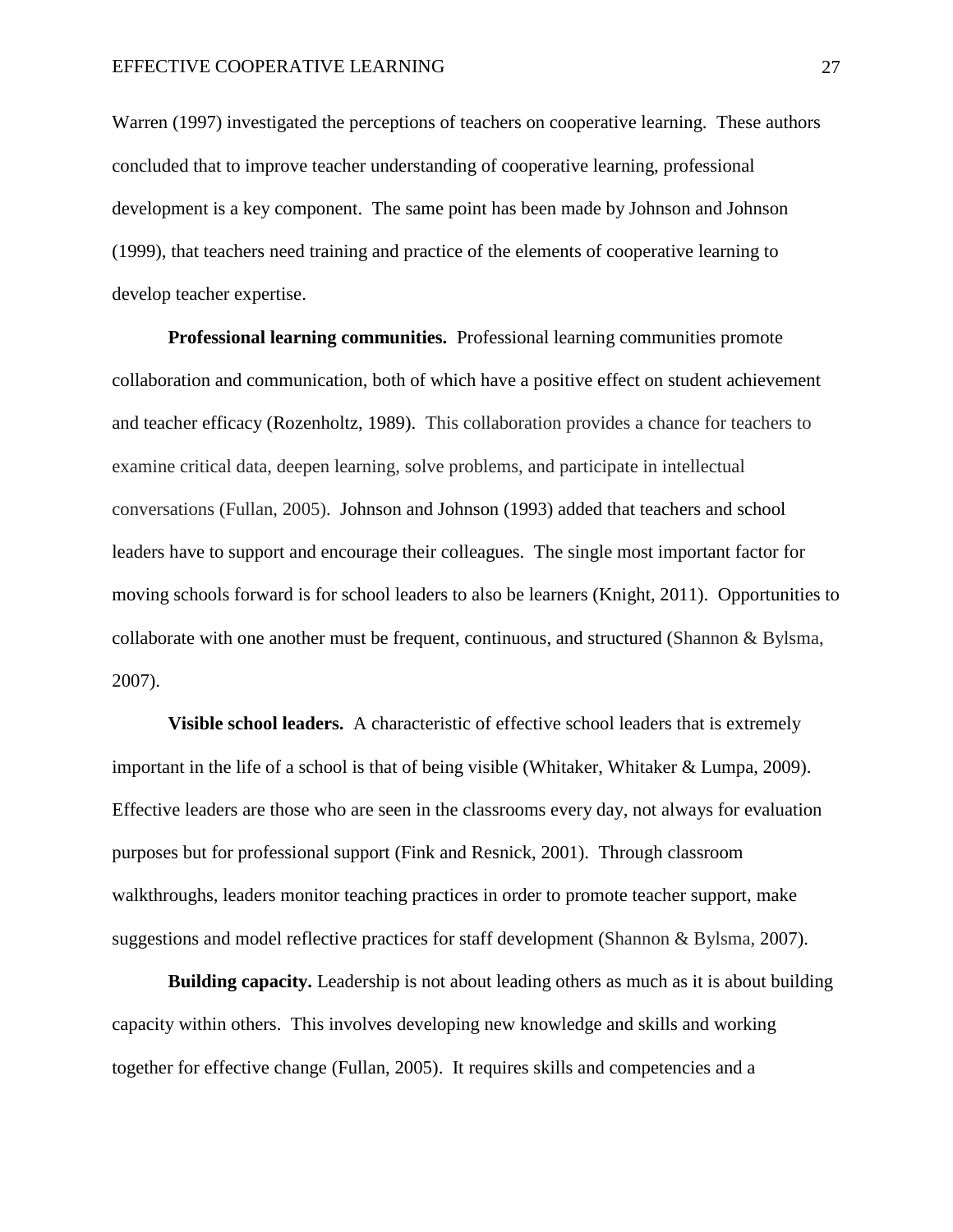#### EFFECTIVE COOPERATIVE LEARNING 28

concentration of resources, and deepens the desire to continue improving (Fullan, 2005). Maxwell (1999), stated that leaders must create a culture that builds potential leaders. He adds that leaders should observe the leader among each person and provide growth opportunities. Similarly, leaders need to be aware of which teachers can influence others (Whitaker et al., 2009). Fullan (2005) pointed out that school leaders must ensure that they are building capacity so that continuous leadership can be developed for the future. Building capacity can sustain ongoing leadership and continuous effective change (Fullan, 2005).

#### <span id="page-27-0"></span>**Summary**

Implementing cooperative learning in a classroom environment positively affects all students (Kagan, 2000). Teachers are able to provide opportunities for students to interact with one another, which enhances and deepens their learning (Marzano et al., 2001). However, implementing cooperative learning is a complex process (Marzano et al., 2001). Despite this, the research questions in this capstone and the literature on cooperative learning support the importance of educators building a culture of cooperative learning.

Research demonstrates that having students work with each other supports them to achieve greater results (Killian, 2015). Furthermore, the research established not only why cooperative learning is important but how teachers can effectively implement cooperative learning into learning environments. Finally, to improve learning and improve school's, effective leadership is needed (Leithwood et al., 2004).

#### <span id="page-27-1"></span>**Outline of the Remainder of the Paper**

The body of research that was examined in Chapter 2 illustrates the importance of cooperative learning, defines effective group work, and shows how a culture of effective cooperative learning structures can be implemented within elementary classrooms. Chapter 2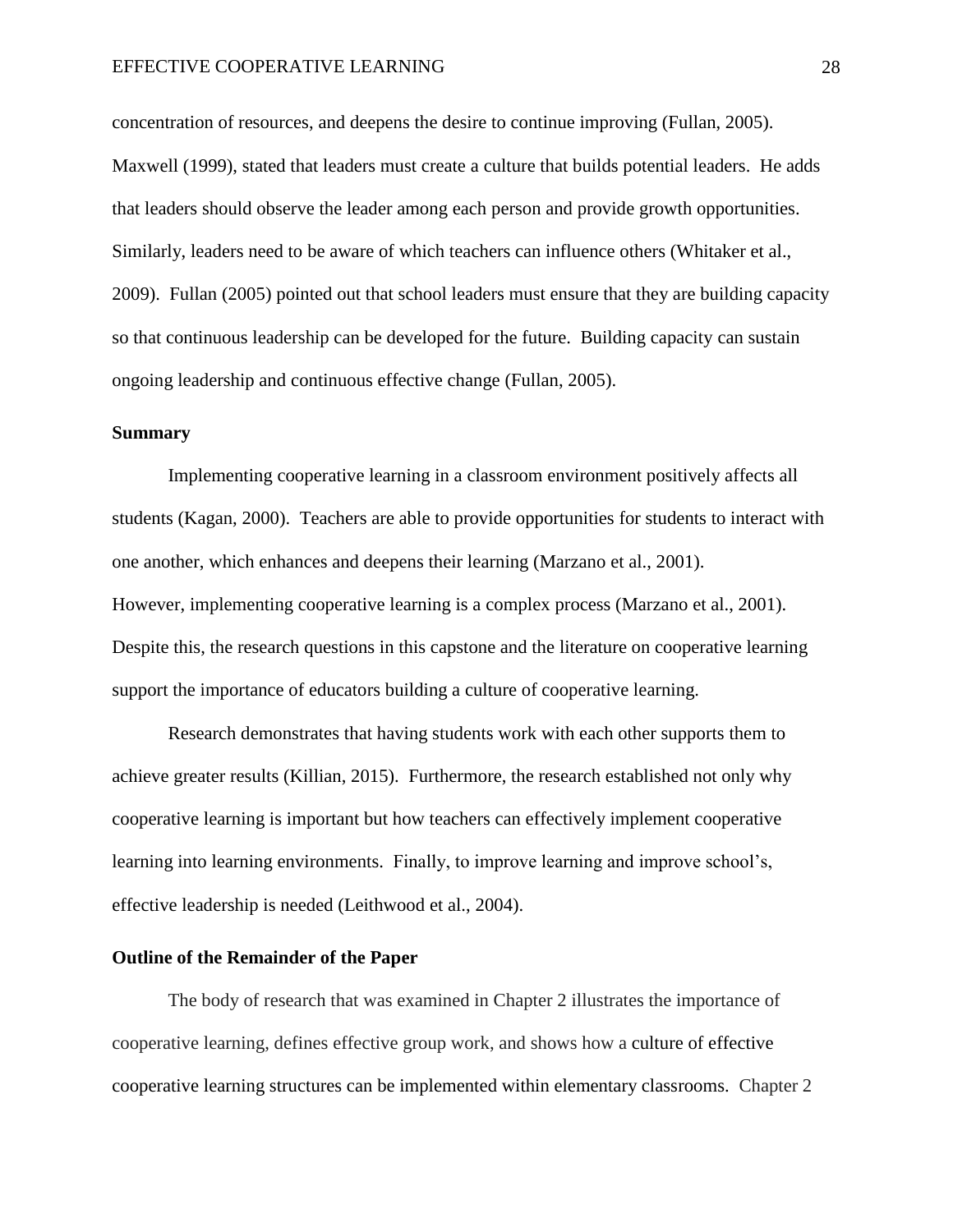## EFFECTIVE COOPERATIVE LEARNING 29

also validates how important effective leadership is for school improvement. Chapter 3 is a summary of the research that addresses the methodology of how school leaders can build a culture of effective cooperative learning in an elementary school setting. The chapter also includes implications, recommendations and future considerations.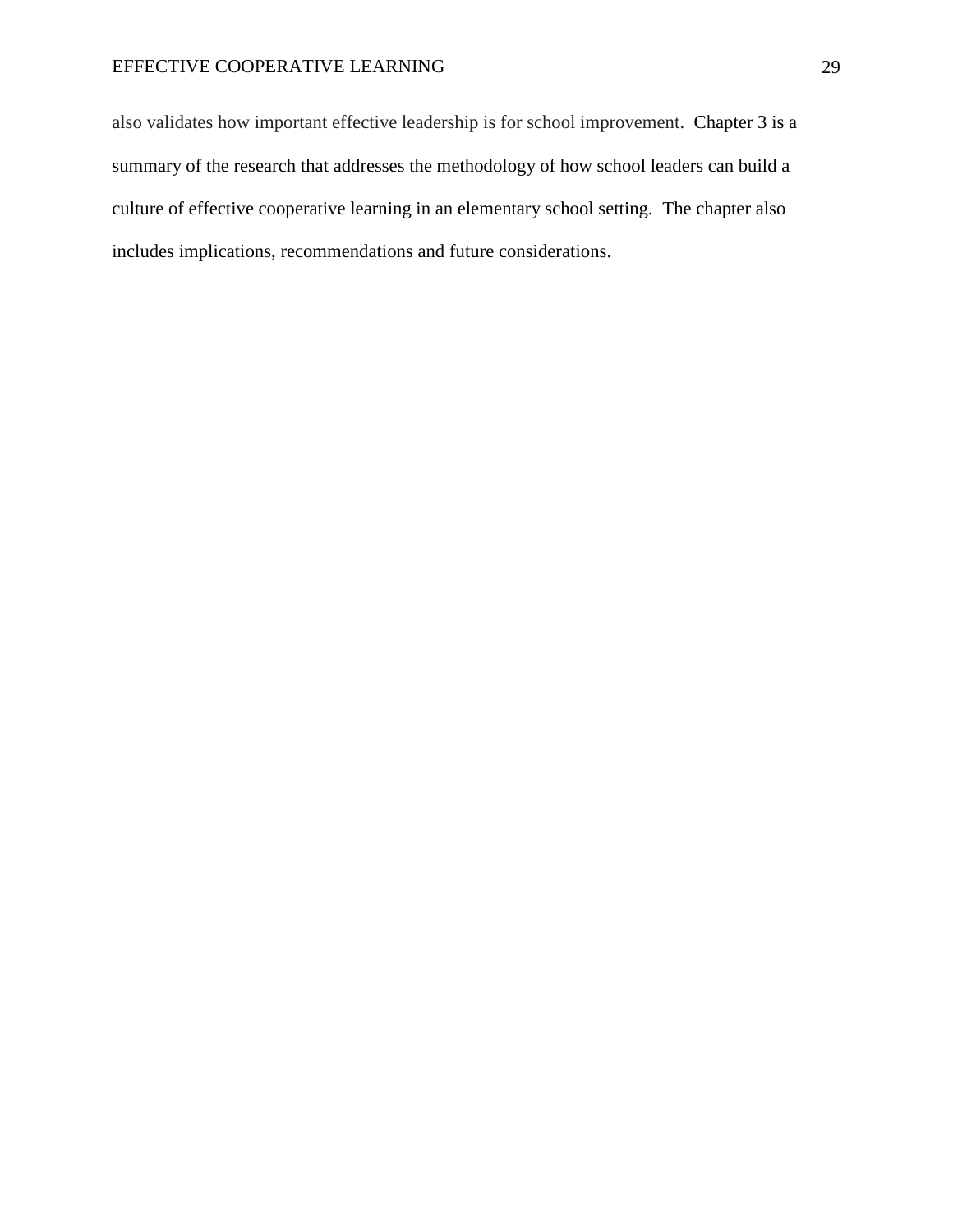## **Chapter 3: Summary, Implications, Recommendations, Suggested Research, Final Statements**

#### <span id="page-29-0"></span>**Summary**

This capstone has provided an in-depth analysis of the significance of teachers utilizing cooperative learning practices and how a culture of effective cooperative learning can be implemented within elementary school classrooms. In addition, this capstone explained effective school leadership needed to build a culture of systemic cooperative learning. Although studies have noted that implementing cooperative learning is a complex and not easily understood process (Antil et. al., 1998; Marzano et al., 2001), further research has shown that implementing it into teaching benefits students (Alberta Education, 2005; Kagan, 2000; Marzano et al., 2001).

To implement cooperative learning into teaching practices, teachers must understand that learning can be maximized through well-designed and intentional social interaction with others (Marzano et al., 2001). Cooperative practices in a learning environment should be applied consistently and systematically (Marzano et al., 2001). It provides students with a chance to reflect on new knowledge, process their learning through discussion, and actively listen to their peers (Marzano et al., 2001). It requires teachers to be strategic in planning and intentional when facilitating students during group work activities (Marzano et al., 2001). To implement change and nurture a culture of learning and professional growth requires effective school leaders (Shannon & Bylsma, 2007).

#### <span id="page-29-1"></span>**Implications**

Students in the  $21<sup>st</sup>$  century need to possess not only intellectual skills but also the ability to function effectively in an environment that requires working cooperatively with others to accomplish a variety of tasks (Marzano et al., 2001).To appreciate all learners within diverse classrooms, students need to develop social interaction skills that will foster positive peer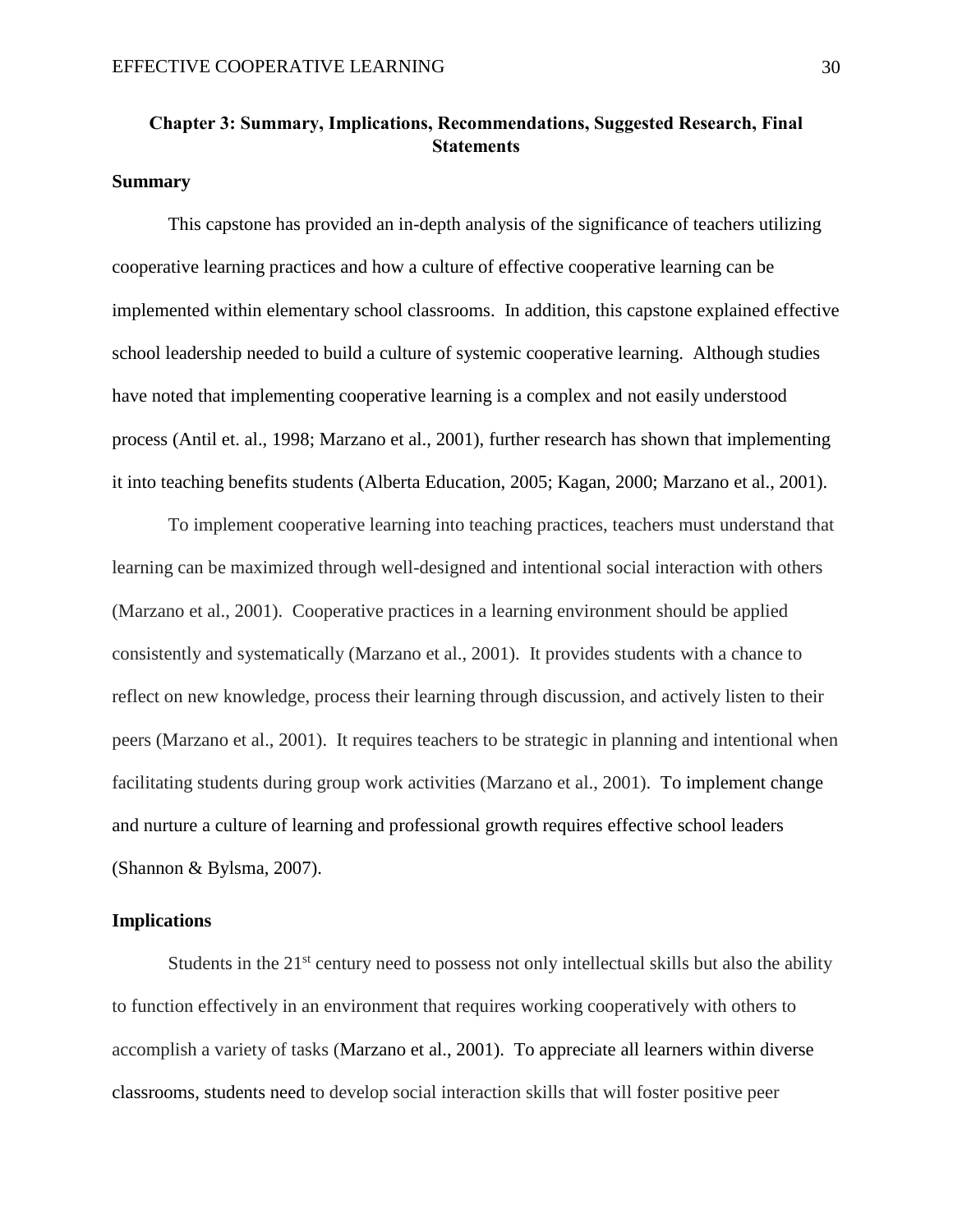relations (Lyman, Foyle and Azwell, 1993). Students need to be taught to develop individual skills and become motivated to increase their academic success (Lyman et al., 1993).

In response to students having the ability to work effectively with others involves educators utilizing a broad array of research based practices that support diverse learning (Alberta Education, 2010b). As Alberta educators were given a mandate that students work cooperatively, teachers became foundational to providing students opportunities to develop communication and social skills as essential in preparing them for the workplace demands (Conway, 2011). Thus, this capstone reinforces that a culture of systemic cooperative learning can be implemented within an elementary school setting.

#### <span id="page-30-0"></span>**Recommendations**

Research has indicated that school leadership has a positive effect on student achievement, and that leadership can be considered the most important aspect of effective school reform (Marzano, 2003; Marzano, Waters & McNuilty, 2005). Based on the concepts of cooperative learning, the following recommendations address how school leaders can build a successful culture of systemic cooperative learning in an elementary school setting. School leaders who have limited knowledge about and experience building a culture of effective cooperative learning can refer to the following recommendations.

<span id="page-30-1"></span>**School-wide focus on all students.** Central to building a culture of systemic cooperative learning through effective leadership is the focus on all students and student learning. With an emphasis on all students, and the knowledge of 21<sup>st</sup> century learning outcomes set out by Alberta Education through the Ministerial Order on Student Learning (2013), school improvement teams can:

• Place an emphasis on increasing student learning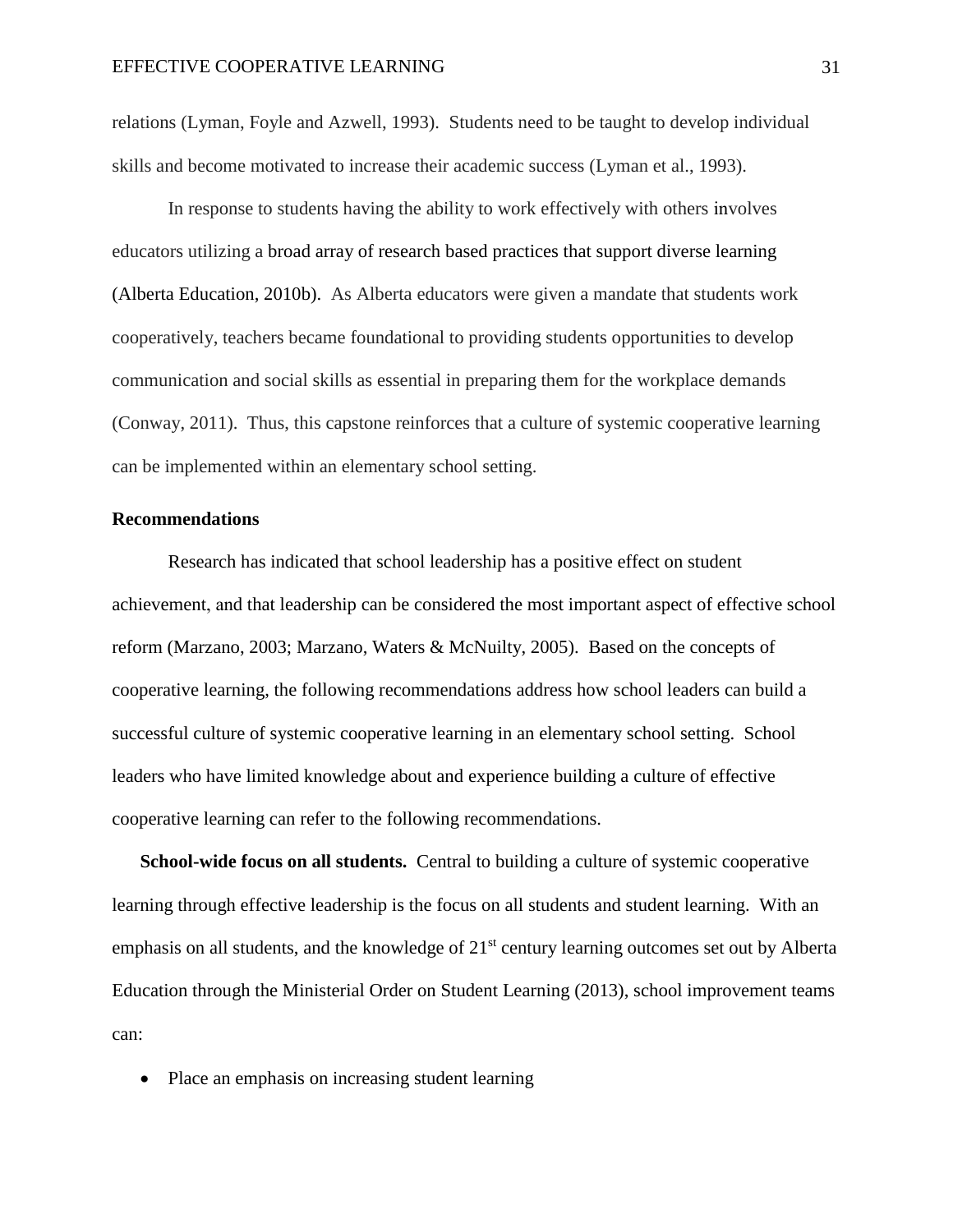- Establish a process for implementation
- Monitor the effectiveness of the implementation plan
- Reflect and fine-tune practices

Placing the focus on student learning requires a school team to establish a shared mission, vision, and goals founded on a shared understanding and commitment (Edmonton Regional Learning Consortium, 2016).

<span id="page-31-0"></span>**Knowledge and beliefs of the school leader.** To establish a vision of a culture of effective cooperative learning, and goals to achieve that vision, school leaders must first have well-grounded beliefs of their own (Marzano et al., 2001). This requires school leaders to have a broad repertoire of competencies and a deep knowledge of current pedagogy and curriculum (Alberta Education, 2009). Educators need to stay current with research by reading books and journal articles, taking additional college/university courses, and attending relevant professional development on an ongoing basis. Doing this will enable school leaders to not only deepen their own knowledge but nurture and sustain a school culture by promoting and modelling lifelong learning to students and staff.

<span id="page-31-1"></span>**School-wide collected data.** School leaders should use collected data and research literature to inform and sustain decision-making (Leithwood, 2013). This can help them with identifying potential gaps in a school. To collect data, school leaders can administer pre and post surveys to teachers about cooperative learning. They can also obtain data by taking notes during walkthroughs, videotaping teachers teaching, and participating in professional learning communities. The data can be analyzed to identify any potential gaps in regards to a teacher's knowledge about cooperative learning and the methods he or she uses to implement it into teaching practices.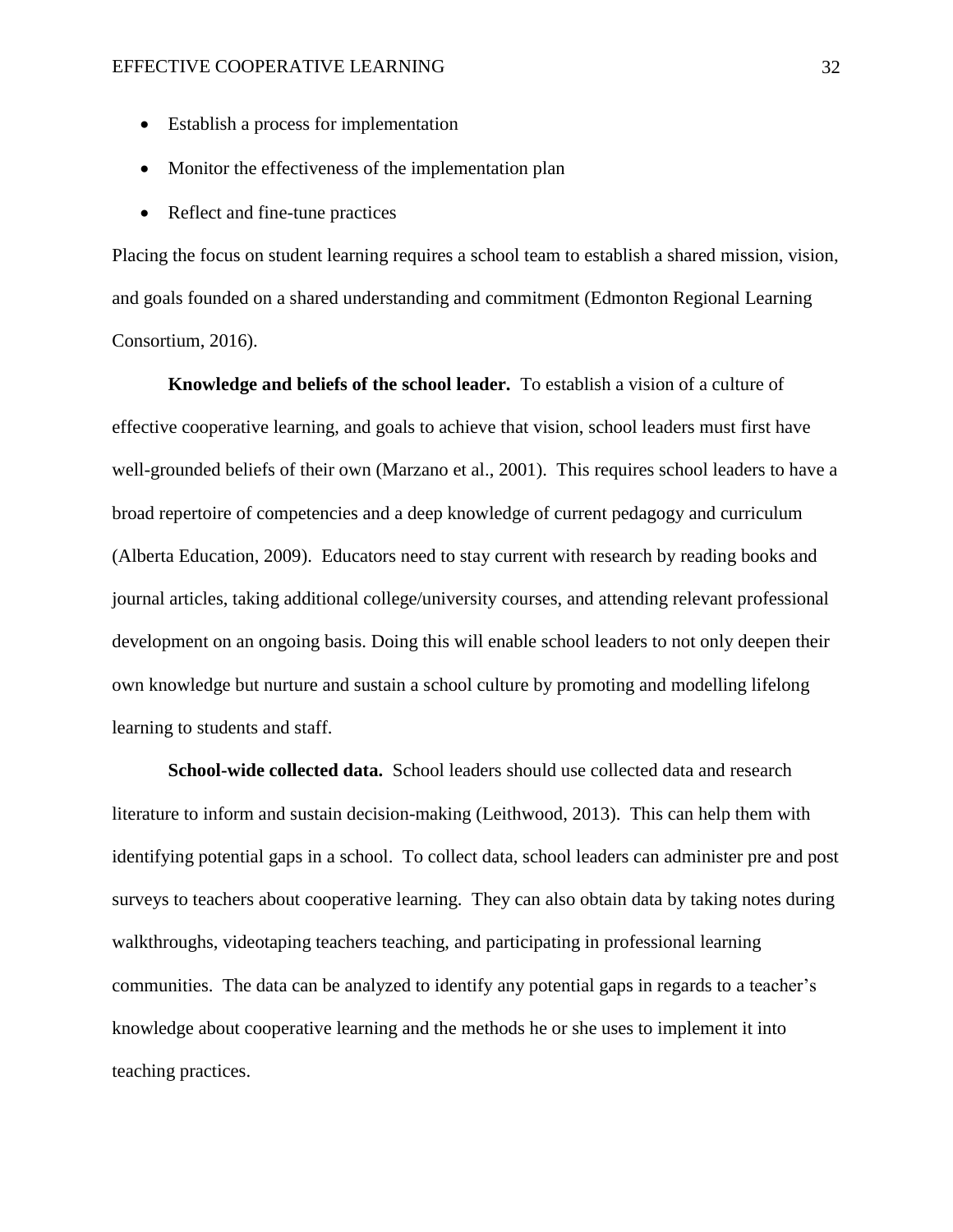<span id="page-32-0"></span>**Development of an implementation plan.** Once a gap is identified, school leaders may create a process to figure out how to fill the gap with stakeholders, creating purpose and direction (Shannon & Bylsma, 2007). It is recommended that an implementation plan be developed. Establishing and sharing high standards and expectations of what is expected from students and teachers helps everyone to attain the desired outcomes (Shannon & Bylsma, 2007). In building a culture of cooperative learning, school leaders should develop a plan, share beliefs and values, have clear goals and a vision of change (Shannon & Bylsma, 2007). These goals should also be aligned with school district initiatives and be embedded into a school improvement plan.

<span id="page-32-1"></span>**Ongoing professional development.** Once the school team has a clear understanding of the shared focus and expectations, a support system is needed to assist teachers in a recommended three-year plan to improve teacher competence in cooperative learning (Johnson & Johnson, 1992). Ongoing professional development involves training staff about effective cooperative learning and using research-based evidence. The professional development should emphasize the why and the how of implementing cooperative learning into teaching practices. Indeed, this would involve an alignment of the Alberta curriculum and expectations set out by Alberta Education (2016). School leaders should use concrete examples of lessons and strategies that are useful in helping educators to get started (Johnson & Johnson, 1992).

<span id="page-32-2"></span>**Implementing cooperative learning in the classroom.** After professional development sessions, teachers can begin teaching students appropriate and respectful ways of working together. Teachers can use co-constructed criteria building to develop norms to help students understand how to work together. Such norms can include using teacher modelling to show students how to be active listeners, practice equity of voice and respect viewpoints (Alberta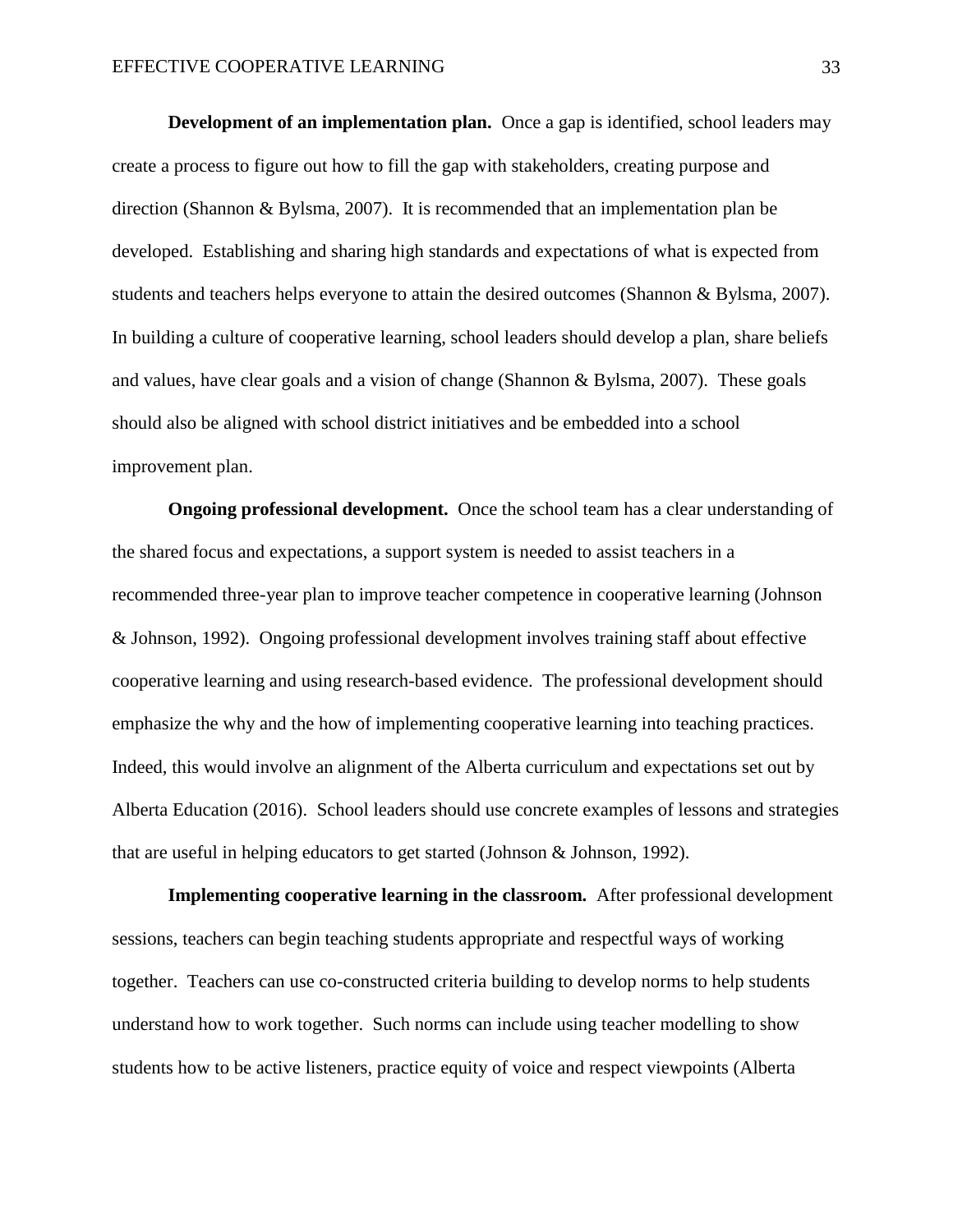Education, 2016). Teachers can engage students in mini-lessons about conflict resolution skills, decision-making skills and how to compromise. Additionally, teachers can embed cooperative learning structures and provide time after these structures for students to reflect and evaluate their growth to working with other's (Alberta Education, 2016). To ensure that the process of school improvement of building a culture of effective cooperative learning moves forward, school leaders should ensure that accountability is placed on teachers.

<span id="page-33-0"></span>**Frequent monitoring of teaching.** To improve teaching and learning, support needs to be provided to teachers through ongoing guidance, monitoring, and oversight (Shannon & Bylsma, 2007). At the same time, this monitoring can be used to hold teachers accountable for applying school improvement goals. Among the ways that school leaders can ensure that effective cooperative learning is being implemented are by ongoing walk-throughs in classrooms and initiating and guiding conversations using reflective questioning during collaborative professional learning communities. These methods can also help to ensure that quality teaching is taking place.

<span id="page-33-1"></span>**Trusting working relationships.** Central to effective execution of building a positive school culture, are school leaders who build trusting working relationships with stakeholders (Alberta Education, 2009; Marzano et al., 2005): that is, school leaders who act with fairness, dignity, and integrity; who use effective communication; and who cultivate a climate of mutual respect (Alberta Education, 2009). Effective school leaders also identify and understand staff dynamics (Whitaker et al., 2009). They can successfully identify key teacher leaders in their school, which is an important understanding to support school progress (Whitaker et al., 2009).

<span id="page-33-2"></span>**Building capacity by identifying teacher leaders.** Knowing and understanding staff members is an essential characteristic of an effective leader (Whitaker et al., 2009). A teacher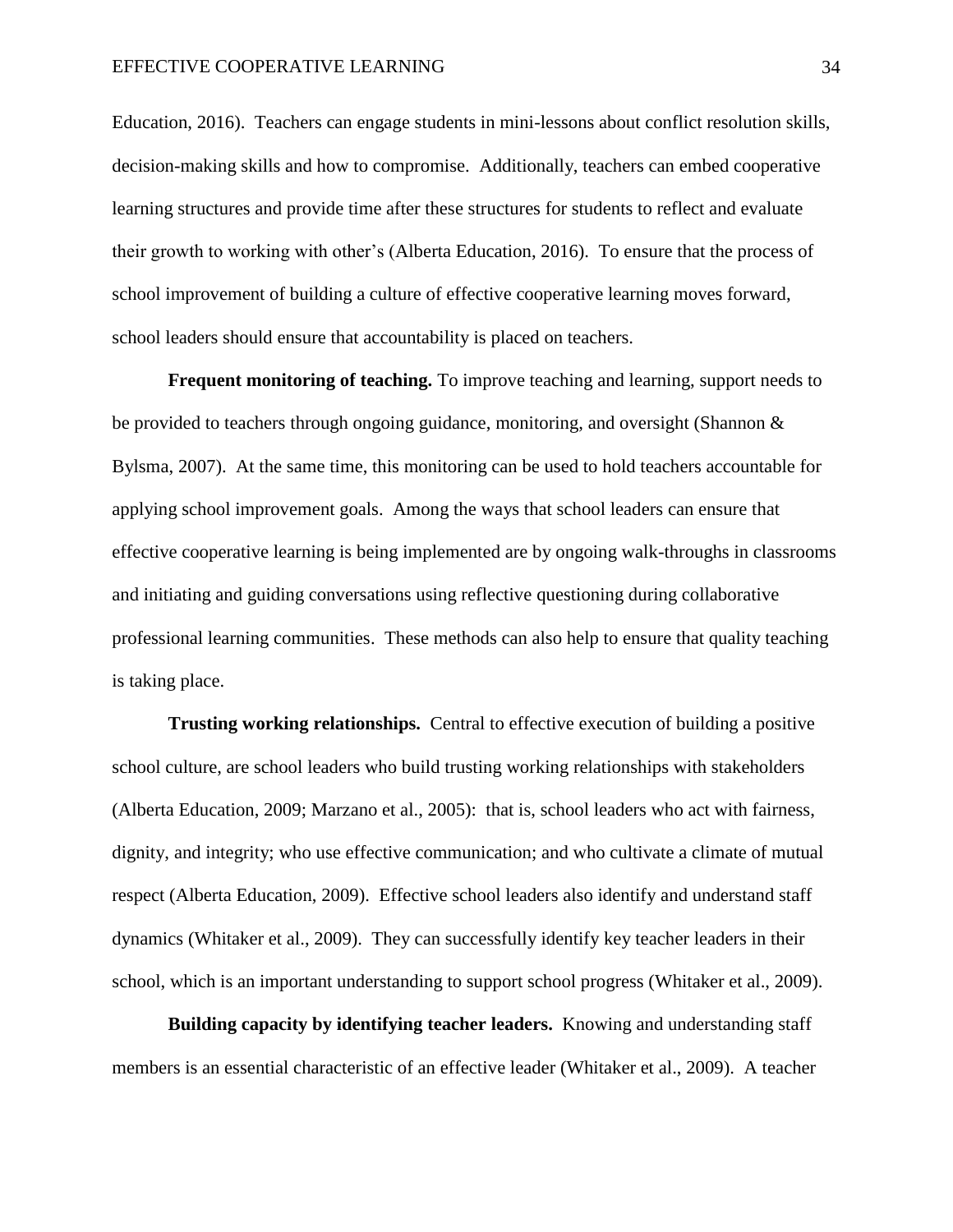leader is defined as a highly skilled teacher who implements change and growth in a school; accepts and shares responsibility for the success of students, staff, school and self; assists with the change process; and takes ownership of their schools' success (Lambert, 2003). The ability to identify key teacher leaders, is needed when incorporating instructional reform like the implementation of effective cooperative learning into classrooms. It is critical that school leaders identify teacher leaders and gather feedback from teacher leaders (Whitaker et al., 2009). To identify teacher leaders is to recognize who meets the identified criteria. Classroom walkthroughs is a way to determine these teacher leaders (Marzano et al., 2005). Building capacity school-wide is dependent on school leaders to leverage these teacher leaders into building a culture of effective cooperative learning. That is because these teacher leaders have the potential to model numerous positive habits which can then foster into reflective growth of all staff.

<span id="page-34-0"></span>**Reflective growth through videotaping.** To foster a culture of reflective growth for all teachers, is in building teacher capacity for success (Hall & Simeral, 2008). It is therefore recommended that a school leader videotape teachers teaching and then send the teachers their tapes with feedback and reflective questions. Teachers would have to give permission to be videotaped. Most teachers never have the opportunity to view themselves teaching. When they are able to do so, they learn a lot (Hall  $\&$  Simeral, 2008). School leaders should also share with all staff a videotape of a teacher using cooperative learning effectively. This can provide staff with a chance to reflect and debrief.

<span id="page-34-1"></span>**Reflective growth through peer observations.** To encourage reflective growth and improve school progress is to foster peer observations. Hall and Simeral (2008) reported that there is a vast amount of research that peer observations support professional development, but that teachers rarely observe their colleagues. School leaders should be strategic when setting up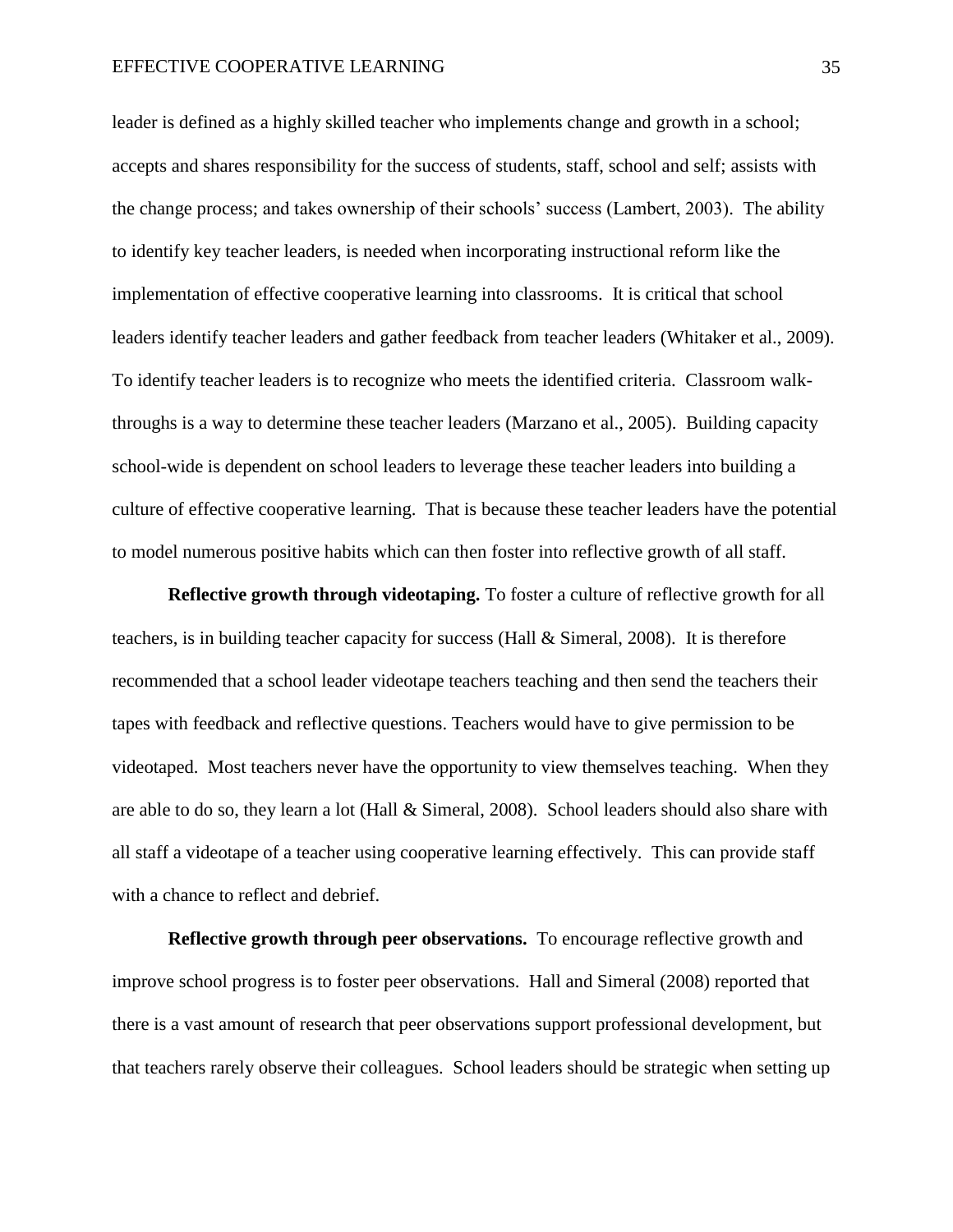time for teachers to observe other teachers. This could involve finding coverage for a teacher's class, utilizing other teachers in the school or having a substitute teacher in for the day. It is also recommended that school leaders communicate to teachers the reasoning for peer observations and clarify that the session is not an evaluation. School leaders should also provide time after observations for the teachers to debrief with one another and receive feedback.

<span id="page-35-0"></span>**Sustaining school improvement.** In sustaining an improvement of building a culture of effective cooperative learning, on-going monitoring and reviewing of the implementation plan is necessary (Shannon & Bylsma, 2007). To monitor and review the teaching and learning of cooperative learning, involves the use of on-going collected data. This collected data can be obtained through a variety of assessments and observational approaches. Analyzing the collected data monitors teaching and learning and provides measures of success to be celebrated. This data also gives evidence and direction for the next steps in the implementation plan.

#### <span id="page-35-1"></span>**Suggested Research for the Future**

Although this capstone illustrated how teachers can build a culture of effective cooperative learning within elementary school learning environments and how school leaders can build a successful culture of systemic cooperative learning through effective leadership, further research is needed. With the continued rise of increasingly diverse student populations in Alberta schools, one of those populations is sure to be refugees. One area of future research is how cooperative learning can be used with and for refugees. Furthermore, research on the role and knowledge of educational assistants in the implementation of building a culture of cooperative learning could be researched.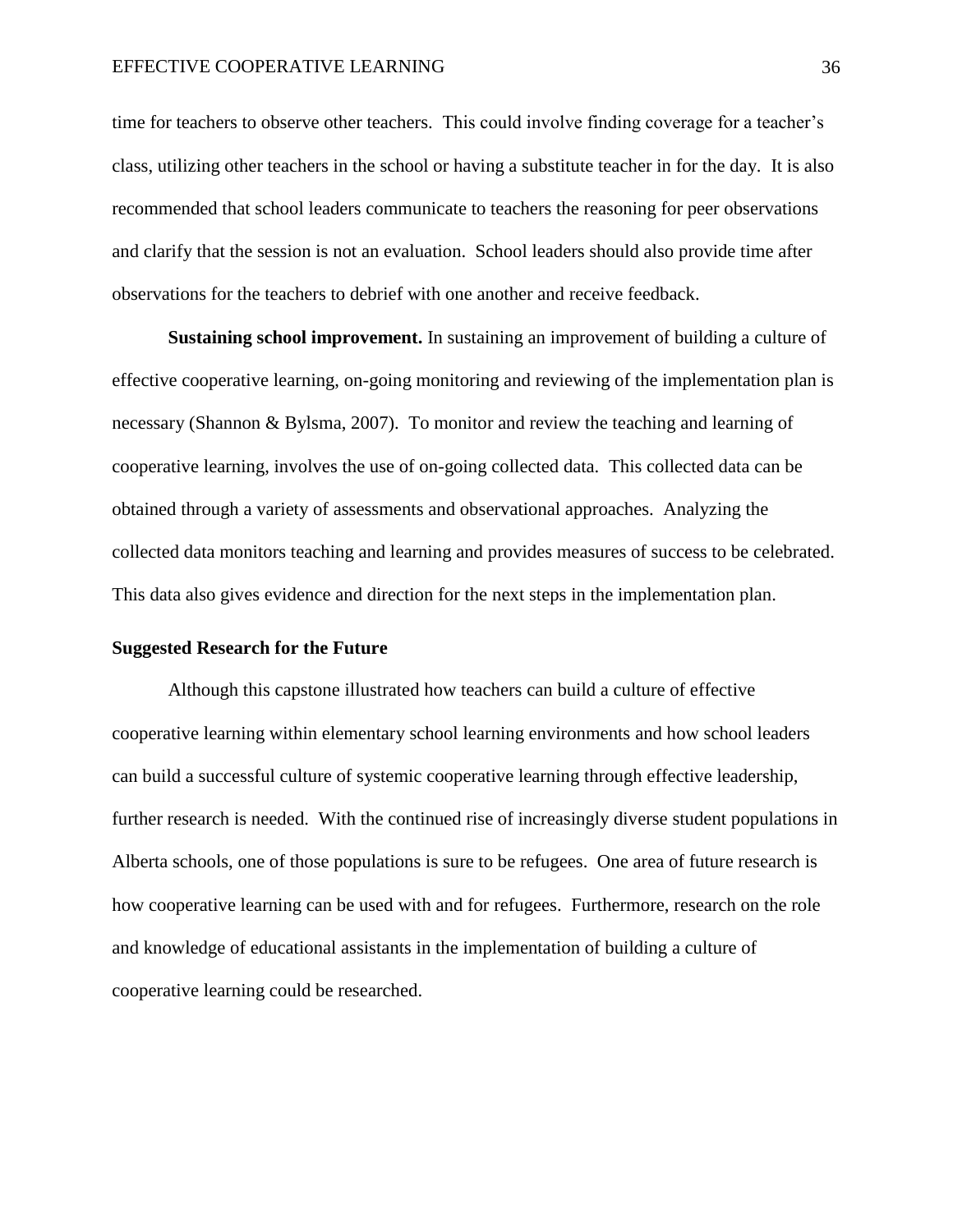### <span id="page-36-0"></span>**Final Statements**

A review of research has indicated that students learn more effectively through cooperative learning opportunities. Although research has shown that cooperative learning has a positive effect on student success, implementing effective cooperative learning practices into classrooms is poorly understood. This led to a literature review about how elementary teachers can build a culture of effective cooperative learning into their teaching practices by implementing essential elements of and guidelines on cooperative learning. The literature review illustrated how school leaders can build a culture of systemic cooperative learning through effective leadership, which is needed to improve learning. Indeed, central to Alberta education is in creating inclusive learning environments where all students can be successful. This fundamental responsibility requires teachers and school leaders to effectively implement cooperative learning into learning environments.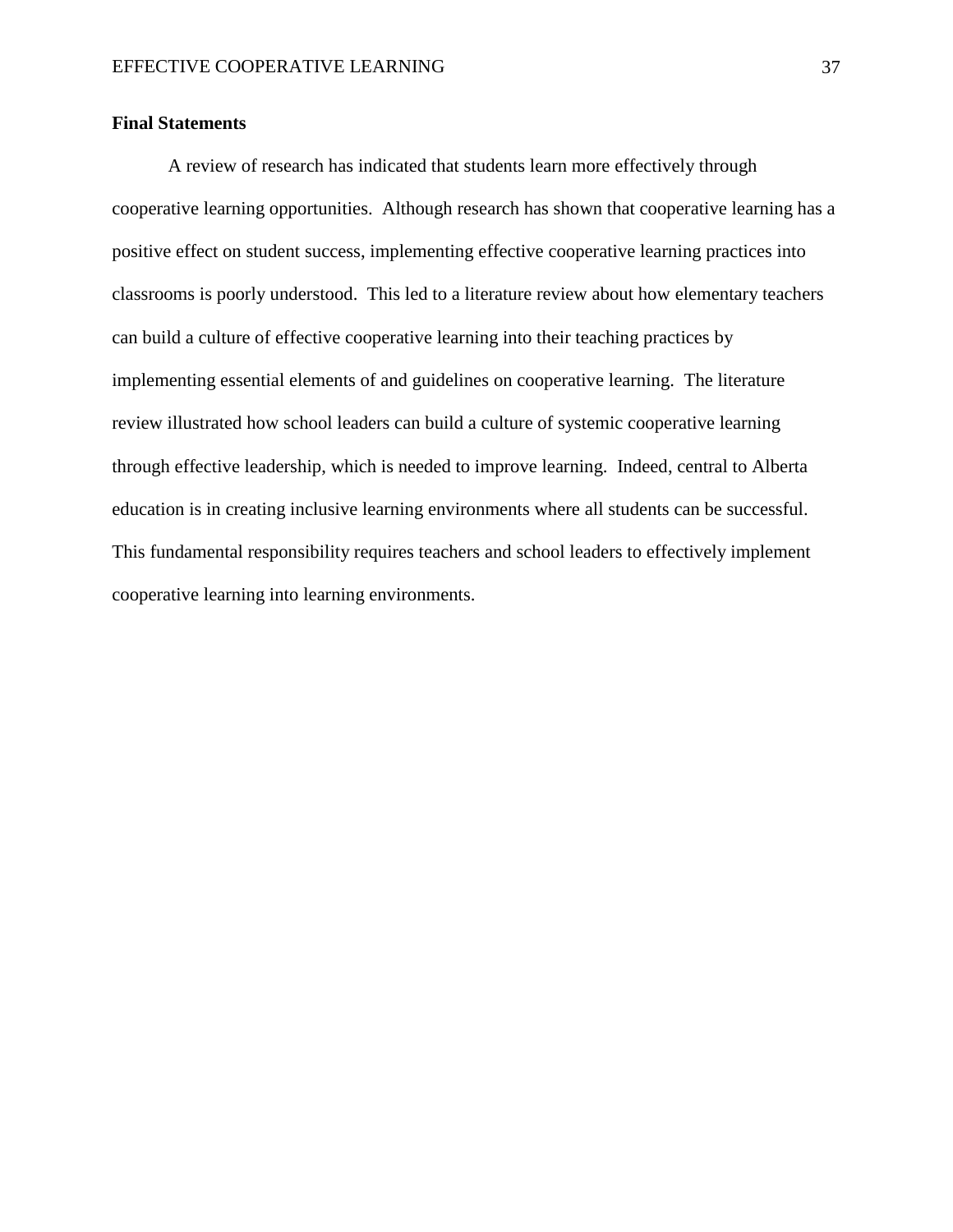#### **References**

- <span id="page-37-0"></span>Alberta's Commission on Learning. (2003). *Every child learns, every child succeeds: Report and recommendations*. Edmonton: Alberta's Commission on Learning. Retrieved from https://open.alberta.ca/dataset/b0ad8515-edad-419a-968d-a30ec9975901/ resource/491dd557- 1f9a-4184-a3b1-c72e543c0168/download/commissionreport.pdf
- Alberta Education (1997). *Teaching quality standard applicable to the provision of basic education in Alberta: Ministerial order (#016/97)*. Retrieved from https://education.alberta.ca/media/1626523/english-tqs-card-2013\_3.pdf
- Alberta Education (2005). *Instructional strategies: Cooperative learning.* Retrieved from http://www.learnalberta.ca/content/kes/pdf/or\_ws\_tea\_inst\_04\_cooplearn.pdf
- Alberta Education (2009). *Principal Quality Practice Guideline. Promoting successful school leadership in Alberta.* Retrieved from http://georgecouros.ca/blog/wp content/uploads/2010/04/pqs.pdf
- Alberta Education (2010a). *Inspiring education: A dialogue with Albertans.* Retrieved from https://open.alberta.ca/dataset/45370ce9-3a90-4ff2-8735 cdb760c720f0/resource/2ee2452c-81d3-414f-892f-060caf40e78e/download/4492270- 2010-Inspiring-Education-Dialogue-Albertans-2010-04.pdf
- Alberta Education (2010b). *Making a difference: Meeting diverse learning needs with differentiated instruction.* Retrieved from

https://education.alberta.ca/media/384968/makingadifference\_2010.pdf

Alberta Education. (2013). *Ministerial order on Student learning (# 001/2013)*. Retrieved from http://education.alberta.ca/department/policy/standards/goals.aspx

Alberta Education. (2016). *Learning through the Competencies Guide.* Retrieved from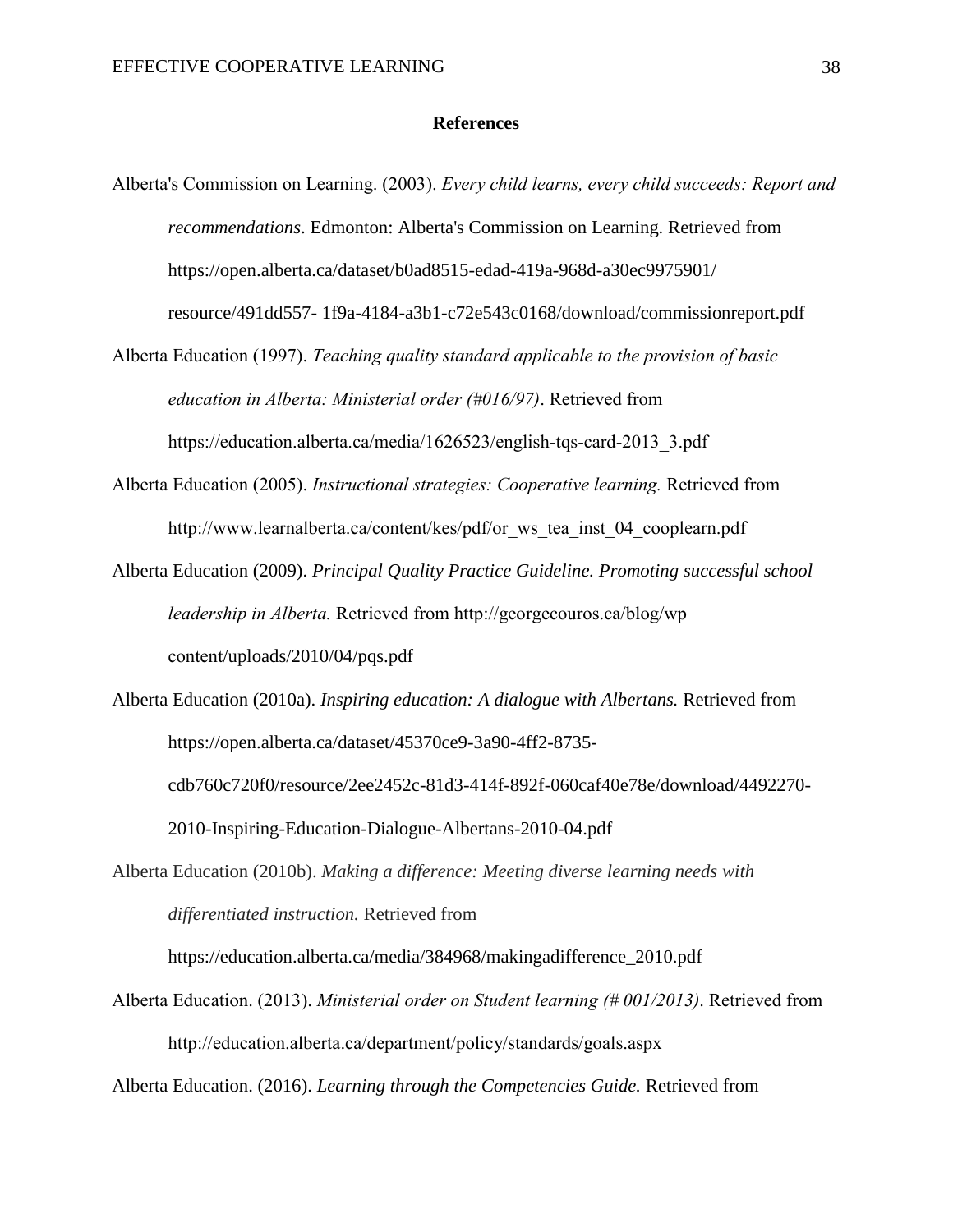http://erlc.ca/resources/resources/cross\_curricular\_competencies\_overview/documents/20 16/erlc/learning-guide-collaboration.pdf?1483732028

Alberta Education. (2016). *Meeting the Needs of each student.* Retrieved from https://education.alberta.ca/diverse-learning-needs/meeting-the-needs-of-each-student/

- Antil, L. R., Jenkins, J. R., Wayne, S. K., & Vadasy, P. F. (1998). Cooperative learning: Prevalence, conceptualizations, and the relation between research and practice. *American educational research journal*, *35*(3), 419-454.
- Antil, L. R., Jenkins, J. R., Wayne, S. K., & Vadasy, P. F. (2003). How cooperative learning works for special education and remedial students. *Exceptional children, 69*(3), 279-292.
- Balka, D. S., Hull, T. H., & Miles, R. H. (Eds.). (2010). *A guide to mathematics leadership: Sequencing instructional change*. Thousand Oaks, CA: Corwin Press.
- Barron, B., & Darling-Hammond, L. (2008). *Teaching for meaningful learning: A review of research on inquiry-based and cooperative Learning*. Retrieved from https://pdfs.semanticscholar.org/05bb/40f4937dbdb7be66b9abeb47dace529e241a.pdf
- Battistich, V., Solomon, D., & Delucchi, K. (1993). Interaction processes and student outcomes in cooperative learning groups. *The Elementary School Journal*, *94*(1), 19-32.
- Bennett, B., & Rolheiser, C., (2003). *Beyond monet: The artful science of instructional integration.* Toronto, ON: Bookation Inc.
- Boaler, J. (2016). *Mathematical mindsets: Unleashing students' potential through creative math, inspiring messages and innovative teaching*. San Francisco, CA: Jossey-Bass
- Caposey, T., & Heider, B. (2003). *Improving reading comprehension though cooperative Learning.* Retrieved from http://files.eric.ed.gov/fulltext/ED478463.pdf

Cohen, P. A., Kulik, J. A., & Kulik, C. L. C. (1982). Educational outcomes of tutoring: A meta-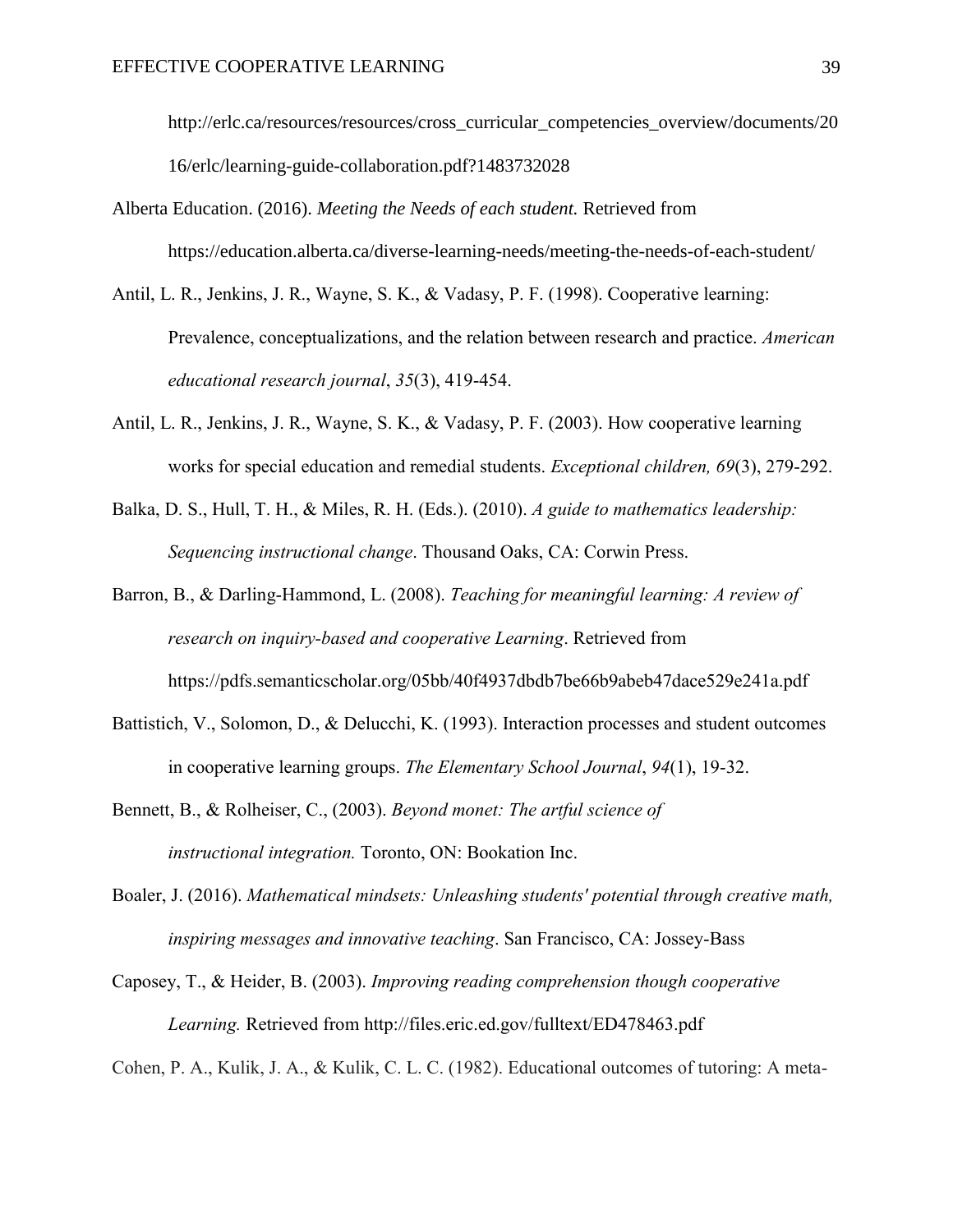analysis of findings. *American educational research journal*, *19*(2), 237-248.

- Conway, J. A. (2011). *Connecting cooperative learning to classroom environment* (Order No. 3478572). Available from Education Database. (903795943). Retrieved from http://proxy.cityu.edu/login?url=http://search.proquest.com.proxy.cityu.edu/docview/903 795943?accountid=1230
- Edmonton Regional Learning Consortium (2016). *A guide to support implementation: Essential conditions.* Retrieved from: http://essentialconditions.ca/wpcontent/uploads/2016/11/essentialconditions\_eng.pdf
- Dale, N. (2016, May 31). Video and professional development: The power of observation [Web log post]. Retrieved from https://www.edutopia.org/blog/video-pd-power-of-observationnira-dale
- Elmore, R.F. (2000). Building a new structure for school leadership. Retrieved from http://www.shankerinstitute.org/sites/shanker/files/building.pdf
- Fink, E., & Resnick, L. B. (2001). Developing principals as instructional leaders. *Phi Delta Kappan*, *82*(8), 598-610.
- Frey, N., Fisher, D., & Everlove, S. (2009). *Productive group work: How to engage students, build teamwork, and promote understanding*. Alexandria, VA: ASCD.
- Fullan, M. (2005). *Leadership & sustainability: System thinkers in action*. Thousand Oaks, CA: Corwin Press.
- Gibbs, J. (2001). *Tribes: A new way of learning together.* Windsor, CA: Centre Source systems.
- Hall, P., & Simeral, A. (2008). *Building teachers' capacity for success: A collaborative approach for coaches and school leaders*. Alexandria, VA: ASCD.
- Hattie, J. (2009). *Visible Learning: A Synthesis of 800 Meta-Analyses Relating to*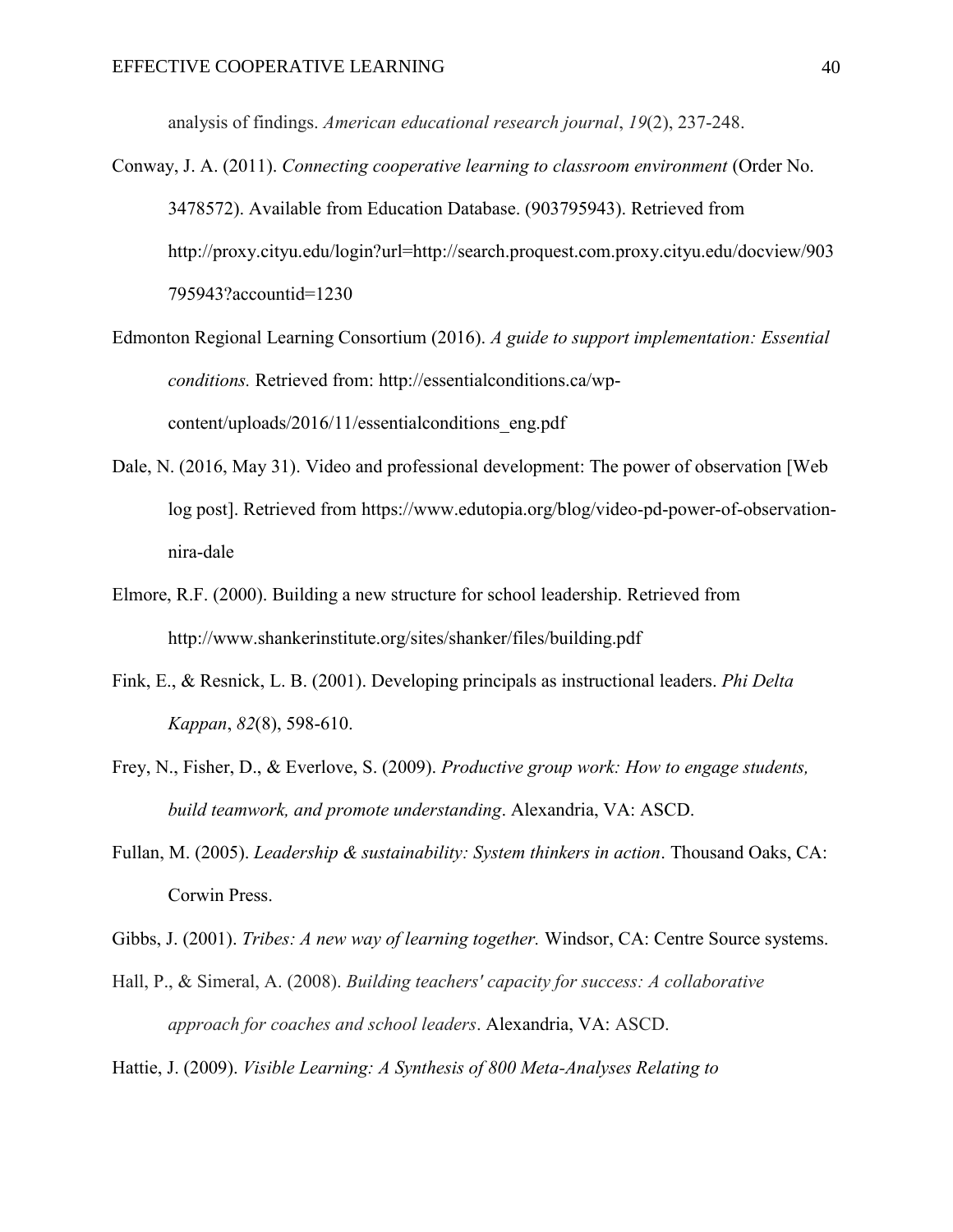*Achievement.* New York, NY: Routledge.

- Johnson, D., Maruyama, G., Johnson, R., Nelson, D., & Skon, L. (1981). The effects of cooperative, competitive and individualistic goal structure on achievement: A meta-analysis. *Psychological Bulletin, 89*, 47-62.
- Johnson, D. W., & Johnson, R. T. (1996). Cooperation and the use of technology. In D. H. Jonassen (Ed.), *Handbook of research for educational communications and technology* (p. 1017-1044). New York: Simon and Schuster Macmillan.
- Johnson, D. W., & Johnson, R. T. (2009). An educational psychology success story: Social interdependence theory and cooperative learning. *Educational researcher*, *38*(5), 365- 379.
- Johnson, D. W., & Johnson, R. T. (1992). Implementing cooperative learning. *Contemporary Education*, *63*(3), 173.
- Johnson, D. W., Johnson, R. T., & Holubec, E. J. (1994). *The nuts and bolts of cooperative learning*. Edina, MN: Interaction Book Company.
- Johnson, D., Johnson, R. & Smith, K. (1991). *Cooperative learning: Increasing college faculty instructional productivity.* Washington, DC: The George Washington University.
- Johnson, D. W., Johnson, R. T., & Smith, K. A. (1998). *Active learning: Cooperation in the college classroom*. Edina, MN: Interaction Book Company.
- Johnson, D. W., & Johnson, R.T. (1999). *Learning together and alone: Cooperative, competitive, and individualistic learning.* Boston: Allyn & Bacon.
- Kagan, S. (1994). *Cooperative learning*. San Clemente, CA: Kagan Cooperative Learning.
- Kagan, S. (2000). Group grades are pointless. Kagan Online Magazine, 1-6. Retrieved from http://www.kaganonline.com/KaganClub/ FreeArticles/GroupGrades.html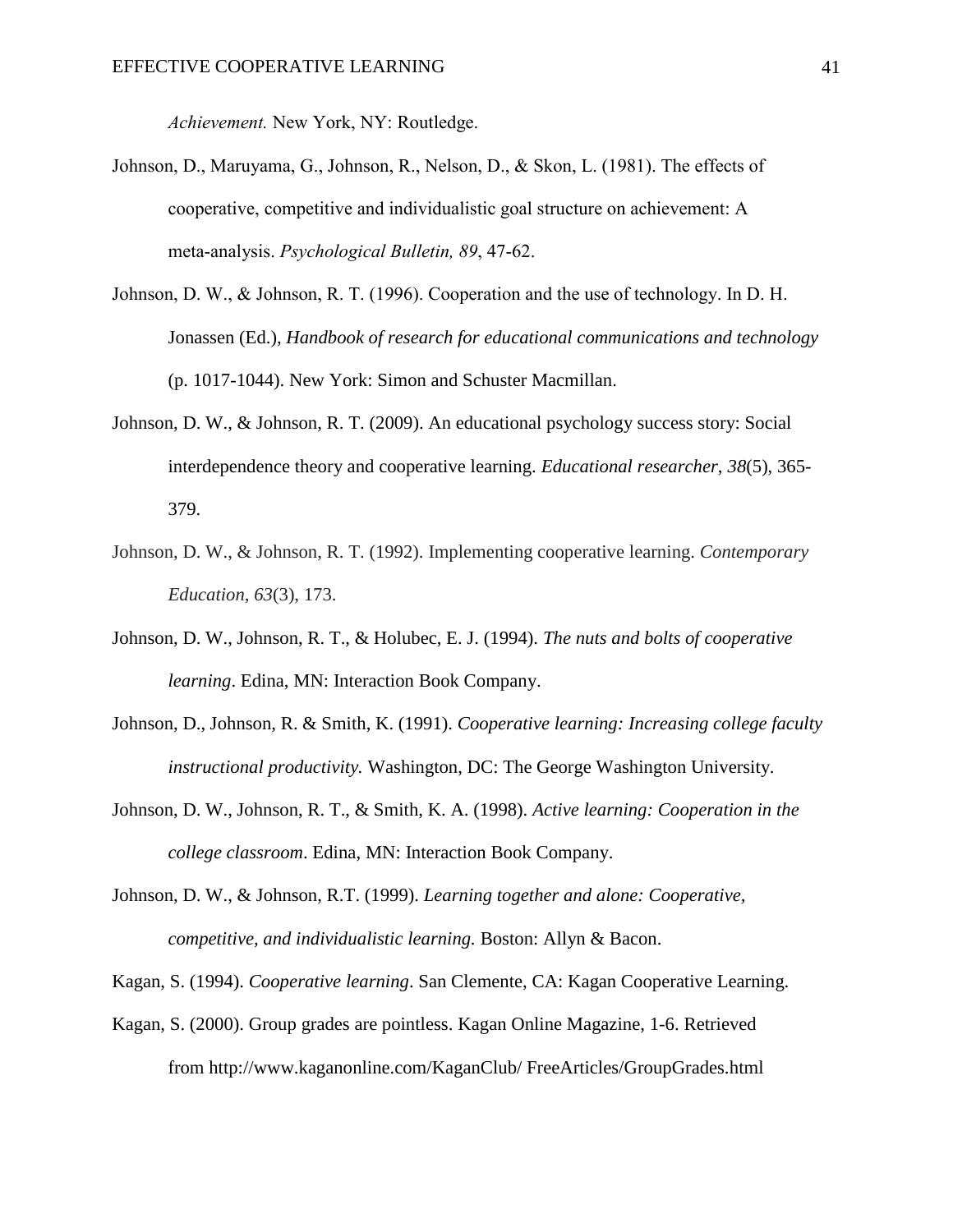Kagan, S., & Kagan, M. (2009). *Kagan cooperative learning.* San Clemente, CA: Kagan Publishing.

Knight, J. (2011). *Unmistakable impact.* Thousand Oaks, CA: Corwin.

- Killian, S. (2015). *8 strategies robert marzano and john hattie agree on.* Retrieved from: http://www.evidencebasedteaching.org.au/robert-marzano-vs-john-hattie/
- Kramarski, B., & Mevarech, Z. R. (2003). Enhancing mathematical reasoning in the classroom: The effects of cooperative learning and metacognitive training. *American Educational Research Journal*, *40*(1), 281-310.
- Lambert, L. (2003). *Leadership capacity for lasting school improvement.* Alexandria, VA: Association for Supervision and Curriculum Development.
- Ledford, C. C., & Warren, L. L. (1997). Cooperative learning: Perceptions of preservice teachers. *Journal of Instructional Psychology*, *24*(2), 105.
- Leithwood, K., Seashore, K., Anderson, S., & Wahlstrom, K. (2004). How leadership influences student learning. Retrieved from http://www.wallacefoundation.org/knowledgecenter/Documents/How-Leadership-Influences-Student-Learning.pdf
- Leithwood, K. (2013). Strong districts and their leadership: A paper commissioned by the council of Ontario directors of education and the institute for education leadership. Retrieved from http://www.ontariodirectors.ca/downloads/Strong%20Districts-2.pdf
- Levy, E. (2007). Gradual release of responsibility: I do, we do, you do. Retrieved from http://www.sjboces.org/doc/Gifted/GradualReleaseResponsibilityJan08.pdf
- Li, M. P., & Lam, B. H. (2013). Cooperative learning. Retrieved from https:// www. ied.edu.hk/aclass/Theories/cooperativelearningcoursewriting\_LBH%2024June.pdf

Marzano, R., Pickering, D., & Pollock, J. (2001). *Classroom instruction that works: Research-*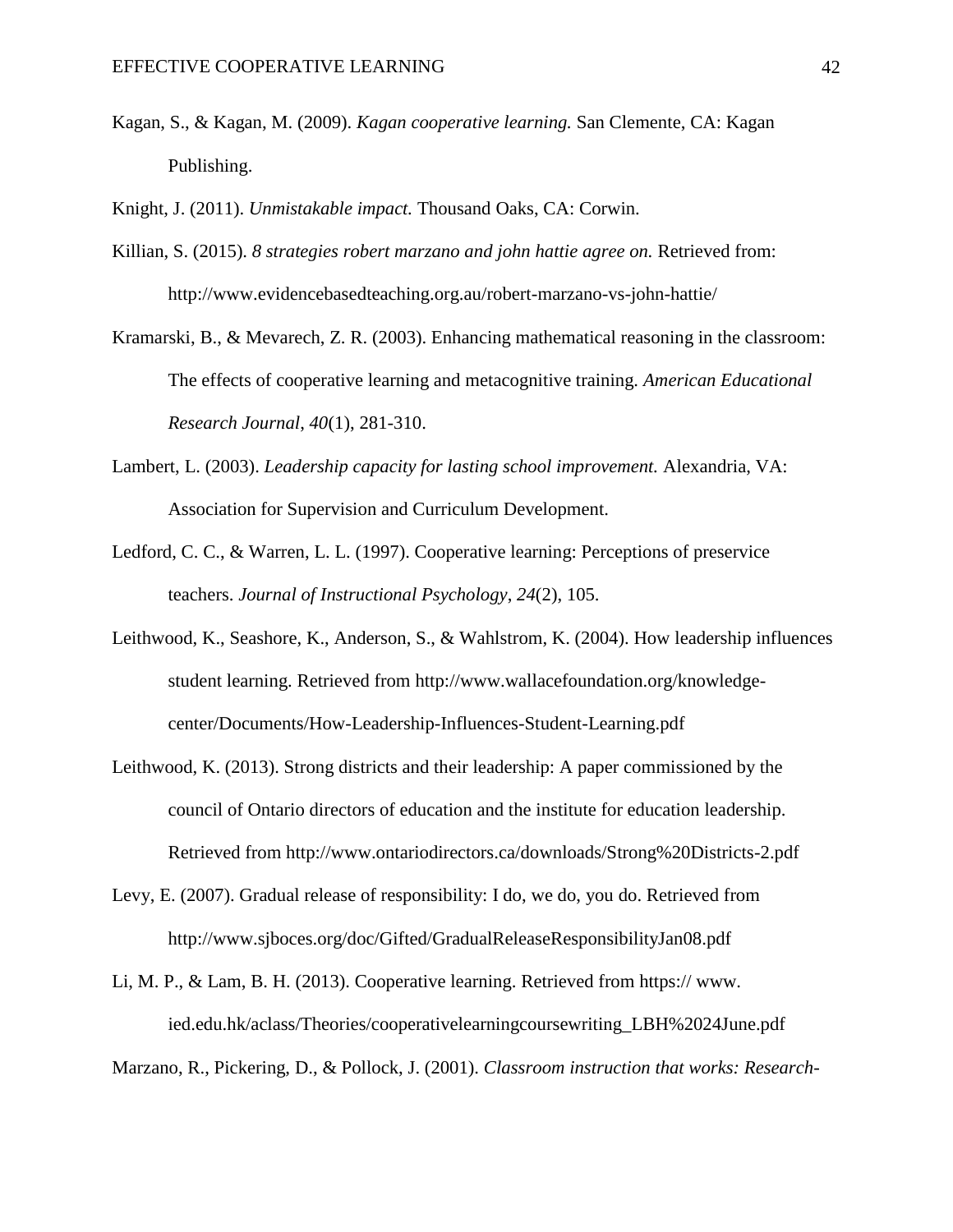*based strategies for increasing student achievement.* Alexandria, VA: Association for Supervision and Curriculum Development.

- Marzano, R. J. (2003). *What works in schools: Translating research into action*. Alexandria, VA: Association for Supervision and Curriculum Development.
- Marzano, R. J., Waters, T., & McNulty, B. A. (2005). *School leadership that works: From research to results.* Alexandria, VA: Association for Supervision and Curriculum Development.
- Marzano, R. J., & Brown, J. L. (2009a). *A Handbook for the Art and Science of Teaching*. Alexandria, VA: Association for Supervision and Curriculum Development.
- Marzano, R. J. (2009b). Setting the record straight on "high-yield" strategies. *Phi Delta Kappan, 91*(1), 30-37.
- Maxwell, J. C. (1999). *Twenty-one indispensable qualities of a leader*. Nashville, TN: Thomas Nelson Inc.
- McWhaw, K., Schnackenberg, H., Sclater, J., & Abrami, P.C. (2003). *From cooperation to collaboration: Helping students become collaborative learners. In R.M. Gilles (Ed.), Cooperative learning: The social and intellectual outcomes of learning in groups.* New York, NY: Routledge Falmer.
- Mueller, A., & Fleming, T. (2001). Cooperative learning: Listening to how children work at school. *The Journal of Educational Research*, *94*(5), 259-265.
- Okebukola PA. (1986). The influence of preferred learning styles on cooperative learning in Sciences. *Science Education*, *70*(5): 509-517.

Okebukola PA. (1984). The relative effectiveness of cooperative and competitive interaction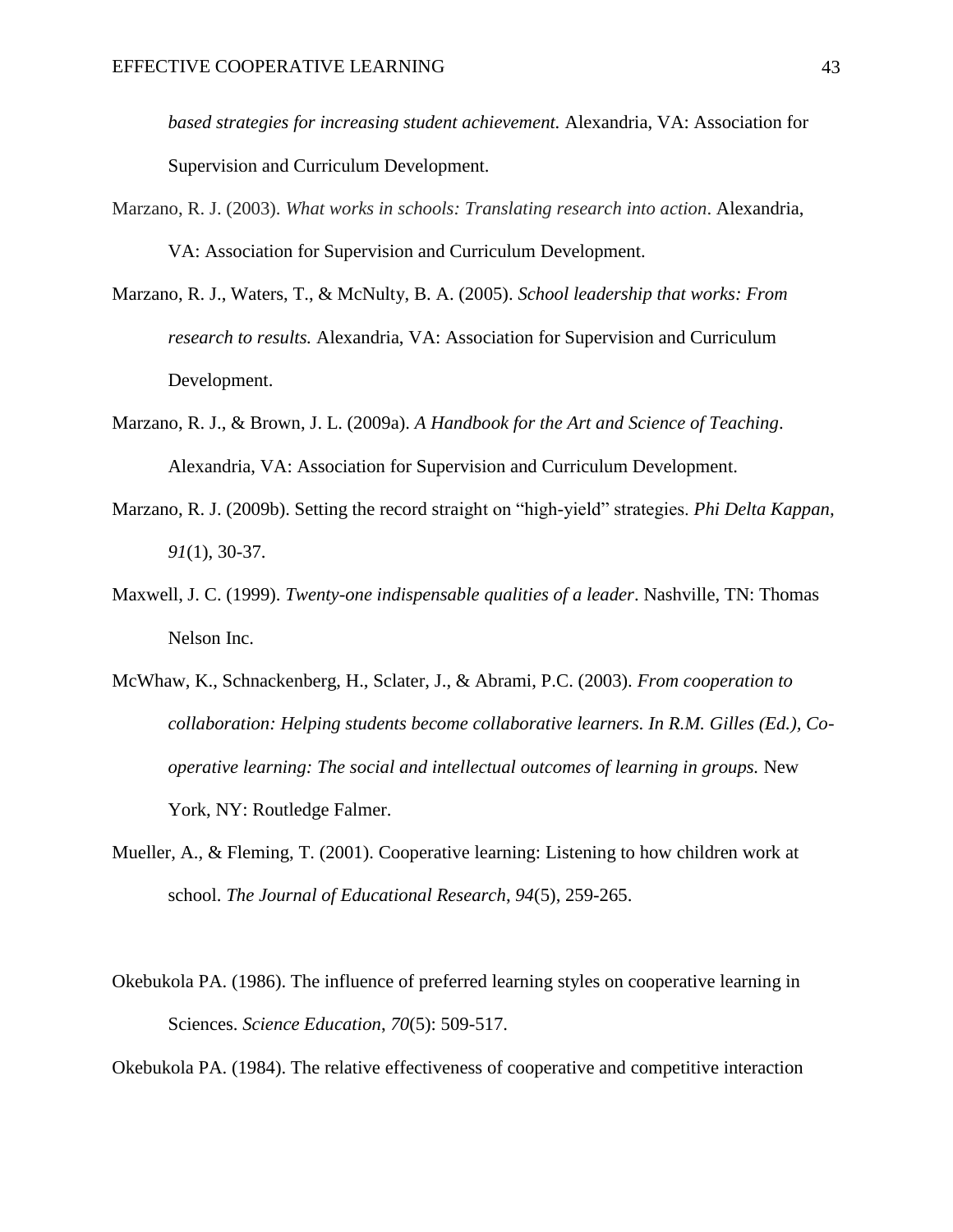techniques in techniques in strengthening students' performance in science courses. *Science Education, 69*: 501-506.

http://eworkshop.on.ca/edu/resources/guides/Guide\_Lit\_456\_Vol\_1\_Assessement.pdf

- Orlich, D. C., Harder, R. J., Callahan, R. C., Trevisan, M. S., & Brown, A. H. (2007). *Teaching strategies: A guide to effective instruction (8th ed.)*. Boston, MA: Houghton Mifflin.
- Rohrbeck, C. A., Ginsburg-Block, M. D., Fantuzzo, J. W., & Miller, T. R. (2003). Peer-assisted learning interventions with elementary school students: A meta-analytic review. *Journal of Educational Psychology, 95*(2), 240-257.
- Rosenholtz, S. J. (1989). *Teachers' workplace: The social organization of schools*. White Plains, NY: Longman, Inc.
- Routman, R. (2014). *Read, write, lead: Breakthrough strategies for school wide literacy success*. Alexandria, VA: Association for Supervision and Curriculum Development.
- Shannon, G. S., & Bylsma, P. (2007). Nine characteristics of high-performing schools: A research-based resource for schools and districts to assist with improving student learning. *Washington Office of Superintendent of Public Instruction*. Retrieved from http://files.eric.ed.gov/fulltext/ED499819.pdf
- Slavin, R. (1991). Synthesis of research on cooperative learning. *Educational Leadership*, *48*(5), 71-82.
- *The 2030 sustainable development goals and the pursuit of quality education for all: A statement of support from Education International and ASCD* [Joint Statement] (2016). Retrieved from www.ascd.org/qestatement

Ontario Education. (2006). A guide to effective literacy instruction, grades 4 to 6: Volume 1. Retrieved from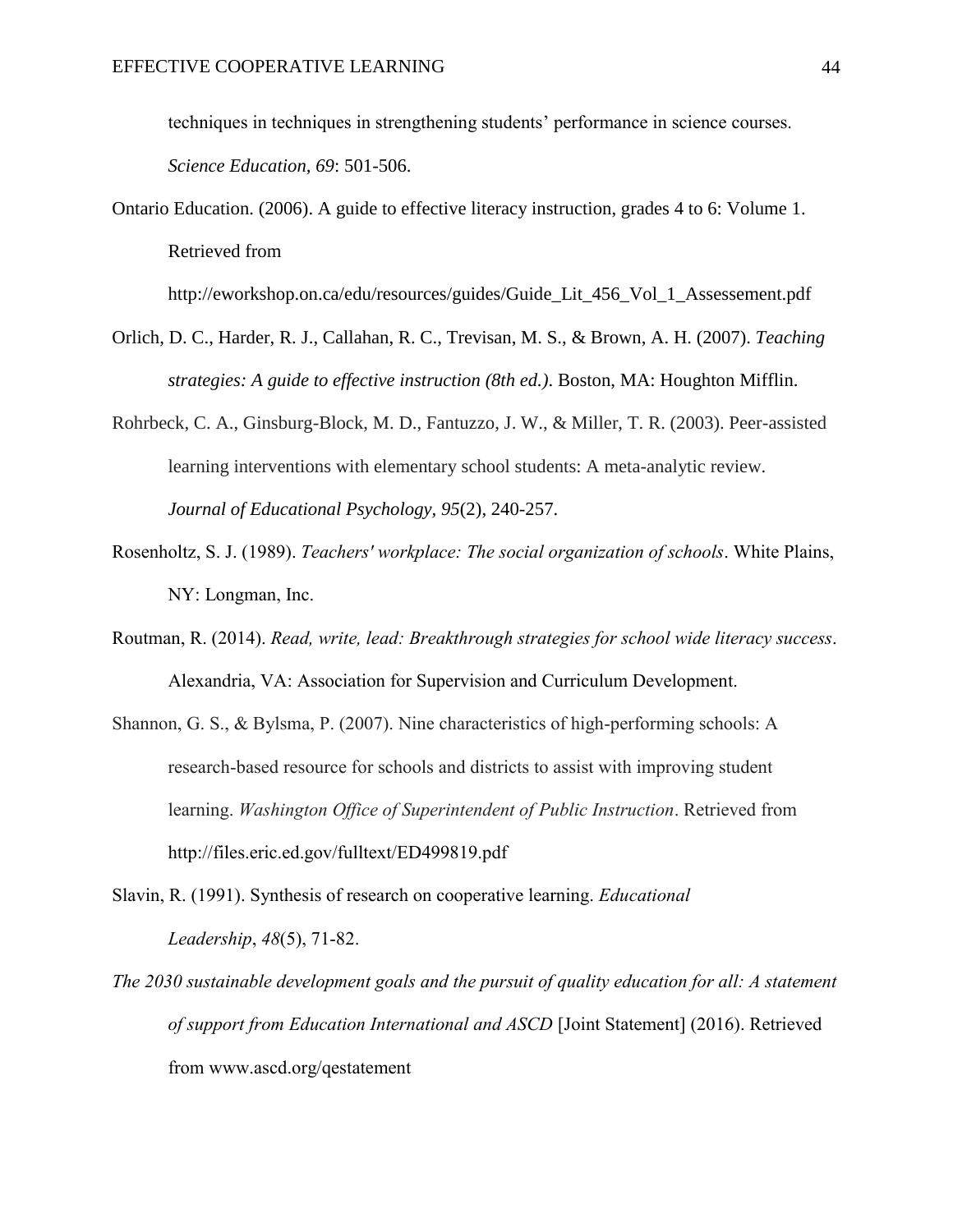- Torchia, S. P. (2012). *Cooperative learning and its effect on fourth-grade mathematics students' achievement, motivation, and self-efficacy.* Retrieved from http://proxy.cityu.edu/login? url=http://search.proquest.com.proxy.cityu.edu/docview/1008915878?accountid=1230
- Whitaker, T., Whitaker, B., & Lumpa, D. (2000). *Motivating and inspiring teachers: The educational leader's guide for building staff morale.* Larchmont, NY: Eye On Education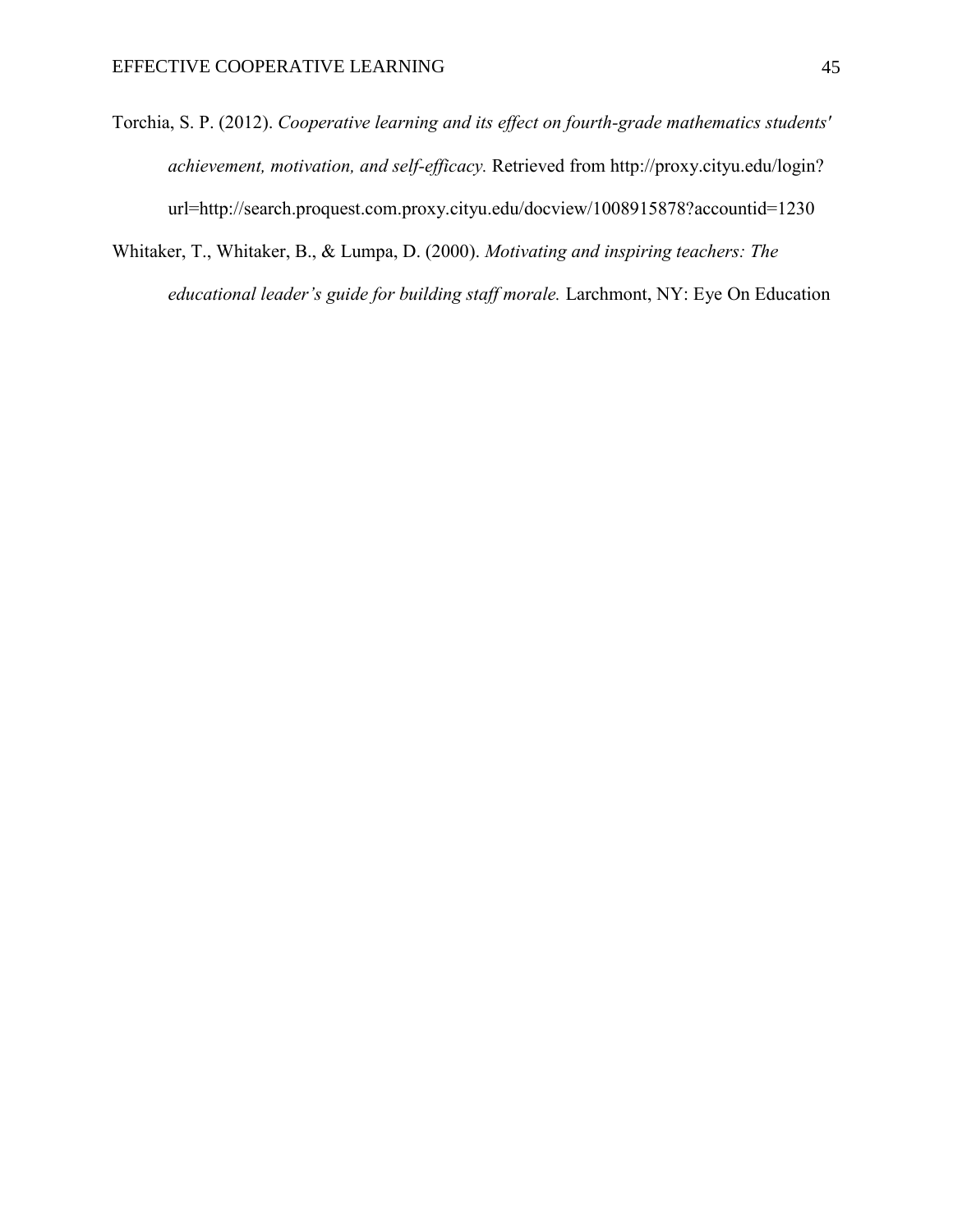## **Appendix**

<span id="page-45-0"></span>

| Key 1. Structures              | How to use cooperative learning instructional |
|--------------------------------|-----------------------------------------------|
|                                | strategies                                    |
| Key 2. Teams                   | How and when to form and re-form the          |
|                                | various types of teams                        |
| Key 3. Management              | How to manage the cooperative classroom       |
| Key 4. Class-building          | How to create a caring, cooperative           |
|                                | community of learners                         |
| Key 5. Team-building           | How to develop powerful learning teams        |
| Key 6. Social Skills           | How to develop students' ability to cooperate |
| Key 7. Basic Principles (PIES) | How to use the proven principles of           |
|                                | cooperative learning                          |